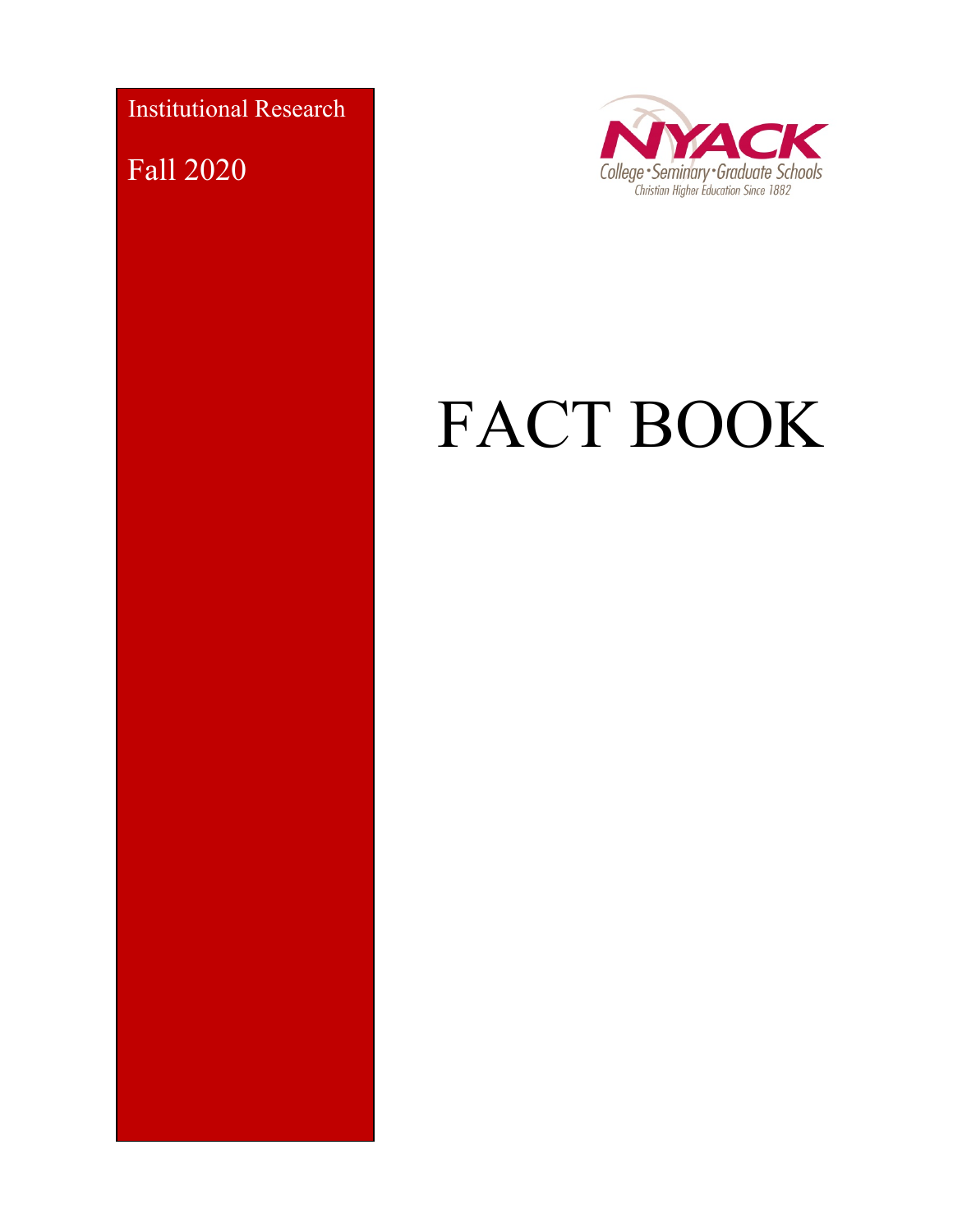### **Nyack College Factbook, Fall 2020**

Initial printing Dec 2020

Electronic copy available at www.nyack.edu/facts

*For more information, contact:*

Office of Institutional Research Nyack College 2 Washington Street New York, NY 10004

(646) 887-6881 [ir@nyack.edu](mailto:ir@nyack.edu)

#### **Revisions Log**

Revision Date Page / Table Item Item Change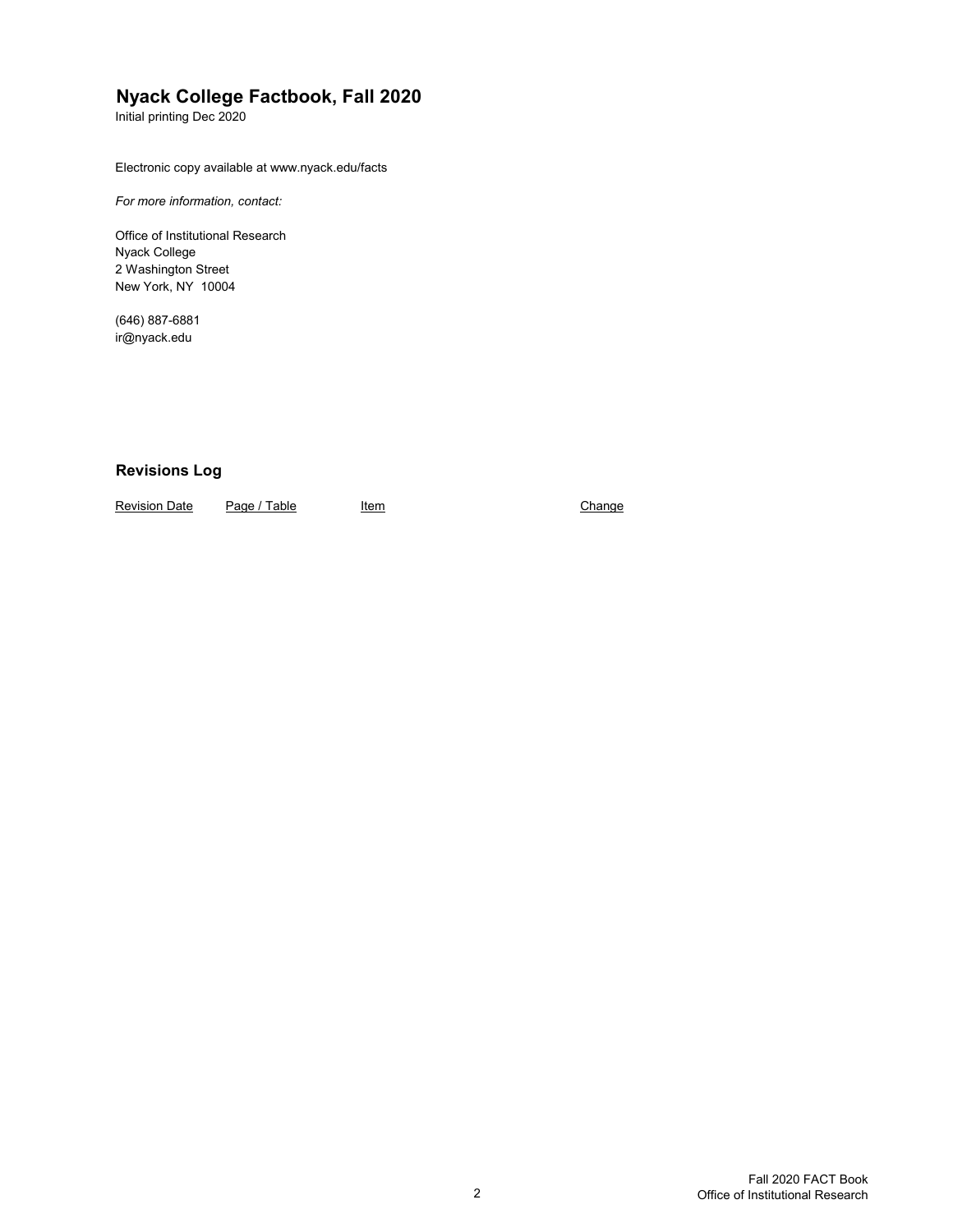# **TABLE OF CONTENTS**

| Key to Abbreviations & Notes on Reporting Conventions    | 4              |
|----------------------------------------------------------|----------------|
| <b>Enrollment</b>                                        |                |
| Total Headcount by Program (Credit & Audit)              | 5              |
| Enrollment Profiles (Credit Only)                        |                |
| Institutional Summary                                    | 6              |
| by Site / Program                                        | $\overline{7}$ |
| by Program                                               |                |
| Undergraduate                                            | 8              |
| Alliance Theological Seminary                            | 9              |
| Alliance Graduate School of Counseling                   | 10             |
| Education (Graduate)                                     | 11             |
| Master of Business Administration (MBA)                  | 12             |
| Master of Science in Organizational Leadership (MSOL)    | 13             |
| Master of Social Work (MSW)                              | 14             |
| by Admitted State                                        | 15             |
| by NY County                                             | 16             |
| by Country                                               | $17 - 18$      |
| by Denomination                                          | 19-20          |
| C&MA                                                     | 21             |
| by Pell Grant Recipients & 1st Generation Students       | 22             |
| by Degrees/Majors                                        | 23-25          |
| by Department (Traditional Undergraduate)                | 26             |
|                                                          |                |
| <b>Admissions</b>                                        |                |
| <b>Traditional Undergraduate</b>                         | 27             |
| First-Time Full-Time Freshmen (FTFTF) - Bachelor-seeking | 28             |
| First-Time Freshmen (FTF)                                | 29             |
| <b>Retention &amp; Graduation</b>                        |                |
| <b>Retention Rates</b>                                   |                |
| <b>Traditional Undergraduate</b>                         | 30             |
| Graduate                                                 | 31             |
| <b>Graduation Rates</b>                                  |                |
| <b>Traditional Undergraduate</b>                         | $32 - 33$      |
| OM                                                       | 34             |
| Graduate                                                 | 35-36          |
| Degrees Conferred                                        | 37-38          |
| <b>Faculty</b>                                           |                |
| Faculty                                                  | 39             |
| <b>Facilities</b>                                        |                |
|                                                          | 40             |
| Facilities & Student Housing                             |                |
| <b>Financial Information</b>                             |                |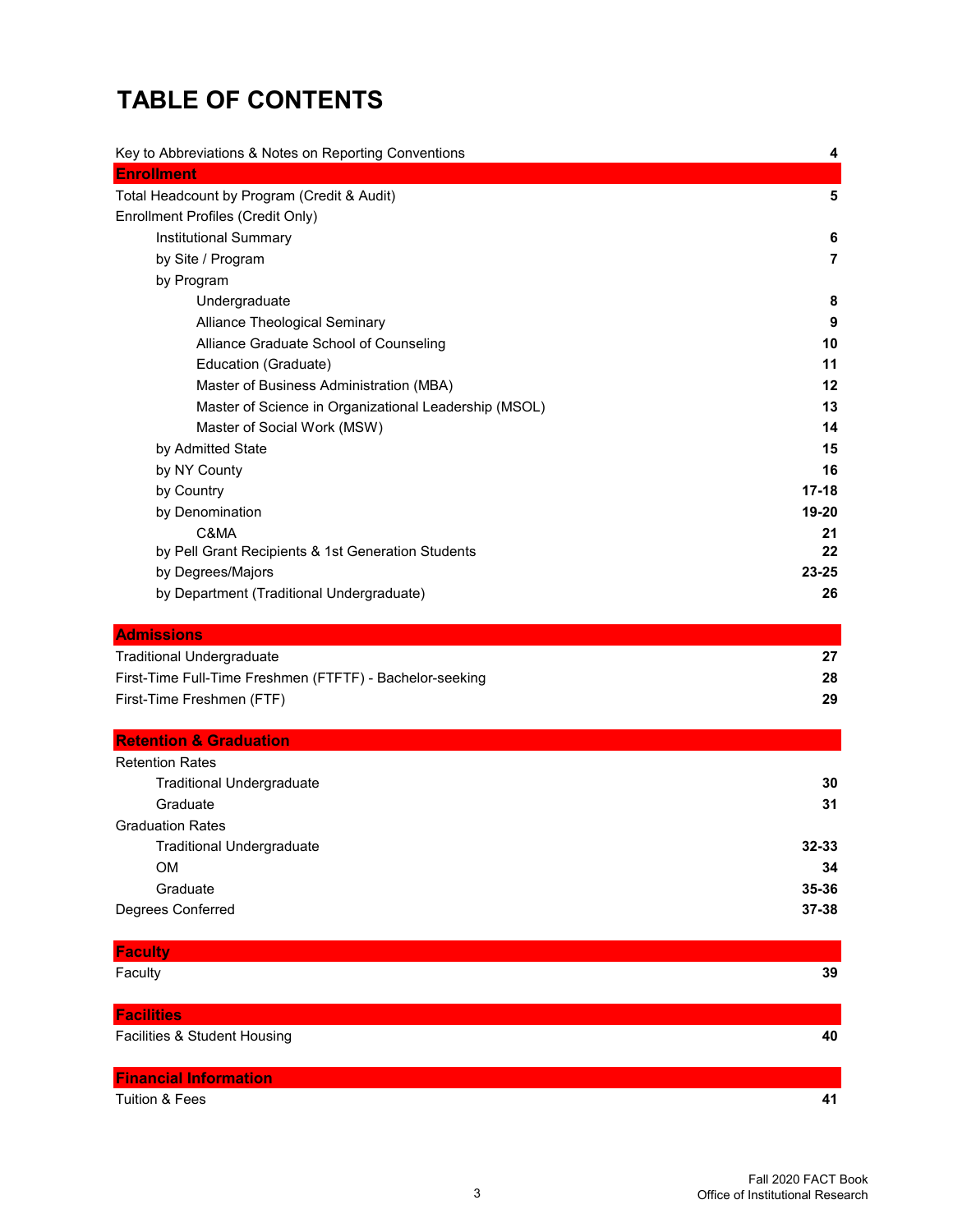#### **Key to Abbreviations (Site / Program Names)**

| <b>Sites</b> |                                                                |
|--------------|----------------------------------------------------------------|
| Corr Fac     | NY Correctional Facilities                                     |
| <b>LICM</b>  | Long Island Conservatory of Music                              |
| <b>NYC</b>   | Manhattan, NY<br>("NYC" & "Manhattan" used interchangeably)    |
| Online       | Online<br>(Refers only to online degree programs, not courses) |
| <b>PR</b>    | San Juan, Puerto Rico                                          |
| Rockland     | Nyack, NY                                                      |

#### **Programs**

| AGSC         | Alliance Graduate School of Counseling<br>(includes the M.A. in Mental Health Counseling and M.A. in Marriage & Family Therapy) |
|--------------|---------------------------------------------------------------------------------------------------------------------------------|
| ATS.         | Alliance Theological Seminary                                                                                                   |
| Grad Ed      | School of Education (graduate programs)                                                                                         |
| <b>MAJCO</b> | Master of Arts in Ancient Judaism & Christian Origins                                                                           |
| <b>MBA</b>   | Master of Business Administration                                                                                               |
| MFT          | Marriage & Family Therapy (AGSC program)                                                                                        |
| <b>MHC</b>   | Mental Health Counseling (AGSC program)                                                                                         |
| <b>MSOL</b>  | Master of Science in Organizational Leadership                                                                                  |
| <b>MSW</b>   | Master of Social Work                                                                                                           |
| UG           | Undergraduate                                                                                                                   |

#### **Notes on Reporting Conventions**

- 1 The "census date" (the date of the data extraction from campus systems) for enrollment and most other reports is on or about October 1 (October 15 prior to 2015).
- 2 Enrollment figures for cohort-based programs reflect active registrations as of the census date
- 3 Students enrolled in two programs (generally matriculated in one and non-matriculated in the other) are counted only once in the program in which they are matriculated. In the case of matriculated enrollment in two programs, enrollment is counted in the higher-level program.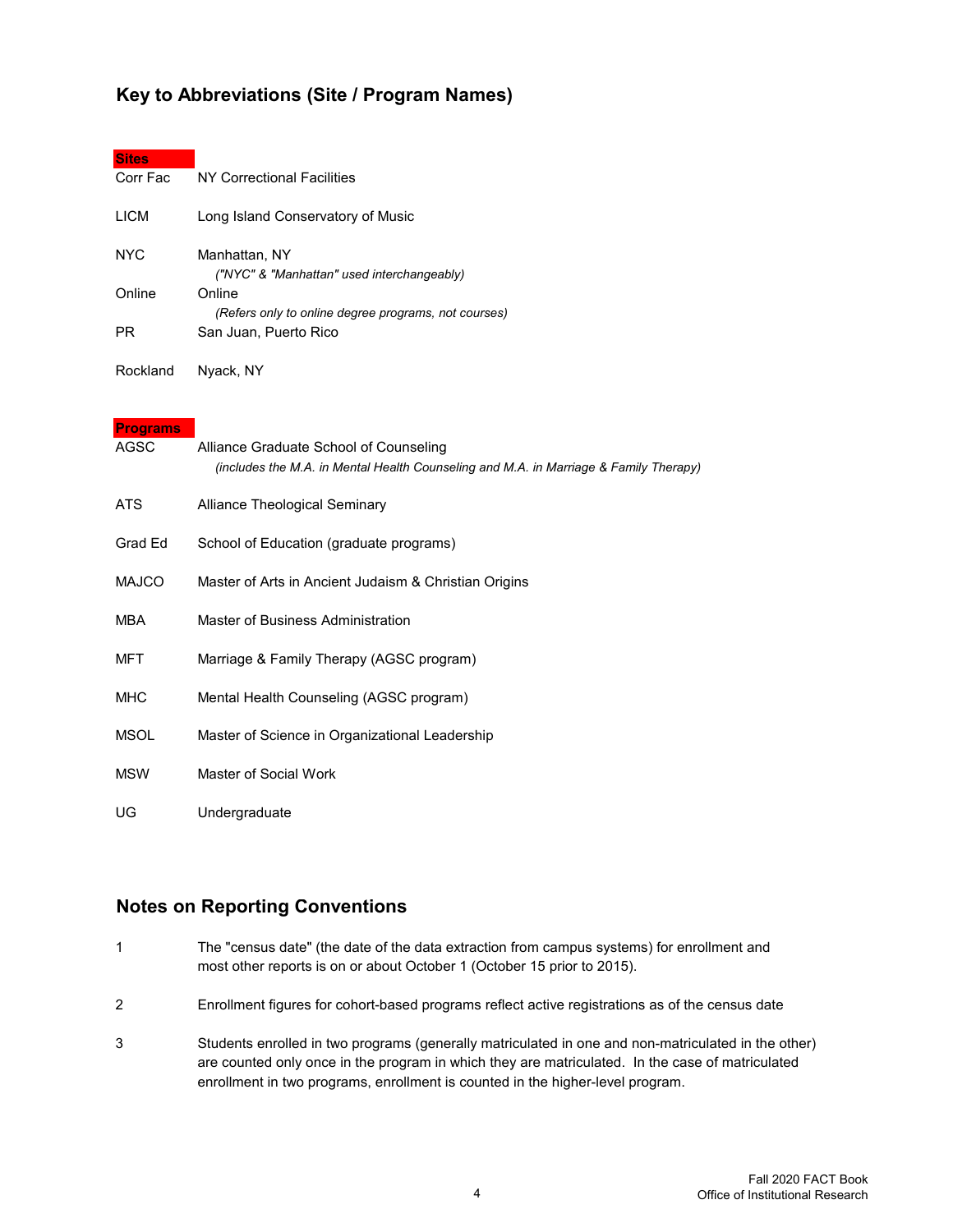# **Total Headcount by Program (Credit & Audit)**



*Cont - In project or thesis continuation DS - Degree-Seeking NDS - Non-Degree-Seeking*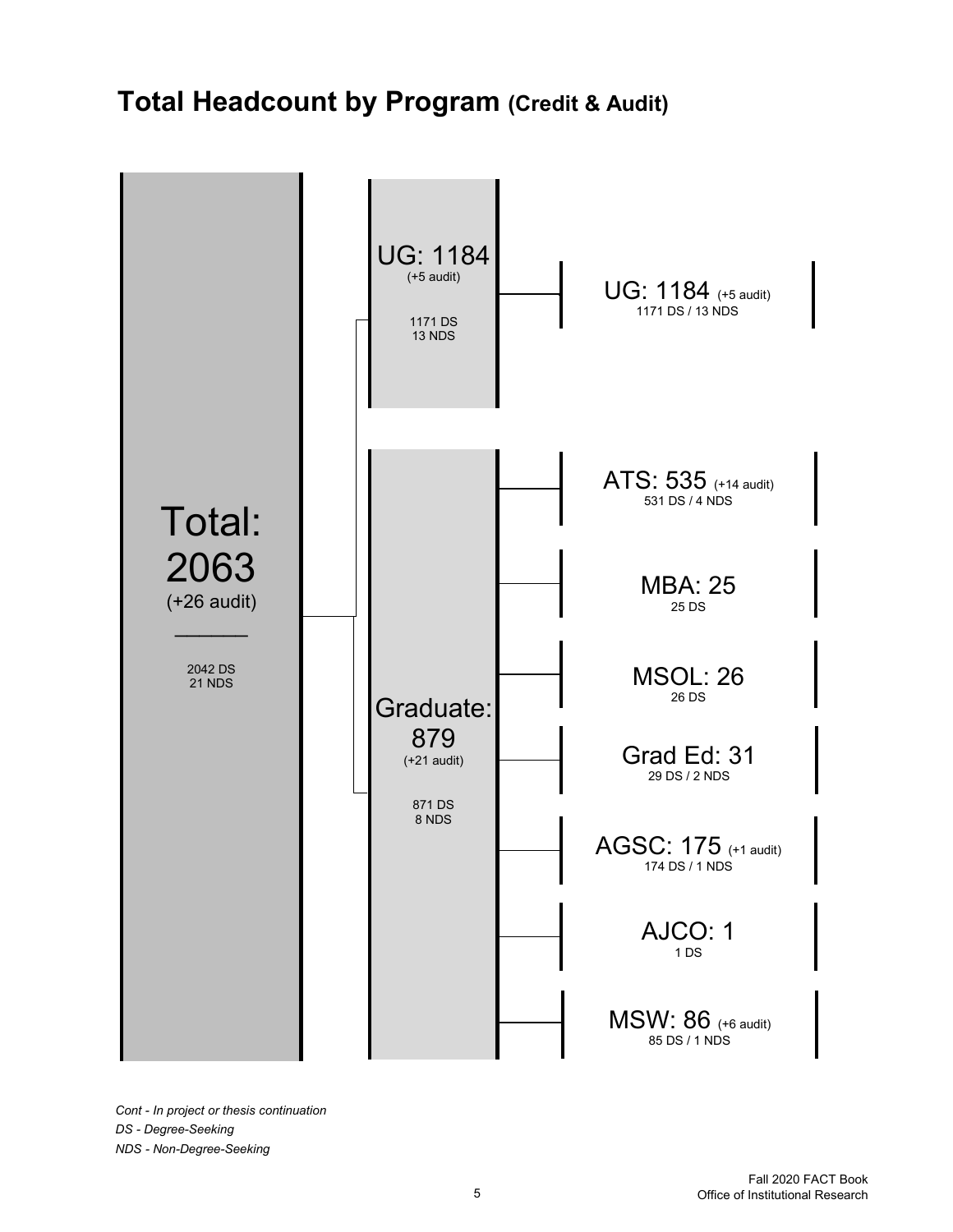| <b>Institutional Summary</b>              | Total  |  |  |  |  |
|-------------------------------------------|--------|--|--|--|--|
|                                           | %<br>N |  |  |  |  |
| <b>ICredit Students</b>                   | 2,063  |  |  |  |  |
| Audit Only (not included in counts below) | 26     |  |  |  |  |
| lTotal Head Count                         | 2.089  |  |  |  |  |

| <b>Matriculation</b>              |        |      |
|-----------------------------------|--------|------|
| Degree-Seeking                    | 2042   | 99.0 |
| Non-Degree                        | 21     | 1.0  |
| Load Status*                      |        |      |
| Full-time                         | 1327   | 64.3 |
| Part-time                         | 736    | 35.7 |
| FTE*                              | 1572.3 |      |
| Gender                            |        |      |
| Female                            | 1178   | 57.1 |
| Male                              | 885    | 42.9 |
| <b>Race/Ethnicity</b>             |        |      |
| American Indian / Alaskan Native  | 11     | 0.5  |
| Asian                             | 169    | 8.2  |
| Black / African American          | 578    | 28.0 |
| Hispanic / Latino                 | 582    | 28.2 |
| Nat Hawaiian / Other Pacif Island | 5      | 0.2  |
| White                             | 235    | 11.4 |
| Two or More Races                 | 41     | 2.0  |
| Non-Resident / Int'l              | 396    | 19.2 |
| <b>Unknown</b>                    | 46     | 2.2  |
| Age                               |        |      |
| $\leq 22$                         | 424    | 20.6 |
| 23-29                             | 456    | 22.1 |
| 30-39                             | 467    | 22.6 |
| 40-49                             | 357    | 17.3 |
| 50-59                             | 265    | 12.8 |
| $60+$                             | 94     | 4.6  |
| Average                           | 35.6   |      |

*\* FT defined as 12 credits for UG, 9 credits for Grad, 6 credits for DMin*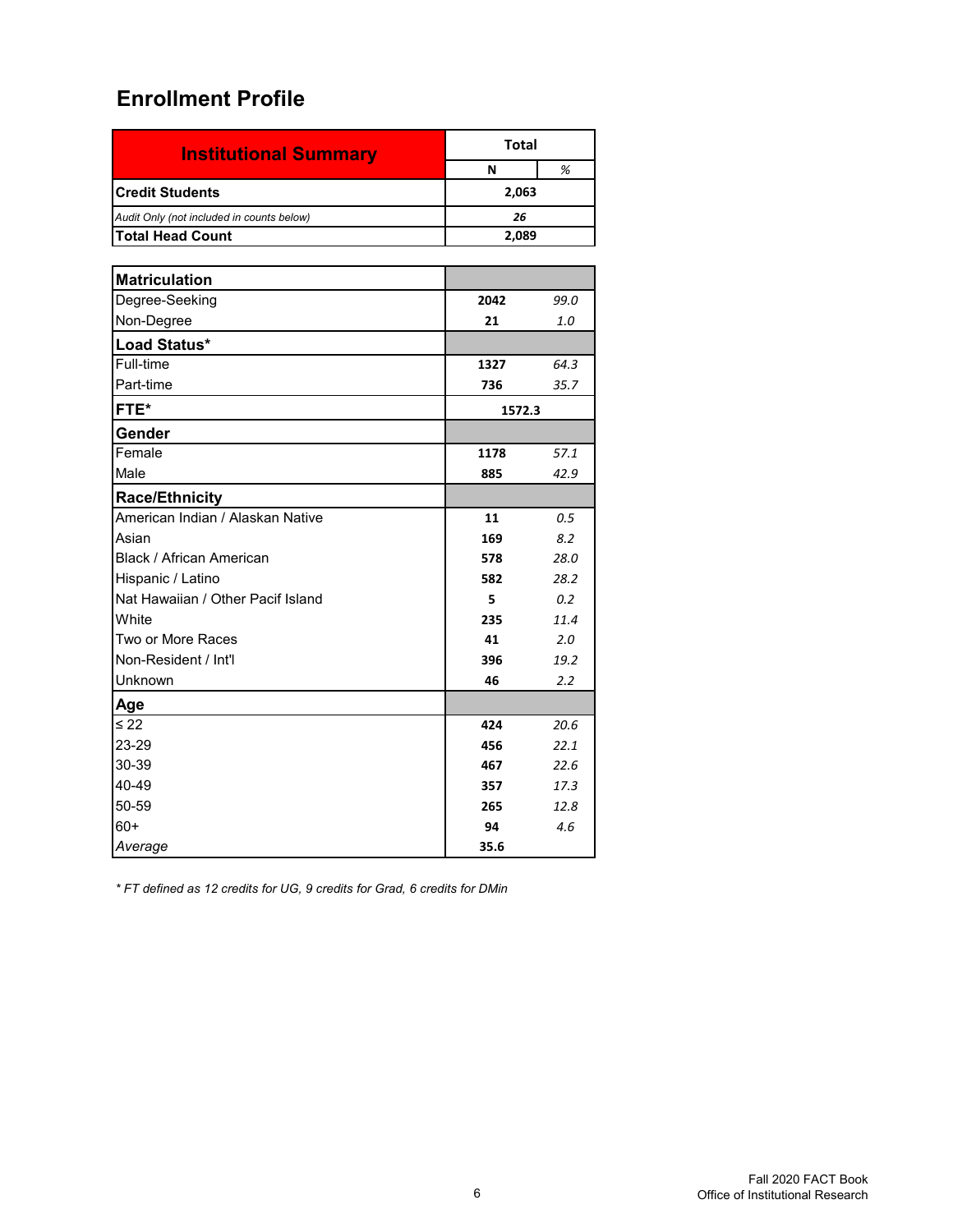| by Site / Program                     | <b>NYC</b>               |      |              | Online^ |      | <b>Puerto Rico</b> |                         | <b>Corr Facilities</b> |                | <b>LICM</b> |  |
|---------------------------------------|--------------------------|------|--------------|---------|------|--------------------|-------------------------|------------------------|----------------|-------------|--|
|                                       | N                        | %    | N            | %       | N    | %                  | N                       | %                      | N              | %           |  |
| Total (credit only)                   | 1,242                    |      |              | 250     |      | 198                | 92                      |                        | 281            |             |  |
| Percentage                            | 60.2%                    |      |              | 12.1%   |      | 9.6%               |                         | 4.5%                   | 13.6%          |             |  |
| Audit Only - not inc. in counts below | 23                       |      |              | 3       |      | 0                  |                         | 0                      | 0              |             |  |
|                                       |                          |      |              |         |      |                    |                         |                        |                |             |  |
| <b>Matriculation</b>                  |                          |      |              |         |      |                    |                         |                        |                |             |  |
| Degree-Seeking                        | 1235                     | 99.4 | 239          | 95.6    | 197  | 99.5               | 92                      | 100.0                  | 279            | 99.3        |  |
| Non-Degree                            | $\overline{\phantom{a}}$ | 0.6  | 11           | 4.4     | 1    | 0.5                | $\mathbf 0$             | 0.0                    | 2              | 0.7         |  |
| Load Status*                          |                          |      |              |         |      |                    |                         |                        |                |             |  |
| Full-time                             | 866                      | 69.7 | 90           | 36.0    | 49   | 24.7               | 42                      | 45.7                   | 280            | 99.6        |  |
| Part-time                             | 376                      | 30.3 | 160          | 64.0    | 149  | 75.3               | 50                      | 54.3                   | $\mathbf{1}$   | 0.4         |  |
| FTE*                                  |                          |      |              |         |      |                    |                         |                        |                |             |  |
| FTE                                   | 991.3                    |      |              | 143.3   |      | 98.7               |                         | 58.7                   |                | 280.3       |  |
| FTE %                                 | 63.0%                    |      |              | 9.1%    | 6.3% |                    | 3.7%                    |                        | 17.8%          |             |  |
| Gender                                |                          |      |              |         |      |                    |                         |                        |                |             |  |
| Female                                | 776                      | 62.5 | 149          | 59.6    | 90   | 45.5               | $\mathbf 0$             | 0.0                    | 163            | 58.0        |  |
| Male                                  | 466                      | 37.5 | 101          | 40.4    | 108  | 54.5               | 92                      | 100.0                  | 118            | 42.0        |  |
| <b>Race/Ethnicity</b>                 |                          |      |              |         |      |                    |                         |                        |                |             |  |
| Amer Indian / Alask Nat               | 9                        | 0.7  | $\mathbf{1}$ | 0.4     | 0    | 0.0                | $\mathbf{1}$            | 1.1                    | 0              | 0.0         |  |
| Asian                                 | 142                      | 11.4 | 26           | 10.4    | 0    | 0.0                | $\mathbf{1}$            | 1.1                    | 0              | 0.0         |  |
| Black / African American              | 429                      | 34.5 | 97           | 38.8    | 0    | 0.0                | 52                      | 56.5                   | 0              | 0.0         |  |
| Hispanic / Latino                     | 333                      | 26.8 | 36           | 14.4    | 198  | 100.0              | 15                      | 16.3                   | 0              | 0.0         |  |
| Nat Hawaiian / Other Pac Isl          | 4                        | 0.3  | $\mathbf{1}$ | 0.4     | 0    | 0.0                | 0                       | 0.0                    | 0              | 0.0         |  |
| White                                 | 155                      | 12.5 | 72           | 28.8    | 0    | 0.0                | 8                       | 8.7                    | 0              | 0.0         |  |
| Two or More Races                     | 32                       | 2.6  | 6            | 2.4     | 0    | 0.0                | 3                       | 3.3                    | 0              | 0.0         |  |
| Non-Resident / Int'l                  | 111                      | 8.9  | 5            | 2.0     | 0    | 0.0                | 0                       | 0.0                    | 280            | 99.6        |  |
| Unknown                               | 27                       | 2.2  | 6            | 2.4     | 0    | 0.0                | 12                      | 13.0                   | 1              | 0.4         |  |
| <u>Age</u>                            |                          |      |              |         |      |                    |                         |                        |                |             |  |
| ≤22                                   | 403                      | 32.4 | 6            | 2.4     | 3    | 1.5                | 0                       | 0.0                    | 12             | 4.3         |  |
| 23-29                                 | 257                      | 20.7 | 55           | 22.0    | 24   | 12.1               | 12                      | 13.0                   | 108            | 38.4        |  |
| 30-39                                 | 221                      | 17.8 | 63           | 25.2    | 58   | 29.3               | 30                      | 32.6                   | 95             | 33.8        |  |
| 40-49                                 | 158                      | 12.7 | 70           | 28.0    | 55   | 27.8               | 30                      | 32.6                   | 44             | 15.7        |  |
| 50-59                                 | 139                      | 11.2 | 40           | 16.0    | 49   | 24.7               | 17                      | 18.5                   | 20             | 7.1         |  |
| $60+$                                 | 64                       | 5.2  | 16           | 6.4     | 9    | 4.5                | $\overline{\mathbf{3}}$ | 3.3                    | $\overline{2}$ | 0.7         |  |
| Average                               |                          | 33.4 |              | 40.3    |      | 42.9               |                         | 41.7                   |                | 34.1        |  |

*\* FT defined as 12 credits for UG, 9 credits for Grad, 6 credits for DMin*

*^ refers to students in online degree programs*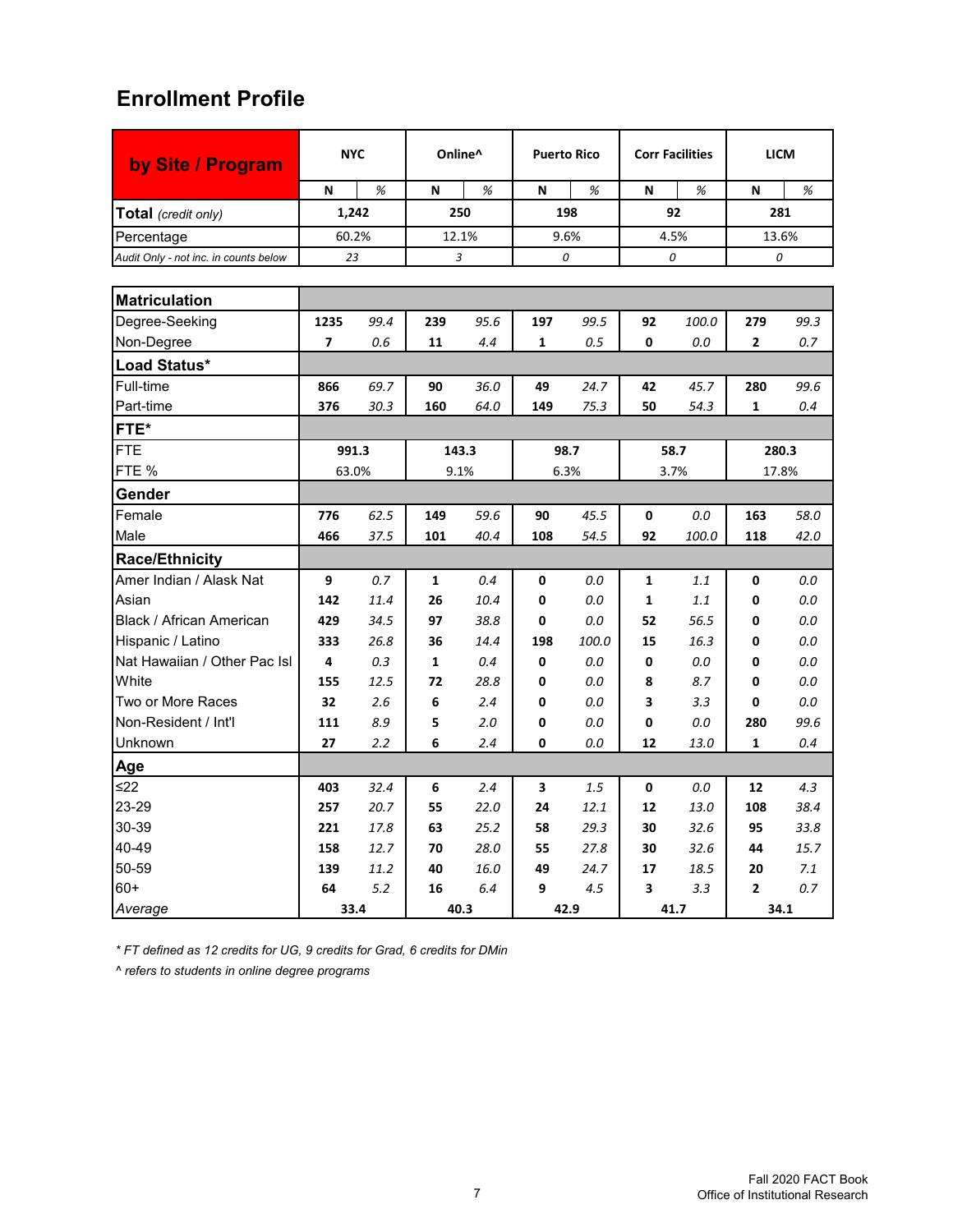| <b>Undergraduate</b>                  | <b>Total</b> |       | <b>NYC</b>     |      |      | Online |              | <b>Puerto Rico</b> |                | <b>Corr Fac</b> | <b>LICM</b>  |         |
|---------------------------------------|--------------|-------|----------------|------|------|--------|--------------|--------------------|----------------|-----------------|--------------|---------|
|                                       | N            | %     | N              | %    | N    | %      | N            | %                  | N              | %               | N            | %       |
| Total (credit only)                   | 1,184        |       | 687            |      |      | 76     |              | 48                 | 92             |                 | 281          |         |
| Percentage                            | 100.0%       |       | 58.0%          |      | 6.4% |        | 4.1%         |                    | 7.8%           |                 | 23.7%        |         |
| Audit Only - not inc. in counts below | 5            |       | 5              |      | 0    |        |              | 0                  |                | 0               | 0            |         |
|                                       |              |       |                |      |      |        |              |                    |                |                 |              |         |
| <b>Matriculation</b>                  |              |       |                |      |      |        |              |                    |                |                 |              |         |
| Degree-Seeking                        | 1171         | 98.9  | 684            | 99.6 | 68   | 89.5   | 48           | 100.0              | 92             | 100.0           | 279          | 99.3    |
| Non-Degree                            | 13           | 1.1   | 3              | 0.4  | 8    | 10.5   | 0            | 0.0                | 0              | 0.0             | 2            | 0.7     |
| <b>Load Status</b>                    |              |       |                |      |      |        |              |                    |                |                 |              |         |
| Full-time (≥ 12 credits)              | 958          | 80.9  | 596            | 86.8 | 26   | 34.2   | 14           | 29.2               | 42             | 45.7            | 280          | 99.6    |
| Part-time (≤ 11 credit hours)         | 226          | 19.1  | 91             | 13.2 | 50   | 65.8   | 34           | 70.8               | 50             | 54.3            | 1            | 0.4     |
| <b>FTE</b>                            | 1033.3       | 100.0 | 626.3          | 60.6 | 42.7 | 4.1    | 25.3         | 2.5                | 58.7           | 5.7             | 280.3        | 27.1    |
| <b>Classification</b>                 |              |       |                |      |      |        |              |                    |                |                 |              |         |
| Freshmen                              | 546          | 46.1  | 187            | 27.2 | 15   | 19.7   | 21           | 43.8               | 44             | 47.8            | 279          | 99.3    |
| Sophomore                             | 220          | 18.6  | 173            | 25.2 | 14   | 18.4   | 8            | 16.7               | 25             | 27.2            | 0            | 0.0     |
| Junior                                | 235          | 19.8  | 190            | 27.7 | 18   | 23.7   | 11           | 22.9               | 16             | 17.4            | 0            | 0.0     |
| Senior                                | 170          | 14.4  | 134            | 19.5 | 21   | 27.6   | 8            | 16.7               | $\overline{ }$ | 7.6             | 0            | 0.0     |
| Non-Degree                            | 13           | 1.1   | 3              | 0.4  | 8    | 10.5   | 0            | 0.0                | 0              | 0.0             | 2            | 0.7     |
| Gender                                |              |       |                |      |      |        |              |                    |                |                 |              |         |
| Female                                | 635          | 53.6  | 428            | 62.3 | 30   | 39.5   | 14           | 29.2               | 0              | 0.0             | 163          | 58.0    |
| Male                                  | 549          | 46.4  | 259            | 37.7 | 46   | 60.5   | 34           | 70.8               | 92             | 100.0           | 118          | 42.0    |
| <b>Race/Ethnicity</b>                 |              |       |                |      |      |        |              |                    |                |                 |              |         |
| Amer Indian / Alaskan Nat             | 9            | 0.8   | $\overline{ }$ | 1.0  | 1    | 1.3    | 0            | 0.0                | 1              | 1.1             | 0            | 0.0     |
| Asian                                 | 47           | 4.0   | 42             | 6.1  | 4    | 5.3    | 0            | 0.0                | 1              | 1.1             | 0            | 0.0     |
| Black / African American              | 308          | 26.0  | 214            | 31.1 | 42   | 55.3   | 0            | 0.0                | 52             | 56.5            | 0            | 0.0     |
| Hispanic / Latino                     | 300          | 25.3  | 228            | 33.2 | 9    | 11.8   | 48           | 100.0              | 15             | 16.3            | 0            | 0.0     |
| Nat Hawaiian / Oth Pacif Isl          | 3            | 0.3   | 3              | 0.4  | 0    | 0.0    | 0            | 0.0                | 0              | 0.0             | 0            | 0.0     |
| White                                 | 114          | 9.6   | 88             | 12.8 | 18   | 23.7   | 0            | 0.0                | 8              | 8.7             | 0            | 0.0     |
| Two or More Races                     | 23           | 1.9   | 20             | 2.9  | 0    | 0.0    | 0            | 0.0                | 3              | 3.3             | 0            | 0.0     |
| Non-Resident / Int'l                  | 346          | 29.2  | 66             | 9.6  | 0    | 0.0    | 0            | 0.0                | 0              | 0.0             | 280          | 99.6    |
| Unknown                               | 34           | 2.9   | 19             | 2.8  | 2    | 2.6    | 0            | 0.0                | 12             | 13.0            | 1            | 0.4     |
| Age                                   |              |       |                |      |      |        |              |                    |                |                 |              |         |
| $\leq 22$                             | 409          | 34.5  | 392            | 57.1 | 3    | 3.9    | $\mathbf{2}$ | 4.2                | $\mathbf 0$    | 0.0             | 12           | 4.3     |
| 23-29                                 | 259          | 21.9  | 117            | 17.0 | 15   | 19.7   | 7            | 14.6               | 12             | 13.0            | 108          | 38.4    |
| 30-39                                 | 237          | 20.0  | 82             | 11.9 | 17   | 22.4   | 13           | 27.1               | 30             | 32.6            | 95           | 33.8    |
| 40-49                                 | 153          | 12.9  | 45             | 6.6  | 18   | 23.7   | 16           | 33.3               | 30             | 32.6            | 44           | 15.7    |
| 50-59                                 | 100          | 8.4   | 40             | 5.8  | 15   | 19.7   | 8            | 16.7               | 17             | 18.5            | 20           | 7.1     |
| $60+$                                 | 26           | 2.2   | 11             | 1.6  | 8    | 10.5   | $\mathbf{2}$ | 4.2                | 3              | 3.3             | $\mathbf{2}$ | $0.7\,$ |
| Average                               | 31.6         |       | 27.5           |      | 42.1 |        | 40.6         |                    | 41.7           |                 | 34.1         |         |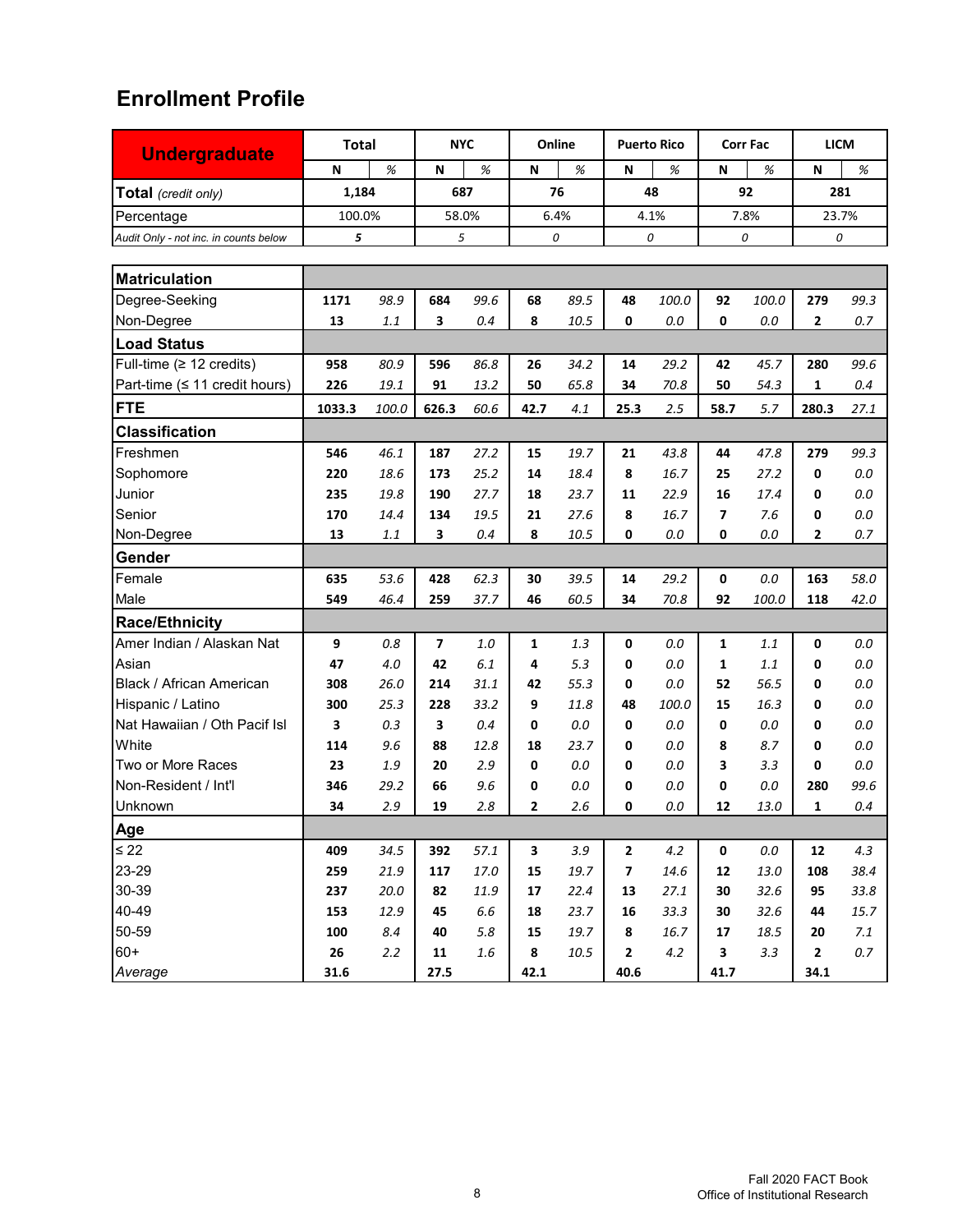| <b>ATS</b>                            |                | <b>Total</b> | <b>NYC</b> |                |       |           |      | Online        | <b>Puerto Rico</b> |                         |                |           |
|---------------------------------------|----------------|--------------|------------|----------------|-------|-----------|------|---------------|--------------------|-------------------------|----------------|-----------|
|                                       | N              | %            | N          | N              | N     | %         | N    | %             | N                  | N                       | N              | %         |
| <b>Degree</b>                         |                |              | Masterl    | <b>DMin</b>    |       | Sub-Total |      | <b>Master</b> | <b>Masterl</b>     | <b>DMin</b>             |                | Sub-Total |
| In Program                            |                | 523          | 235        | 55             |       | 290       |      | 83            |                    | 14                      |                | 150       |
| <b>Thesis Continuation</b>            | 12             |              |            | 12             |       | 12        |      |               |                    |                         |                | 0         |
| - not inc. in counts below            |                |              |            |                |       |           |      |               |                    |                         |                |           |
| Total (credit only)                   |                | 535          | 235        | 67             |       | 302       |      | 83            | 136                | 14                      |                | 150       |
| Percentage                            |                | 100.0%       | 43.9%      | 12.5%          |       | 56.4%     |      | 15.5%         | 25.4%              | 2.6%                    |                | 28.0%     |
| Audit Only - not inc. in counts below | 14             |              | 11         | 0              | 11    |           |      | 3             | 0                  | 0                       |                | 0         |
|                                       |                |              |            |                |       |           |      |               |                    |                         |                |           |
| <b>Matriculation</b>                  |                |              |            |                |       |           |      |               |                    |                         |                |           |
| Degree-Seeking                        | 519            | 99.2         | 233        | 55             | 288   | 99.3      | 82   | 98.8          | 135                | 14                      | 149            | 99.3      |
| Non-Degree                            | 4              | 0.8          | 2          | 0              | 2     | 0.7       | 1    | 1.2           | 1                  | 0                       | 1              | 0.7       |
| Load Status*                          |                |              |            |                |       |           |      |               |                    |                         |                |           |
| Full-time                             | 205            | 39.2         | 112        | 36             | 148   | 51.0      | 22   | 26.5          | 21                 | 14                      | 35             | 23.3      |
| Part-time                             | 318            | 60.8         | 123        | 19             | 142   | 49.0      | 61   | 73.5          | 115                | 0                       | 115            | 76.7      |
| <b>FTE</b>                            | 311.0          | 100.0        | 153.0      | 42.3           | 195.3 | 62.8      | 42.3 | 13.6          | 59.3               | 14.0                    | 73.3           | 23.6      |
| Gender                                |                |              |            |                |       |           |      |               |                    |                         |                |           |
| Female                                | 266            | 50.9         | 129        | 19             | 148   | 51.0      | 42   | 50.6          | 74                 | $\overline{2}$          | 76             | 50.7      |
| Male                                  | 257            | 49.1         | 106        | 36             | 142   | 49.0      | 41   | 49.4          | 62                 | 12                      | 74             | 49.3      |
| <b>Race/Ethnicity</b>                 |                |              |            |                |       |           |      |               |                    |                         |                |           |
| Amer Indian / Alaskan Nat             | 1              | 0.2          | 1          | 0              | 1     | 0.3       | 0    | 0.0           | 0                  | 0                       | 0              | 0.0       |
| Asian                                 | 83             | 15.9         | 59         | 10             | 69    | 23.8      | 14   | 16.9          | 0                  | 0                       | 0              | 0.0       |
| Black / African American              | 130            | 24.9         | 87         | 18             | 105   | 36.2      | 25   | 30.1          | 0                  | 0                       | 0              | 0.0       |
| Hispanic / Latino                     | 192            | 36.7         | 34         | 3              | 37    | 12.8      | 5    | 6.0           | 136                | 14                      | 150            | 100.0     |
| Nat Hawaiian / Oth PI                 | 0              | 0.0          | 0          | 0              | 0     | 0.0       | 0    | 0.0           | 0                  | 0                       | 0              | 0.0       |
| White                                 | 69             | 13.2         | 26         | 15             | 41    | 14.1      | 28   | 33.7          | 0                  | 0                       | 0              | 0.0       |
| Two or More Races                     | 11             | 2.1          | 4          | $\overline{2}$ | 6     | 2.1       | 5    | 6.0           | 0                  | 0                       | 0              | 0.0       |
| Non-Resident / Int'l                  | 35             | 6.7          | 24         | $\overline{ }$ | 31    | 10.7      | 4    | 4.8           | 0                  | 0                       | 0              | 0.0       |
| <b>Unknown</b>                        | $\overline{2}$ | 0.4          | 0          | 0              | 0     | 0.0       | 2    | 2.4           | 0                  | 0                       | 0              | 0.0       |
| Age                                   |                |              |            |                |       |           |      |               |                    |                         |                |           |
| $\leq 22$                             | 1              | 0.2          | 0          | 0              | 0     | 0.0       | 0    | 0.0           | 1                  | 0                       | 1              | 0.7       |
| 23-29                                 | 82             | 15.7         | 50         | $\mathbf 1$    | 51    | 17.6      | 14   | 16.9          | 16                 | $\mathbf 1$             | 17             | 11.3      |
| 30-39                                 | 139            | 26.6         | 61         | 10             | 71    | 24.5      | 23   | 27.7          | 44                 | $\mathbf{1}$            | 45             | 30.0      |
| 40-49                                 | 136            | 26.0         | 52         | 19             | 71    | 24.5      | 26   | 31.3          | 34                 | 5                       | 39             | 26.0      |
| 50-59                                 | 118            | 22.6         | 46         | 15             | 61    | 21.0      | 16   | 19.3          | 34                 | $\overline{\mathbf{z}}$ | 41             | 27.3      |
| $60+$                                 | 47             | $9.0\,$      | 26         | 10             | 36    | 12.4      | 4    | $4.8\,$       | $\overline{7}$     | 0                       | $\overline{7}$ | 4.7       |
| Average                               | 43.4           |              | 42.5       | 49.6           | 43.8  |           | 41.6 |               | 43.0               | 49.6                    | 43.6           |           |

*\* FT defined as 9 credits for Grad, 6 credits for DMin*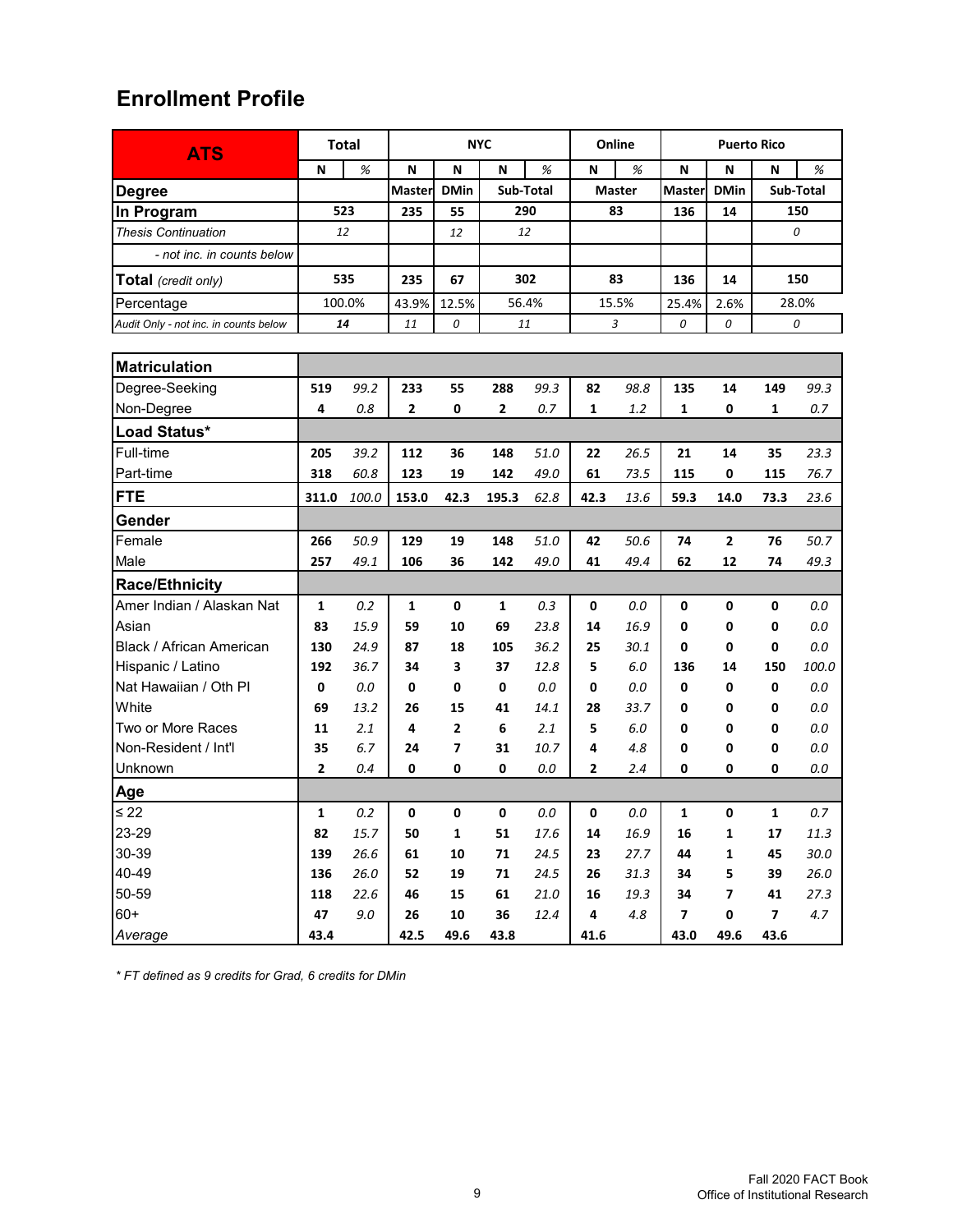| <b>AGSC</b>                               | <b>Total</b>   |        | <b>NYC</b> |         |                    |      |                |      | Online |            |  |
|-------------------------------------------|----------------|--------|------------|---------|--------------------|------|----------------|------|--------|------------|--|
|                                           | N              | %      | N          | %       | N                  | %    | N              | %    | N      | %          |  |
| Degree                                    |                |        | <b>MHC</b> |         | <b>MFT</b>         |      | Sub-Total      |      |        | <b>MHC</b> |  |
| Total (credit only)                       |                | 175    | 83         |         | 45                 |      | 128            |      | 47     |            |  |
| Percentage                                |                | 100.0% |            |         |                    |      | 73.1%          |      | 26.9%  |            |  |
| Audit Only - not included in counts below |                | 1      | 0          |         | $\mathbf{1}% _{T}$ |      | 1              |      |        | 0          |  |
|                                           |                |        |            |         |                    |      |                |      |        |            |  |
| <b>Matriculation</b>                      |                |        |            |         |                    |      |                |      |        |            |  |
| Degree-Seeking                            | 174            | 99.4   | 83         | 100.0   | 44                 | 97.8 | 127            | 99.2 | 47     | 100.0      |  |
| Non-Degree                                | 1              | 0.6    | 0          | $0.0\,$ | 1                  | 2.2  | 1              | 0.8  | 0      | $0.0\,$    |  |
| <b>Load Status</b>                        |                |        |            |         |                    |      |                |      |        |            |  |
| Full-time ( $\geq 9$ credits)             | 49             | 28.0   | 14         | 16.9    | 17                 | 37.8 | 31             | 24.2 | 18     | 38.3       |  |
| Part-time ( $\leq 8$ credits)             | 126            | 72.0   | 69         | 83.1    | 28                 | 62.2 | 97             | 75.8 | 29     | 61.7       |  |
| <b>FTE</b>                                | 91.0           | 100.0  | 37.0       | 40.7    | 26.3               | 28.9 | 63.3           | 69.6 | 27.7   | 30.4       |  |
| Gender                                    |                |        |            |         |                    |      |                |      |        |            |  |
| Female                                    | 147            | 84.0   | 67         | 80.7    | 38                 | 84.4 | 105            | 82.0 | 42     | 89.4       |  |
| Male                                      | 28             | 16.0   | 16         | 19.3    | 7                  | 15.6 | 23             | 18.0 | 5      | 10.6       |  |
| <b>Race/Ethnicity</b>                     |                |        |            |         |                    |      |                |      |        |            |  |
| Amer Ind / Alaskan Nat                    | 1              | 0.6    | 1          | 1.2     | 0                  | 0.0  | 1              | 0.8  | 0      | 0.0        |  |
| Asian                                     | 32             | 18.3   | 17         | 20.5    | 9                  | 20.0 | 26             | 20.3 | 6      | 12.8       |  |
| Black / African American                  | 61             | 34.9   | 32         | 38.6    | 13                 | 28.9 | 45             | 35.2 | 16     | 34.0       |  |
| Hispanic / Latino                         | 43             | 24.6   | 20         | 24.1    | 11                 | 24.4 | 31             | 24.2 | 12     | 25.5       |  |
| Nat Hawaiian / Other PI                   | 1              | 0.6    | 0          | 0.0     | 0                  | 0.0  | 0              | 0.0  | 1      | 2.1        |  |
| White                                     | 24             | 13.7   | 9          | 10.8    | 6                  | 13.3 | 15             | 11.7 | 9      | 19.1       |  |
| Two or More Races                         | 3              | 1.7    | 2          | 2.4     | 1                  | 2.2  | 3              | 2.3  | 0      | 0.0        |  |
| Non-Resident / Int'l                      | 3              | 1.7    | 1          | 1.2     | 1                  | 2.2  | 2              | 1.6  | 1      | 2.1        |  |
| Unknown                                   | 7              | 4.0    | 1          | 1.2     | 4                  | 8.9  | 5              | 3.9  | 2      | 4.3        |  |
| Age                                       |                |        |            |         |                    |      |                |      |        |            |  |
| ≤ 22                                      | $\overline{2}$ | 1.1    | 1          | 1.2     | 0                  | 0.0  | 1              | 0.8  | 1      | 2.1        |  |
| 23-29                                     | 57             | 32.6   | 37         | 44.6    | 8                  | 17.8 | 45             | 35.2 | 12     | 25.5       |  |
| 30-39                                     | 42             | 24.0   | 22         | 26.5    | 14                 | 31.1 | 36             | 28.1 | 6      | 12.8       |  |
| 40-49                                     | 33             | 18.9   | 8          | 9.6     | 8                  | 17.8 | 16             | 12.5 | 17     | 36.2       |  |
| 50-59                                     | 31             | 17.7   | 12         | 14.5    | 11                 | 24.4 | 23             | 18.0 | 8      | 17.0       |  |
| $60+$                                     | 10             | 5.7    | 3          | 3.6     | 4                  | 8.9  | $\overline{7}$ | 5.5  | 3      | 6.4        |  |
| Average                                   | 38.7           |        | 35.5       |         | 42.6               |      | 38.0           |      | 40.8   |            |  |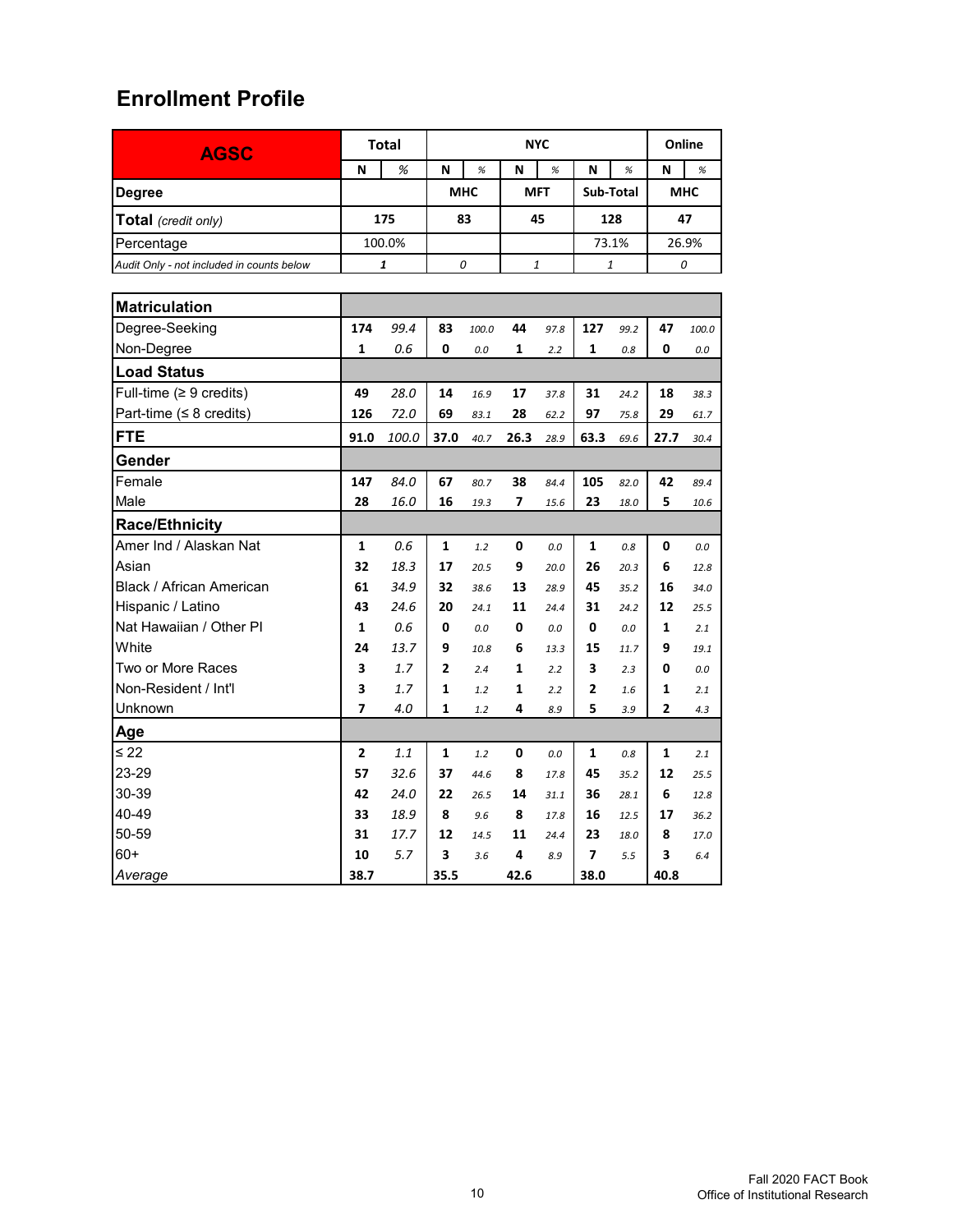| <b>Education (Graduate)</b>               |                | <b>Total</b> |                | <b>NYC</b>     | Online         |      |  |
|-------------------------------------------|----------------|--------------|----------------|----------------|----------------|------|--|
|                                           | N              | %            | N              | %              | N              | %    |  |
| Total (credit only)                       |                | 31           |                | $\overline{ }$ | 24             |      |  |
| Percentage                                |                | 100.0%       |                | 22.6%          | 77.4%          |      |  |
| Audit Only - not included in counts below | 0              |              |                | 0              | 0              |      |  |
|                                           |                |              |                |                |                |      |  |
| <b>Matriculation</b>                      |                |              |                |                |                |      |  |
| Degree-Seeking                            | 29             | 93.5         | $\overline{ }$ | 100.0          | 22             | 91.7 |  |
| Non-Degree                                | $\overline{2}$ | 6.5          | 0              | 0.0            | $\overline{2}$ | 8.3  |  |
| <b>Load Status</b>                        |                |              |                |                |                |      |  |
| Full-time ( $\geq 9$ credits)             | 18             | 58.1         | 5              | 71.4           | 13             | 54.2 |  |
| Part-time ( $\leq 8$ credit hours)        | 13             | 41.9         | $\overline{2}$ | 28.6           | 11             | 45.8 |  |
| FTE                                       | 22.3           | 100.0        | 5.7            | 25.4           | 16.7           | 74.6 |  |
| Gender                                    |                |              |                |                |                |      |  |
| Female                                    | 27             | 87.1         | $\overline{ }$ | 100.0          | 20             | 83.3 |  |
| Male                                      | 4              | 12.9         | 0              | 0.0            | 4              | 16.7 |  |
| <b>Race/Ethnicity</b>                     |                |              |                |                |                |      |  |
| Amer Indian / Alaskan Nat                 | 0              | 0.0          | 0              | 0.0            | 0              | 0.0  |  |
| Asian                                     | $\mathbf{2}$   | 6.5          | 0              | 0.0            | 2              | 8.3  |  |
| Black / African American                  | $\overline{ }$ | 22.6         | $\mathbf{z}$   | 28.6           | 5              | 20.8 |  |
| Hispanic / Latino                         | 11             | 35.5         | 4              | 57.1           | 7              | 29.2 |  |
| Nat Hawaiian / Other Pacif Island         | 0              | 0.0          | 0              | 0.0            | 0              | 0.0  |  |
| White                                     | 10             | 32.3         | 0              | 0.0            | 10             | 41.7 |  |
| Two or More Races                         | $\mathbf{1}$   | 3.2          | 1              | 14.3           | 0              | 0.0  |  |
| Non-Resident / Int'l                      | 0              | 0.0          | 0              | 0.0            | 0              | 0.0  |  |
| Unknown                                   | 0              | 0.0          | 0              | 0.0            | 0              | 0.0  |  |
| Age                                       |                |              |                |                |                |      |  |
| $\leq 22$                                 | 4              | 12.9         | $\overline{2}$ | 28.6           | $\mathbf{2}$   | 8.3  |  |
| 23-29                                     | 7              | 22.6         | 1              | 14.3           | 6              | 25.0 |  |
| 30-39                                     | 12             | 38.7         | 3              | 42.9           | 9              | 37.5 |  |
| 40-49                                     | 6              | 19.4         | 0              | 0.0            | 6              | 25.0 |  |
| 50-59                                     | $\mathbf{z}$   | 6.5          | 1              | 14.3           | 1              | 4.2  |  |
| $60+$                                     | 0              | 0.0          | 0              | 0.0            | 0              | 0.0  |  |
| Average                                   | 34.1           |              | 32.3           |                | 34.6           |      |  |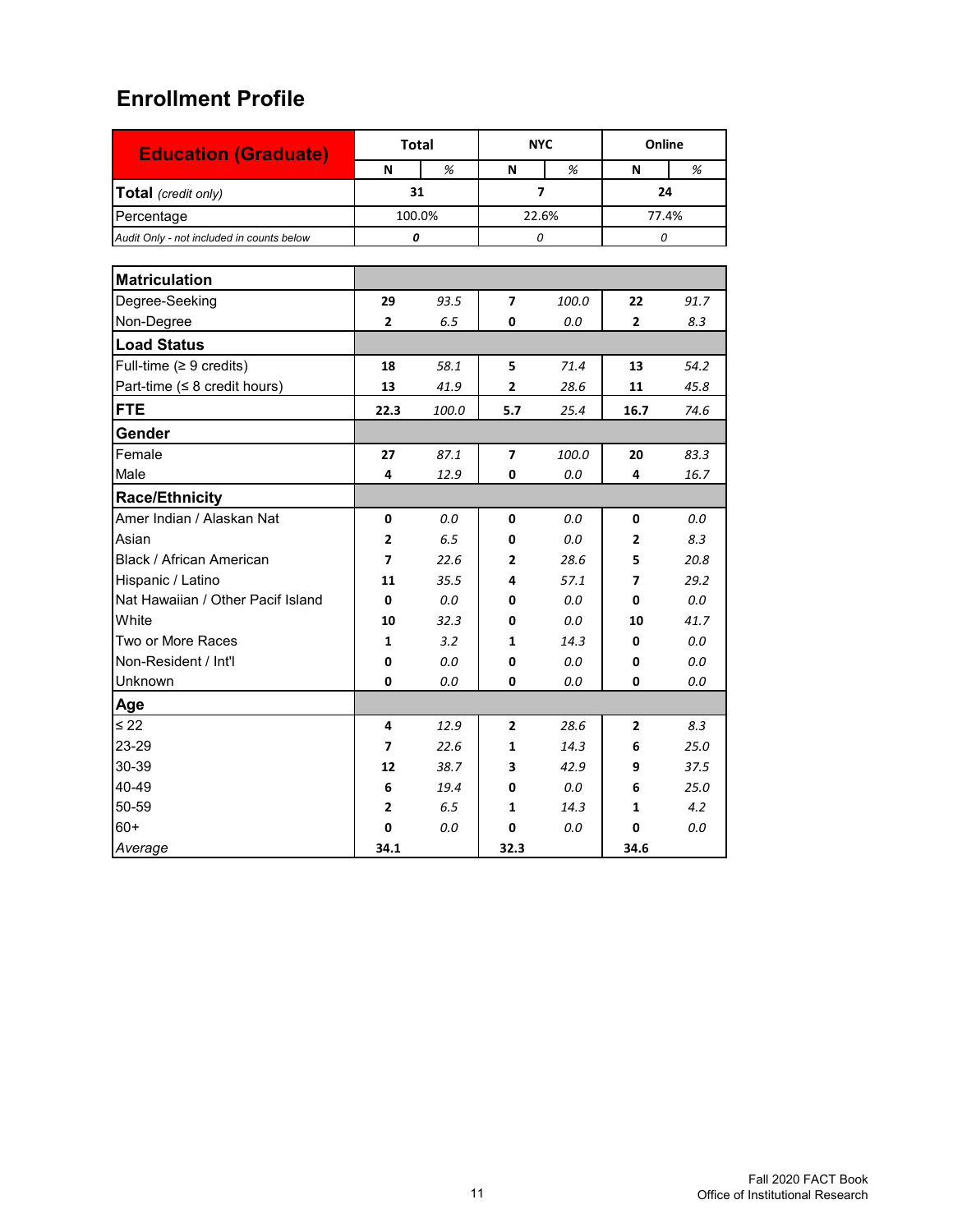| <b>MBA</b>                                          |                | <b>Total</b> |                | <b>NYC</b> | Online |     |  |
|-----------------------------------------------------|----------------|--------------|----------------|------------|--------|-----|--|
|                                                     | N              | $\%$         | N              | %          | N      | %   |  |
| IN PROGRAM (see below)                              |                | 25           |                | 25         | 0      |     |  |
| <b>PROJECT CONT.</b> - not included in counts below | 0              |              | 0              |            | 0      |     |  |
| <b>Total</b> (credit only)                          |                | 25           |                | 25         | 0      |     |  |
| Percentage                                          |                | 100.0%       |                | 100.0%     | 0.0%   |     |  |
| Audit Only - not included in counts below           |                | 0            |                | 0          | 0      |     |  |
| <b>FTE</b>                                          | 24.3           | 100.0        | 24.3           | 100.0      | 0.0    | 0.0 |  |
|                                                     |                |              |                |            |        |     |  |
| <b>Matriculation</b>                                |                |              |                |            |        |     |  |
| Degree-Seeking                                      | 25             | 100.0        | 25             | 100.0      | 0      |     |  |
| Non-Degree                                          | 0              | 0.0          | 0              | 0.0        | 0      |     |  |
| <b>Load Status</b>                                  |                |              |                |            |        |     |  |
| Full-time ( $\geq 9$ credits)                       | 24             | 96.0         | 24             | 96.0       | 0      |     |  |
| Part-time ( $\leq 8$ credit hours)                  | 1              | 4.0          | 1              | 4.0        | 0      |     |  |
| Gender                                              |                |              |                |            |        |     |  |
| Female                                              | 15             | 60.0         | 15             | 60.0       | 0      |     |  |
| Male                                                | 10             | 40.0         | 10             | 40.0       | 0      |     |  |
| Race/Ethnicity                                      |                |              |                |            |        |     |  |
| Amer Indian / Alaskan Nat                           | 0              | 0.0          | 0              | 0.0        | 0      |     |  |
| Asian                                               | 0              | 0.0          | 0              | 0.0        | 0      |     |  |
| Black / African American                            | 10             | 40.0         | 10             | 40.0       | 0      |     |  |
| Hispanic / Latino                                   | 4              | 16.0         | 4              | 16.0       | 0      |     |  |
| Nat Hawaiian / Other Pacif Island                   | 0              | 0.0          | 0              | 0.0        | 0      |     |  |
| White                                               | 3              | 12.0         | 3              | 12.0       | 0      |     |  |
| Two or More Races                                   | 0              | 0.0          | 0              | 0.0        | 0      |     |  |
| Non-Resident / Int'l                                | 7              | 28.0         | 7              | 28.0       | 0      |     |  |
| <b>Unknown</b>                                      | 1              | 4.0          | 1              | 4.0        | 0      |     |  |
| Age                                                 |                |              |                |            |        |     |  |
| $\leq 22$                                           | 4              | 16.0         | 4              | 16.0       | 0      |     |  |
| 23-29                                               | 13             | 52.0         | 13             | 52.0       | 0      |     |  |
| 30-39                                               | 3              | 12.0         | 3              | 12.0       | 0      |     |  |
| 40-49                                               | $\overline{2}$ | 8.0          | $\overline{2}$ | 8.0        | 0      |     |  |
| 50-59                                               | 3              | 12.0         | 3              | 12.0       | 0      |     |  |
| $60+$                                               | 0              | 0.0          | 0              | 0.0        | 0      |     |  |
| Average                                             | 30.3           |              | 30.3           |            | N/A    |     |  |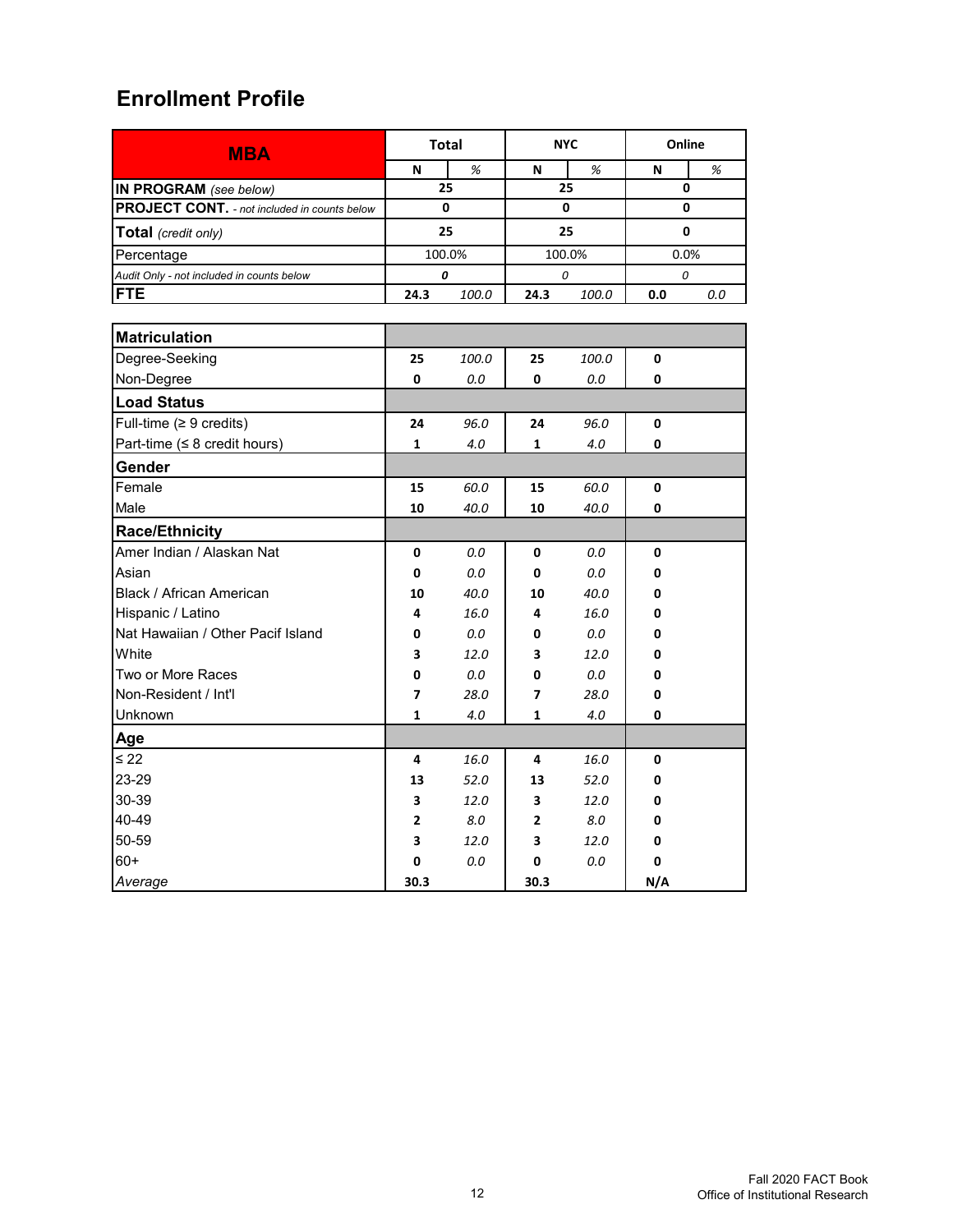| <b>MSOL</b>                                        | <b>Total</b> |       | <b>NYC</b>     |       | Online |       |
|----------------------------------------------------|--------------|-------|----------------|-------|--------|-------|
|                                                    | N            | %     | N              | %     | N      | %     |
| IN PROGRAM (see below)                             | 26           |       | 6              |       | 20     |       |
| <b>THESIS CONT.</b> - not included in counts below | 0            |       | 0              |       | 0      |       |
| <b>Total</b> (credit only)                         | 26           |       | 6              |       | 20     |       |
| Percentage                                         | 100.0%       |       | 23.1%          |       | 76.9%  |       |
| Audit Only - not included in counts below          | 0            |       | 0              |       | 0      |       |
| <b>FTE</b>                                         | 18.0         | 100.0 | 4.0            | 22.2  | 14.0   | 77.8  |
|                                                    |              |       |                |       |        |       |
| <b>Matriculation</b>                               |              |       |                |       |        |       |
| Degree-Seeking                                     | 26           | 100.0 | 6              | 100.0 | 20     | 100.0 |
| Non-Degree                                         | 0            | 0.0   | 0              | 0.0   | 0      | 0.0   |
| <b>Load Status</b>                                 |              |       |                |       |        |       |
| Full-time $(≥ 9$ credits)                          | 14           | 53.8  | 3              | 50.0  | 11     | 55.0  |
| Part-time ( $\leq 8$ credit hours)                 | 12           | 46.2  | 3              | 50.0  | 9      | 45.0  |
| Gender                                             |              |       |                |       |        |       |
| Female                                             | 19           | 73.1  | 4              | 66.7  | 15     | 75.0  |
| Male                                               | 7            | 26.9  | 2              | 33.3  | 5      | 25.0  |
| <b>Race/Ethnicity</b>                              |              |       |                |       |        |       |
| Amer Indian / Alaskan Nat                          | 0            | 0.0   | 0              | 0.0   | 0      | 0.0   |
| Asian                                              | 0            | 0.0   | 0              | 0.0   | 0      | 0.0   |
| Black / African American                           | 14           | 53.8  | 5              | 83.3  | 9      | 45.0  |
| Hispanic / Latino                                  | 4            | 15.4  | 1              | 16.7  | 3      | 15.0  |
| Nat Hawaiian / Other Pacif Island                  | 0            | 0.0   | 0              | 0.0   | 0      | 0.0   |
| White                                              | 7            | 26.9  | 0              | 0.0   | 7      | 35.0  |
| Two or More Races                                  | 1            | 3.8   | 0              | 0.0   | 1      | 5.0   |
| Non-Resident / Int'l                               | 0            | 0.0   | 0              | 0.0   | 0      | 0.0   |
| Unknown                                            | 0            | 0.0   | 0              | 0.0   | 0      | 0.0   |
| Age                                                |              |       |                |       |        |       |
| $\leq$ 22                                          | 0            | 0.0   | 0              | 0.0   | 0      | 0.0   |
| 23-29                                              | 10           | 38.5  | $\overline{2}$ | 33.3  | 8      | 40.0  |
| 30-39                                              | 9            | 34.6  | 1              | 16.7  | 8      | 40.0  |
| 40-49                                              | 4            | 15.4  | 1              | 16.7  | 3      | 15.0  |
| 50-59                                              | 0            | 0.0   | 0              | 0.0   | 0      | 0.0   |
| $60+$                                              | 3            | 11.5  | 2              | 33.3  | 1      | 5.0   |
| Average                                            | 36.5         |       | 43.7           |       | 34.3   |       |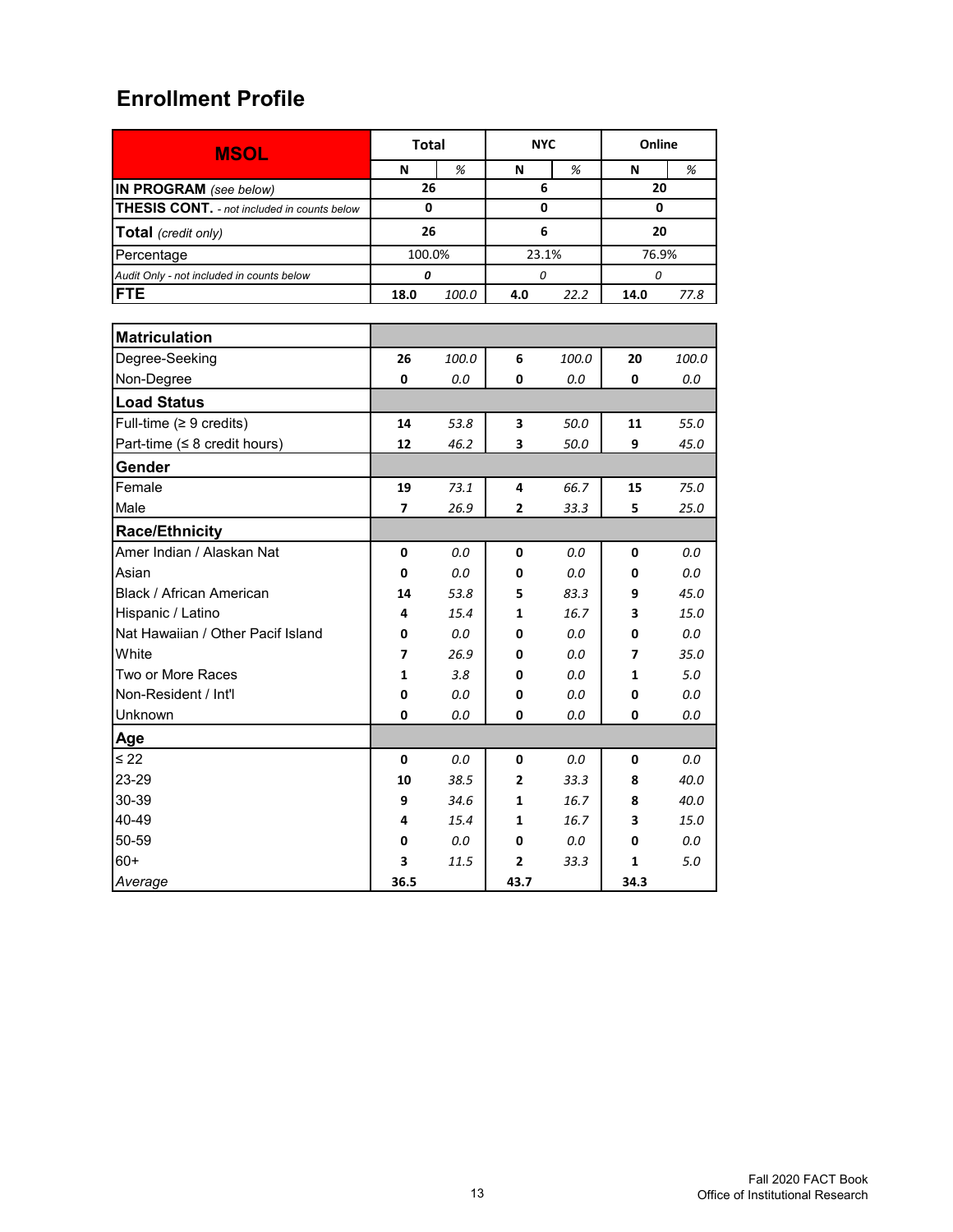| <b>Social Work (MSW)</b>                  | <b>NYC</b>     |              |
|-------------------------------------------|----------------|--------------|
|                                           | N              | %            |
| Total (credit only)                       | 86             |              |
| Audit Only - not included in counts below | 6              |              |
|                                           |                |              |
| <b>Matriculation</b>                      |                |              |
| Degree-Seeking                            | 85             | 98.8         |
| Non-Degree                                | 1              | 1.2          |
| <b>Load Status</b>                        |                |              |
| Full-time ( $\geq 9$ credits)             | 59             | 68.6         |
| Part-time ( $\leq 8$ credit hours)        | 27             | 31.4         |
| <b>FTE</b>                                | 68.0           | <i>100.0</i> |
| Gender                                    |                |              |
| Female                                    | 68             | 79.1         |
| Male                                      | 18             | 20.9         |
| <b>Race/Ethnicity</b>                     |                |              |
| Amer Indian / Alaskan Nat                 | 0              | 0.0          |
| Asian                                     | $\overline{2}$ | 2.3          |
| Black / African American                  | 45             | 52.3         |
| Hispanic / Latino                         | 28             | 32.6         |
| Nat Hawaiian / Other Pacif Island         | $\mathbf{1}$   | 1.2          |
| White                                     | 5              | 5.8          |
| Two or More Races                         | 1              | 1.2          |
| Non-Resident / Int'l                      | $\overline{2}$ | 2.3          |
| Unknown                                   | 2              | 2.3          |
| Age                                       |                |              |
| $\leq 22$                                 | 4              | 4.7          |
| 23-29                                     | 27             | 31.4         |
| 30-39                                     | 23             | 26.7         |
| 40-49                                     | 22             | 25.6         |
| 50-59                                     | 7              | 8.1          |
| $60+$                                     | 3              | 3.5          |
| Average                                   | 36.7           |              |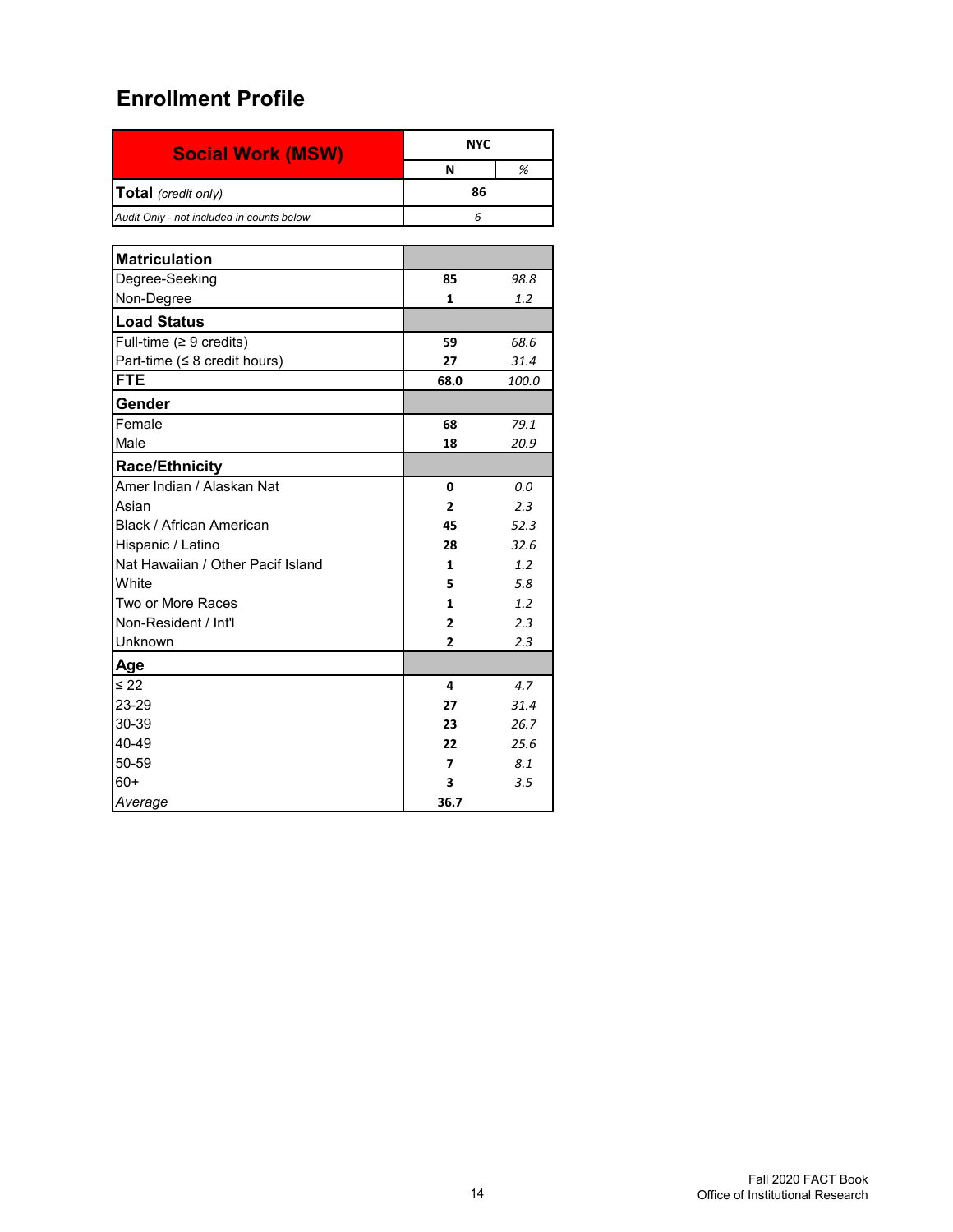# **Enrollment by Admitted State**

| <b>State</b>            | <b>Total</b>            |      | <b>NYC</b>     | <b>Online</b>           | PR_              | <b>Corr Fac</b> | <b>LICM</b> |
|-------------------------|-------------------------|------|----------------|-------------------------|------------------|-----------------|-------------|
|                         | N                       | $\%$ |                |                         |                  |                 |             |
| NY & NJ                 | 1259                    | 61.0 | 78.9           | 72.8                    |                  |                 |             |
| <b>New York</b>         | 1091                    |      | 845            | 151                     | $\boldsymbol{2}$ | 92              | 1           |
| New Jersey              | 168                     |      | 135            | 31                      | $\overline{2}$   |                 |             |
| <b>Mid-Atlantic</b>     | 49                      | 2.4  |                |                         |                  |                 |             |
| $\overline{DC}$         | 4                       |      | 3              | $\mathbf{1}$            |                  |                 |             |
| Delaware                | 1                       |      | 1              |                         |                  |                 |             |
| Maryland                | 11                      |      | 4              | $\overline{7}$          |                  |                 |             |
| Pennsylvania            | 29                      |      | 17             | 12                      |                  |                 |             |
| Virginia                | 3                       |      | 1              | $\overline{2}$          |                  |                 |             |
| West Virginia           | $\mathbf{1}$            |      |                | $\mathbf{1}$            |                  |                 |             |
| <b>New England</b>      | 46                      | 2.2  |                |                         |                  |                 |             |
| Connecticut             | 31                      |      | 22             | $\overline{7}$          | $\overline{c}$   |                 |             |
| Maine                   | 1                       |      | $\mathbf{1}$   |                         |                  |                 |             |
| Massachusetts           | 12                      |      | 9              | $\mathbf{1}$            | $\overline{c}$   |                 |             |
| Vermont                 | $\overline{2}$          |      | $\overline{2}$ |                         |                  |                 |             |
| South/Southeast         | 51                      | 2.5  |                |                         |                  |                 |             |
| Florida                 | 19                      |      | 13             | 3                       | $\sqrt{3}$       |                 |             |
| Georgia                 | $\overline{c}$          |      | $\overline{c}$ |                         |                  |                 |             |
| Kentucky                | $\mathbf 1$             |      | 1              |                         |                  |                 |             |
| North Carolina          | 9                       |      | 5              | $\overline{\mathbf{4}}$ |                  |                 |             |
| South Carolina          | $\overline{\mathbf{4}}$ |      | 3              | $\mathbf{1}$            |                  |                 |             |
| Tennessee               | 1                       |      |                | 1                       |                  |                 |             |
| Texas                   | 15                      |      | 13             | 1                       | $\mathbf{1}$     |                 |             |
| <b>Midwest</b>          | 31                      | 1.5  |                |                         |                  |                 |             |
| <b>Illinois</b>         | $\overline{7}$          |      | 4              | $\mathfrak{S}$          |                  |                 |             |
| lowa                    | 1                       |      | 1              |                         |                  |                 |             |
| Indiana                 | $\overline{\mathbf{c}}$ |      | 1              | $\mathbf{1}$            |                  |                 |             |
| Kansas                  | $\overline{c}$          |      | $\overline{c}$ |                         |                  |                 |             |
| Minnesota               | 3                       |      | $\overline{2}$ | $\mathbf 1$             |                  |                 |             |
| Missouri                | $\mathbf 1$             |      |                | $\mathbf{1}$            |                  |                 |             |
| Nebraska                | $\mathbf 5$             |      | 3              | $\overline{2}$          |                  |                 |             |
| Ohio                    | $\bf 8$                 |      | 6              | $\overline{2}$          |                  |                 |             |
| Wisconsin               | $\overline{c}$          |      | 1              | $\mathbf{1}$            |                  |                 |             |
| <b>West</b>             | 41                      | 2.0  |                |                         |                  |                 |             |
| Alaska                  | 1                       |      | 1              |                         |                  |                 |             |
| Arizona                 | 3                       |      | $\overline{c}$ |                         | 1                |                 |             |
| California              | 20                      |      | 14             | 6                       |                  |                 |             |
| Colorado                | $\overline{\mathbf{4}}$ |      | 4              |                         |                  |                 |             |
| Hawaii                  | 2                       |      | 2              |                         |                  |                 |             |
| Montana                 | 1                       |      | 1              |                         |                  |                 |             |
| Nevada                  | 1                       |      | 1              |                         |                  |                 |             |
| New Mexico              | 1                       |      | 1              |                         |                  |                 |             |
| Oregon                  | $\,6$                   |      | 5              | 1                       |                  |                 |             |
| Washington              | $\overline{c}$          |      | $\mathbf{1}$   | 1                       |                  |                 |             |
| <b>Puerto Rico</b>      | 186                     | 9.0  |                | 1                       | 185              |                 |             |
| International           | 397                     | 19.2 | 112            | $\mathbf 5$             |                  |                 | 280         |
| <b>US Living Abroad</b> | 3                       | 0.1  | 1              | $\overline{2}$          |                  |                 |             |
| <b>Total</b>            | 2063                    | 100  | 1242           | 250                     | 198              | 92              | 281         |

**Total number of states represented: 37 (+ DC & Puerto Rico)**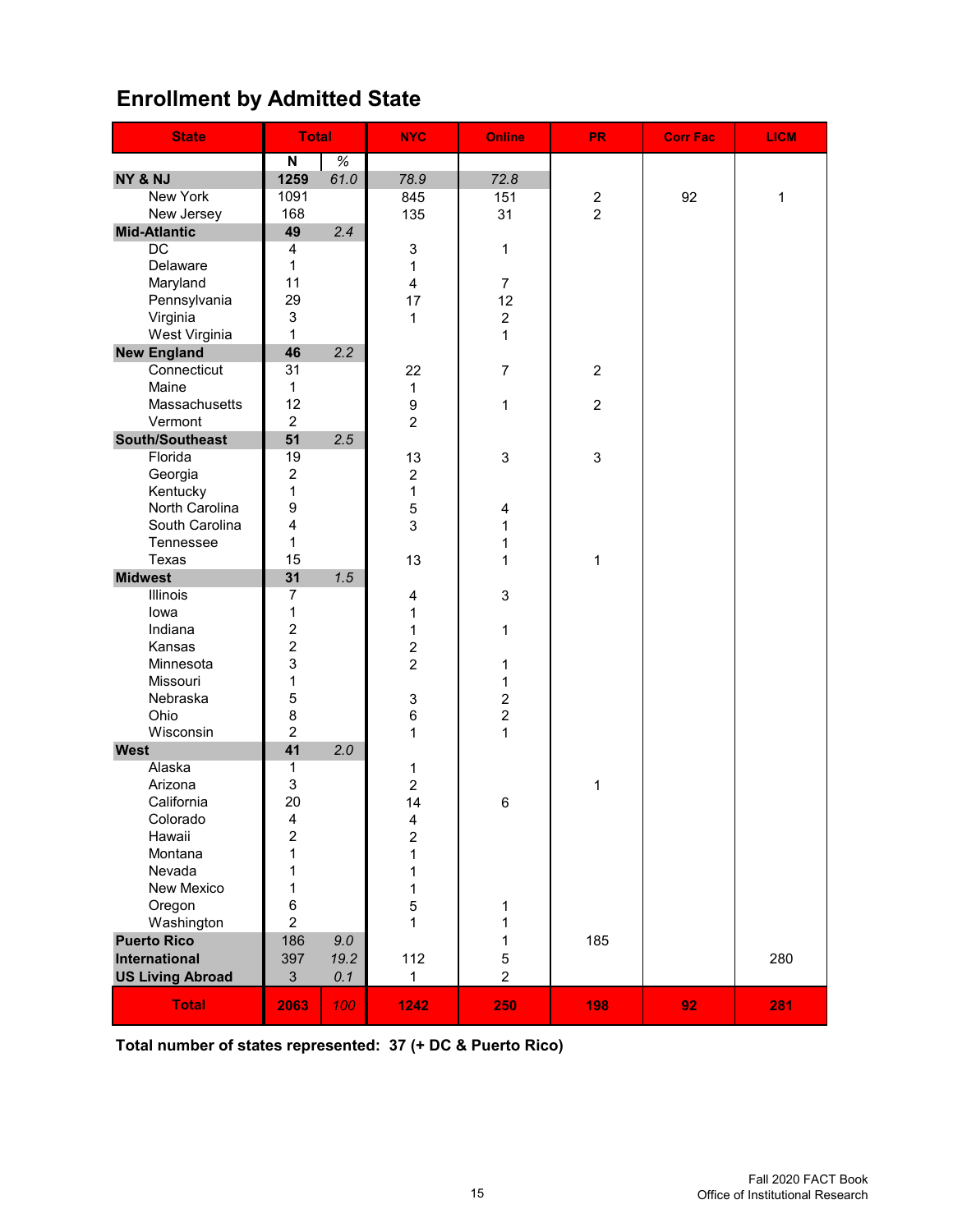# **Enrollment by County (NY)**

| <b>County</b>                | <b>Total</b>   |      |           |                | <b>NYC</b>     |                  | <b>Online</b>  | <b>PR</b> | <b>Corr Fac</b> | <b>LICM</b> |
|------------------------------|----------------|------|-----------|----------------|----------------|------------------|----------------|-----------|-----------------|-------------|
|                              | N              | %    | <b>UG</b> | <b>ATS</b>     | Grad           | <b>Sub-Total</b> |                |           |                 |             |
| <b>NYC Boroughs</b>          | 727            | 35.2 | 50.7      | 45.7           | 64.8           | 52.3             | 30.0           | 1.0       | 0.0             | 0.0         |
| <b>Bronx</b>                 | 113            | 5.5  | 58        | 22             | 18             | 98               | 13             | 2         |                 |             |
| Brooklyn                     | 180            | 8.7  | 63        | 36             | 62             | 161              | 19             |           |                 |             |
| Manhattan                    | 229            | 11.1 | 136       | 31             | 35             | 202              | 27             |           |                 |             |
| Queens                       | 182            | 8.8  | 83        | 44             | 42             | 169              | 13             |           |                 |             |
| Staten Island                | 23             | 1.1  | 8         | 5              | 7              | 20               | 3              |           |                 |             |
| <b>Long Island</b>           | 88             | 4.3  | 4.4       | 6.0            | 4.7            | 4.8              | 10.8           | 0.0       | 0.0             | 0.4         |
| Nassau                       | 49             | 2.4  | 13        | 12             | 6              | 31               | 17             |           |                 | 1           |
| Suffolk                      | 39             | 1.9  | 17        | 6              | 6              | 29               | 10             |           |                 |             |
| <b>Rockland &amp; Nearby</b> | 137            | 6.6  | 8.9       | 5.6            | 9.5            | 8.2              | 14.0           | 0.0       | 0.0             | 0.0         |
| Rockland                     | 63             | 3.1  | 28        | 9              | 12             | 49               | 14             |           |                 |             |
| Orange                       | 22             | 1.1  | 12        | $\overline{2}$ | $\overline{2}$ | 16               | 6              |           |                 |             |
| Westchester                  | 52             | 2.5  | 21        | 6              | 10             | 37               | 15             |           |                 |             |
| <b>All Other NY</b>          | 139            | 6.7  | 3.6       | 1.3            | 1.6            | 2.7              | 5.6            | 0.0       | 100.0           | 0.0         |
| All Other NY                 | 139            | 6.7  | 25        | 4              | $\overline{4}$ | 33               | 14             |           | 92              |             |
| <b>Outside of NY</b>         | 970            | 47.0 | 32.5      | 41.4           | 19.4           | 32.0             | 38.8           | 99.0      | 0.0             | 99.6        |
| <b>Other States</b>          | 573            | 27.8 | 156       | 91             | 38             | 285              | 92             | 196       |                 |             |
| International                | 397            | 19.2 | 67        | 34             | 11             | 112              | 5              |           |                 | 280         |
| <b>US Living Abroad</b>      | $\overline{2}$ | 0.1  | 0.0       | 0.0            | 0.0            | 0.0              | 0.8            | 0.0       | 0.0             | 0.0         |
| <b>US Abroad</b>             | $\overline{2}$ | 0.1  |           |                |                | 0                | $\overline{2}$ |           |                 |             |
| <b>Total</b>                 | 2063           | 100  | 687       | 302            | 253            | 1242             | 250            | 198       | 92              | 281         |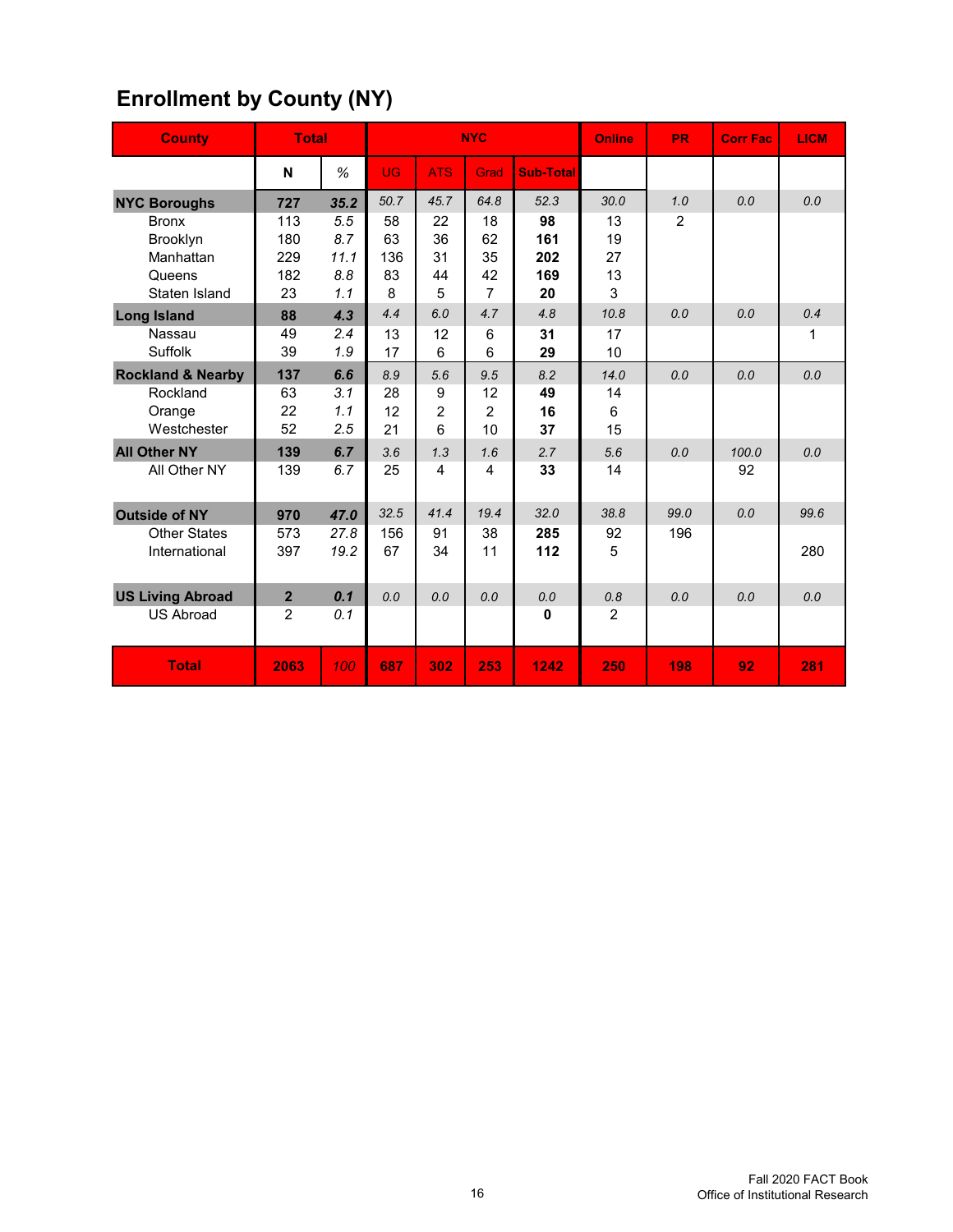# **Enrollment by Country**

| <b>Country</b>         | <b>Total</b>              |      |                         |              | <b>NYC</b>       |                         | <b>Online</b>  | <b>PR</b> | <b>Corr Fac</b> | <b>LICM</b>      |
|------------------------|---------------------------|------|-------------------------|--------------|------------------|-------------------------|----------------|-----------|-----------------|------------------|
|                        | $\boldsymbol{\mathsf{N}}$ | $\%$ | <b>UG</b>               | <b>ATS</b>   | Grad             | <b>Sub-Total</b>        |                |           |                 |                  |
| <b>USA</b>             | 1573                      | 76.2 |                         |              |                  | 84.7                    | 94.4           | 99.0      | 95.7            | 0.4              |
|                        |                           |      | 576                     | 247          | 229              | 1052                    | 236            | 196       | 88              | $\mathbf{1}$     |
| Other N. Amer.         | 19                        | 0.9  |                         |              |                  |                         |                |           |                 |                  |
| Canada                 | 18                        |      | 3                       | 11           | $\mathbf 1$      | 15                      | 3              |           |                 |                  |
| Mexico                 | 1                         |      | 1                       |              |                  | 1                       |                |           |                 |                  |
| <b>Central America</b> | 18                        | 0.9  |                         |              |                  |                         |                |           |                 |                  |
| Costa Rica             | 1                         |      | 1                       |              |                  | 1                       |                |           |                 |                  |
| El Salvador            | 11                        |      | $\overline{c}$          |              |                  | $\overline{\mathbf{2}}$ |                |           |                 | 9                |
| Guatemala              | 3                         |      | 3                       |              |                  | 3                       |                |           |                 |                  |
| Honduras               | $\overline{\mathbf{2}}$   |      | 1                       |              | 1                | $\overline{\mathbf{2}}$ |                |           |                 |                  |
| Panama                 | $\overline{\mathbf{1}}$   |      | 1                       |              |                  | $\mathbf 1$             |                |           |                 |                  |
| <b>South America</b>   | 38                        | 1.8  |                         |              |                  |                         |                |           |                 |                  |
| <b>Brazil</b>          | 20                        |      | $\overline{7}$          | $\mathbf{3}$ | 3                | 13                      |                |           |                 | $\boldsymbol{7}$ |
| Chile                  | 1                         |      | $\mathbf{1}$            |              |                  | 1                       |                |           |                 |                  |
| Colombia               | 9                         |      | $\mathbf{1}$            | 1            |                  | 2                       |                | 1         |                 | $\,6\,$          |
| Ecuador                | 1                         |      |                         | $\mathbf{1}$ |                  | 1                       |                |           |                 |                  |
| Guyana                 | $\overline{\mathbf{2}}$   |      | 1                       |              | 1                | $\mathbf 2$             |                |           |                 |                  |
| Peru                   | 5                         |      | $\overline{2}$          | $\mathbf{1}$ |                  | 3                       |                | 1         |                 | $\mathbf{1}$     |
| <b>Caribbean</b>       | 57                        | 2.8  |                         |              |                  |                         |                |           |                 |                  |
| Aruba                  | 1                         |      |                         |              |                  | 0                       |                |           |                 | $\mathbf 1$      |
| <b>Bahamas</b>         | 1                         |      | $\mathbf{1}$            |              |                  | 1                       |                |           |                 |                  |
| <b>Barbados</b>        | 1                         |      |                         |              | 1                | 1                       |                |           |                 |                  |
| Dominica               | 5                         |      | 4                       | 1            |                  | 5                       |                |           |                 |                  |
| Dom. Rep.              | 9                         |      | 8                       |              |                  | 8                       |                |           | 1               |                  |
| Haiti                  | 14                        |      | 10                      |              | $\overline{4}$   | 14                      |                |           |                 |                  |
| Jamaica                | 18                        |      | 4                       | 8            | $\overline{c}$   | 14                      | $\overline{c}$ |           | $\overline{2}$  |                  |
| St. Lucia              | 1                         |      | 1                       |              |                  | 1                       |                |           |                 |                  |
| St. Vinc & Gren        | 1                         |      | 1                       |              |                  | 1                       |                |           |                 |                  |
| Trin. & Tbgo.          | 6                         |      | $\overline{2}$          | $\mathbf{1}$ | $\boldsymbol{2}$ | 5                       |                |           | $\mathbf{1}$    |                  |
| <b>Europe</b>          | 38                        | 1.8  |                         |              |                  |                         |                |           |                 |                  |
| Austria                | $\mathbf{1}$              |      | $\mathbf{1}$            |              |                  | $\mathbf{1}$            |                |           |                 |                  |
| Germany                | 13                        |      | 10                      |              | 3                | 13                      |                |           |                 |                  |
| Ireland                | 1                         |      |                         |              |                  | $\pmb{0}$               | $\mathbf{1}$   |           |                 |                  |
| Italy                  | 3                         |      | $\overline{2}$          |              | $\mathbf 1$      | 3                       |                |           |                 |                  |
| Poland                 | $\overline{\mathbf{2}}$   |      |                         |              |                  | 0                       |                |           |                 | $\overline{2}$   |
| Russia                 | $\overline{\mathbf{4}}$   |      | 1                       |              |                  | 1                       |                |           |                 | $\mathbf{3}$     |
| Spain                  | 8                         |      | 8                       |              |                  | 8                       |                |           |                 |                  |
| Switzerland            | 1                         |      | 1                       |              |                  | 1                       |                |           |                 |                  |
| Ukraine                | 1                         |      |                         |              |                  | $\pmb{0}$               |                |           |                 | $\mathbf{1}$     |
| UK                     | $\overline{\mathbf{4}}$   |      | $\overline{\mathbf{4}}$ |              |                  | 4                       |                |           |                 |                  |
|                        |                           |      |                         |              |                  |                         |                |           |                 |                  |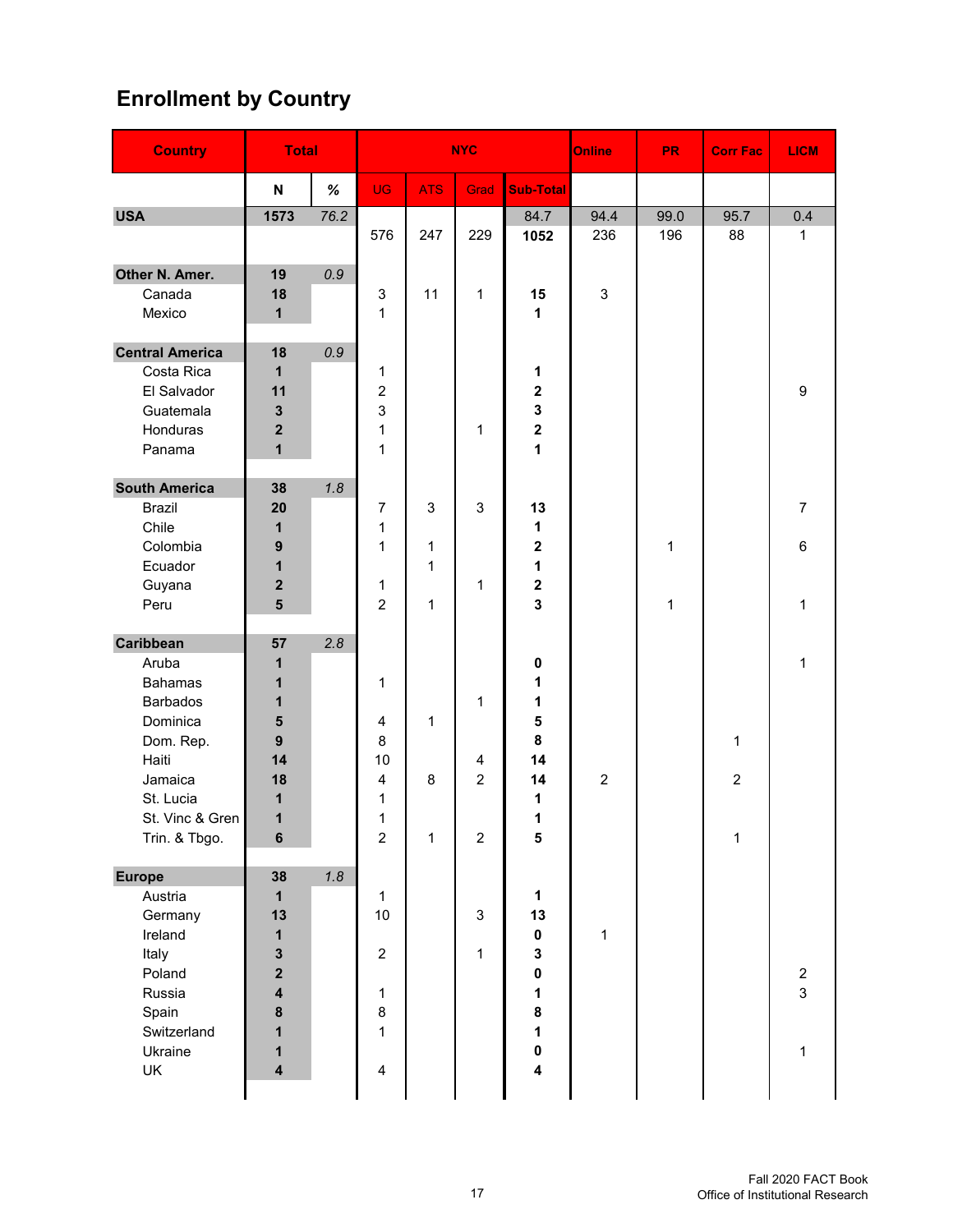# **Enrollment by Country (continued)**

| <b>Country</b>                       | <b>Total</b>              |      |                           |                | <b>NYC</b>     |                         | Online         | <b>PR</b> | <b>Corr Fac</b> | <b>LICM</b>    |
|--------------------------------------|---------------------------|------|---------------------------|----------------|----------------|-------------------------|----------------|-----------|-----------------|----------------|
|                                      | $\boldsymbol{\mathsf{N}}$ | $\%$ | <b>UG</b>                 | <b>ATS</b>     | Grad           | <b>Sub-Total</b>        | <b>UG</b>      |           |                 |                |
| <b>Oceania</b>                       |                           | 0.0  |                           |                |                |                         |                |           |                 |                |
|                                      |                           |      |                           |                |                |                         |                |           |                 |                |
| <b>Africa</b><br><b>Burkina Faso</b> | 15                        | 0.7  |                           |                |                |                         |                |           |                 |                |
| Cameroon                             | 1<br>1                    |      |                           | $\mathbf{1}$   |                | $\pmb{0}$<br>1          | 1              |           |                 |                |
| Ethiopia                             | $\overline{\mathbf{2}}$   |      | $\mathbf 1$               | $\mathbf{1}$   |                | $\overline{\mathbf{2}}$ |                |           |                 |                |
| Egypt                                | $\mathbf{1}$              |      |                           |                |                | $\mathbf 0$             |                |           |                 | $\mathbf{1}$   |
| Ghana                                | $\overline{\mathbf{2}}$   |      | $\mathbf{1}$              |                |                | 1                       | 1              |           |                 |                |
| Kenya                                | $\mathbf{1}$              |      |                           |                |                | $\mathbf 0$             | 1              |           |                 |                |
| Liberia                              | $\overline{2}$            |      |                           | 1              | 1              | $\overline{\mathbf{2}}$ |                |           |                 |                |
| Malawi                               | $\mathbf{1}$              |      | 1                         |                |                | 1                       |                |           |                 |                |
| Nigeria                              | 3                         |      | $\overline{a}$            | $\mathbf{1}$   |                | 3                       |                |           |                 |                |
| Togo                                 | $\overline{1}$            |      | $\mathbf{1}$              |                |                | 1                       |                |           |                 |                |
|                                      |                           |      |                           |                |                |                         |                |           |                 |                |
| Asia                                 | 305                       | 14.8 |                           |                |                |                         |                |           |                 |                |
| Armenia                              | $\mathbf{1}$              |      |                           |                |                | 0                       | $\mathbf{1}$   |           |                 |                |
| Bangladesh                           | $\overline{\mathbf{3}}$   |      |                           |                |                | 0                       |                |           |                 | 3              |
| China                                | 124                       |      | $\ensuremath{\mathsf{3}}$ | $\overline{4}$ | 1              | 8                       | $\overline{c}$ |           |                 | 114            |
| Georgia                              | $\mathbf{1}$              |      | 1                         |                |                | 1                       |                |           |                 |                |
| Hong Kong                            | $\overline{2}$            |      |                           | $\overline{2}$ |                | $\overline{\mathbf{2}}$ |                |           |                 |                |
| India                                | 21                        |      | $\boldsymbol{2}$          | $\mathbf{1}$   | 1              | 4                       |                |           |                 | 17             |
| Indonesia                            | $\overline{7}$            |      | $\mathbf 1$               |                |                | 1                       |                |           |                 | 6              |
| Japan                                | $\overline{7}$            |      | 1                         |                |                | 1                       |                |           |                 | 6              |
| Kazakhstan                           | 1                         |      |                           |                |                | 0                       |                |           |                 | $\mathbf{1}$   |
| Korea, South                         | 78                        |      | 13                        | 16             | $\overline{2}$ | 31                      | $\overline{2}$ |           |                 | 45             |
| Malaysia                             | $\mathbf{1}$              |      |                           |                |                | 0                       |                |           |                 | $\mathbf{1}$   |
| Pakistan                             | $\mathbf{1}$              |      |                           |                |                | $\mathbf 0$             |                |           |                 | $\mathbf{1}$   |
| Philippines                          | 6                         |      | $\overline{2}$            |                |                | $\overline{\mathbf{2}}$ |                |           |                 | $\overline{4}$ |
| Taiwan                               | 11                        |      |                           |                |                | $\mathbf 0$             |                |           |                 | 11             |
| Turkey                               | 39                        |      |                           |                |                | $\pmb{0}$               |                |           |                 | 39             |
| Turkmenistan                         | $\mathbf{1}$              |      |                           |                |                | $\pmb{0}$               |                |           |                 | $\mathbf{1}$   |
| Vietnam                              | $\overline{\mathbf{1}}$   |      |                           | $\mathbf{1}$   |                | 1                       |                |           |                 |                |
| <b>Unknown</b>                       | $\mathbf 0$               | 0.0  |                           |                |                | $\pmb{0}$               |                |           |                 |                |
| <b>Total</b>                         | 2063                      | 100  | 687                       | 302            | 253            | 1242                    | 250            | 198       | 92              | 281            |

#### **Total number of countries represented: 61**

*NOTE: USA = U.S. citizens. All other countries = international & permanent resident students*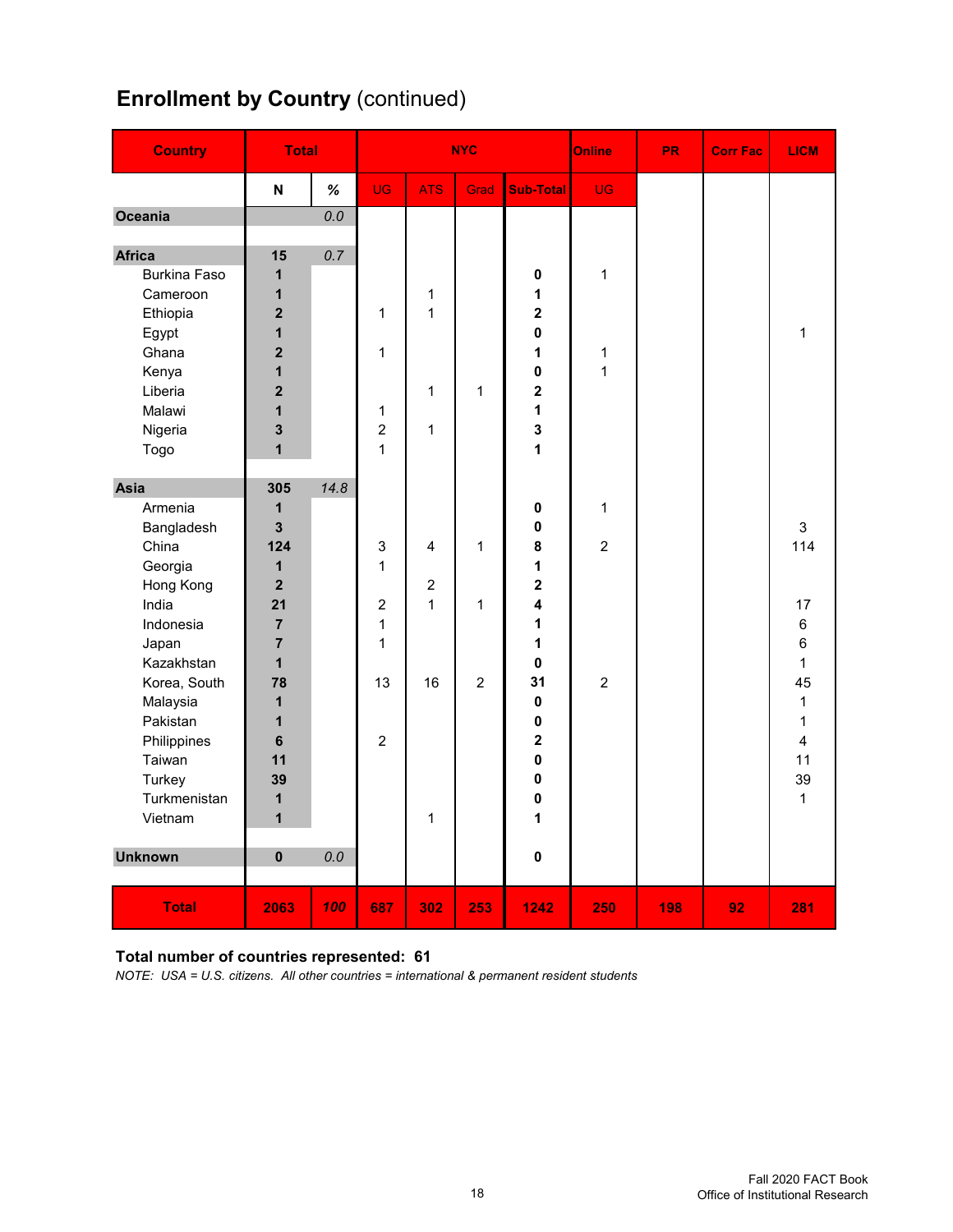# **Enrollment by Denomination**

| <b>Denomination</b>                             |                    | Inst       |                |                | <b>Undergraduate</b> |      |             | <b>ATS</b>     |                |                |                | <b>Grad (non-</b><br>ATS) |                |
|-------------------------------------------------|--------------------|------------|----------------|----------------|----------------------|------|-------------|----------------|----------------|----------------|----------------|---------------------------|----------------|
|                                                 |                    |            | <b>NYC</b>     | <b>ONL</b>     | <b>PR</b>            | Corr | <b>LICM</b> | <b>NYC</b>     |                | ONL            | PR.            | <b>NYC</b>                | ONL            |
|                                                 | N                  | $\%$       |                |                |                      |      |             | <b>DMin</b>    | <b>Mast</b>    |                |                |                           |                |
| <b>Adventist</b><br><b>ADVENTIST CHR CHURCH</b> | 35<br>13           | 1.7        | 9              |                | 1                    |      | 3           |                |                |                |                |                           |                |
| SEVENTH DAY ADVENTIST                           | 22                 |            | 12             |                |                      | 2    | 3           |                | 1              |                |                | 2                         | $\overline{2}$ |
| Anglican / Episcopal                            | $\mathbf{3}$       | 0.1        |                |                |                      |      |             |                |                |                |                |                           |                |
| ANGLICAN CHURCH OF CAN                          | $\Omega$           |            |                |                |                      |      |             |                |                |                |                |                           |                |
| <b>REFORMED EPISCOPAL</b>                       | $\Omega$           |            |                |                |                      |      |             |                |                |                |                |                           |                |
| THE EPISCOPAL CHURCH                            | 3                  |            |                |                |                      |      |             |                | 1              |                |                | 1                         | 1              |
| <b>Baptist</b>                                  | 177                | 8.6        |                |                |                      |      |             |                |                |                |                |                           |                |
| AMERIC. BAPTIST IN USA                          | 29                 |            | 16             |                |                      |      |             |                | 4              | 1              | 3              | 4                         | 1              |
| <b>BAPT GENERAL CONFERENCE</b>                  | 3                  |            | $\overline{2}$ |                |                      |      |             |                |                |                |                |                           | 1              |
| BAPT MISS ASSOC OF AMER                         | $\Omega$           |            |                |                |                      |      |             |                |                |                |                |                           |                |
| <b>BAPTIST- OTHER</b>                           | 116                |            | 52             | 5              | 4                    | 3    |             | $\overline{2}$ | 20             | $\overline{2}$ | 11             | 16                        | 1              |
| CONS BAPT ASSOC OF AMER                         | 2                  |            | 1              |                |                      |      |             |                | 1              |                |                |                           |                |
| <b>INDEPENDENT BAPTIST</b>                      | 10                 |            | 5              |                |                      |      |             |                | 1              | 4              |                |                           |                |
| NAT'L BAPTIST CONVENTION                        | 4                  |            | 1              | 1              |                      |      |             | 1              |                |                |                | 1                         |                |
| SEVENTH DAY BAP GEN CONF                        | $\mathbf{1}$       |            |                |                |                      |      |             | 1              |                |                |                |                           |                |
| SOUTHERN BAPTIST CONV<br><b>Brethren</b>        | 12<br>$\mathbf{1}$ | 0.0        | 10             |                |                      |      |             |                | 2              |                |                |                           |                |
| <b>BRETHREN CHURCH (ASHLAND)</b>                | $\Omega$           |            |                |                |                      |      |             |                |                |                |                |                           |                |
| CHURCH OF THE BRETHREN                          | $\mathbf 0$        |            |                |                |                      |      |             |                |                |                |                |                           |                |
| <b>BRETHREN- OTHER</b>                          | $\mathbf{1}$       |            |                |                |                      |      |             | 1              |                |                |                |                           |                |
| C&MA                                            | 231                | 11.2       | 48             | $\overline{7}$ | 13                   | 3    |             | 23             | 34             | 25             | 51             | 15                        | 12             |
| <b>Church of God (Anderson, IN)</b>             | 6                  | 0.3        | 5              |                |                      |      |             |                | $\mathbf 1$    |                |                |                           |                |
| <b>Churches of Christ-Chr Ch</b>                | 84                 | 4.1        |                |                |                      |      |             |                |                |                |                |                           |                |
| CHR CHURCH (Disc of Christ)                     | 69                 |            | 43             |                | 3                    |      | 2           |                | 2              |                | 9              | 8                         | 2              |
| <b>CHURCHES OF CHRIST</b>                       | 15                 |            | 9              |                |                      |      | 1           |                |                |                | $\overline{2}$ | $\overline{2}$            | 1              |
| <b>Churches of God (Gen Conf)</b>               | 10                 | 0.5        | 5              | 1              |                      |      |             |                | 1              |                |                | $\overline{2}$            | 1              |
| <b>Evangelical Cong Church</b>                  | $\overline{7}$     | 0.3        | 5              |                |                      |      |             |                | $\overline{2}$ |                |                |                           |                |
| <b>Evangelical Covenant Church</b>              | $\overline{7}$     | 0.3        | 1              | 1              |                      |      |             | 1              | 3              |                |                | 1                         |                |
| <b>Evangelical Free Church</b>                  | 11                 | 0.5        | 9              |                |                      |      |             |                | 1              |                |                | 1                         |                |
| Inter/Multidenominational                       | 18                 | 0.9        | 5              | 3              |                      |      |             |                | 5              | 1              |                | 4                         |                |
| Jewish                                          | 3                  | 0.1        |                |                |                      |      |             |                |                |                |                |                           |                |
| <b>MESSIANIC JEWISH</b>                         | $\overline{2}$     |            |                | 1              |                      |      |             |                |                |                |                |                           | 1              |
| <b>TRADITIONAL JUDAISM</b>                      | $\mathbf{1}$       |            |                |                |                      |      |             |                |                |                |                | 1                         |                |
| Lutheran<br>EVANG LUTHERAN IN AMER              | 14<br>4            | 0.7        | 1              |                |                      |      |             |                |                | 1              |                | 1                         | 1              |
| <b>LUTHERAN BRETHREN</b>                        | 0                  |            |                |                |                      |      |             |                |                |                |                |                           |                |
| <b>LUTHERAN- OTHER</b>                          | 10                 |            | 4              |                |                      |      |             |                | 1              |                | 1              | 3                         | 1              |
| <b>Mennonite</b>                                | 6                  | 0.3        |                |                |                      |      |             |                |                |                |                |                           |                |
| <b>MENNONITE BRETHREN</b>                       | $\mathbf{1}$       |            |                |                |                      |      |             | 1              |                |                |                |                           |                |
| <b>MENNONITE CHURCH</b>                         | 3                  |            |                |                | $\overline{c}$       |      |             | 1              |                |                |                |                           |                |
| <b>MENNONITE- OTHER</b>                         | $\overline{c}$     |            |                |                | $\overline{2}$       |      |             |                |                |                |                |                           |                |
| <b>Methodist</b>                                | 39                 | 1.9        |                |                |                      |      |             |                |                |                |                |                           |                |
| AFRICAN METH EPISC (AME)                        | 17                 |            | 2              | 3              |                      |      |             | 2              | 7              |                |                | 2                         | 1              |
| AFRICAN METH EPISC ZION                         | 3                  |            | 1              | 1              |                      |      |             |                | 1              |                |                |                           |                |
| FREE METHODIST CHURCH                           | 2                  |            | 1              |                |                      |      |             |                |                |                |                | 1                         |                |
| <b>METHODIST- OTHER</b>                         | 8                  |            | 2              |                | $\overline{c}$       |      |             |                |                |                |                | 4                         |                |
| UNITED METHODIST                                | 6                  |            | 3              | 1              |                      |      |             |                | 1              |                |                |                           | 1              |
| WESLEYAN<br>Nat'l Assoc of Cong Chr Ch          | 3<br>$\mathbf{1}$  |            |                |                |                      |      |             |                |                |                | $\overline{c}$ |                           | 1              |
| <b>Nazarene</b>                                 | 10                 | 0.0<br>0.5 | 6              |                |                      |      |             | 3              | 1              | 1              |                |                           |                |
| Nondenominational                               | 330                | 16.0       | 128            | 13             |                      | 5    | 1           | 9              | 53             | 17             |                | 78                        | 26             |
|                                                 |                    |            |                |                |                      |      |             |                |                |                |                |                           |                |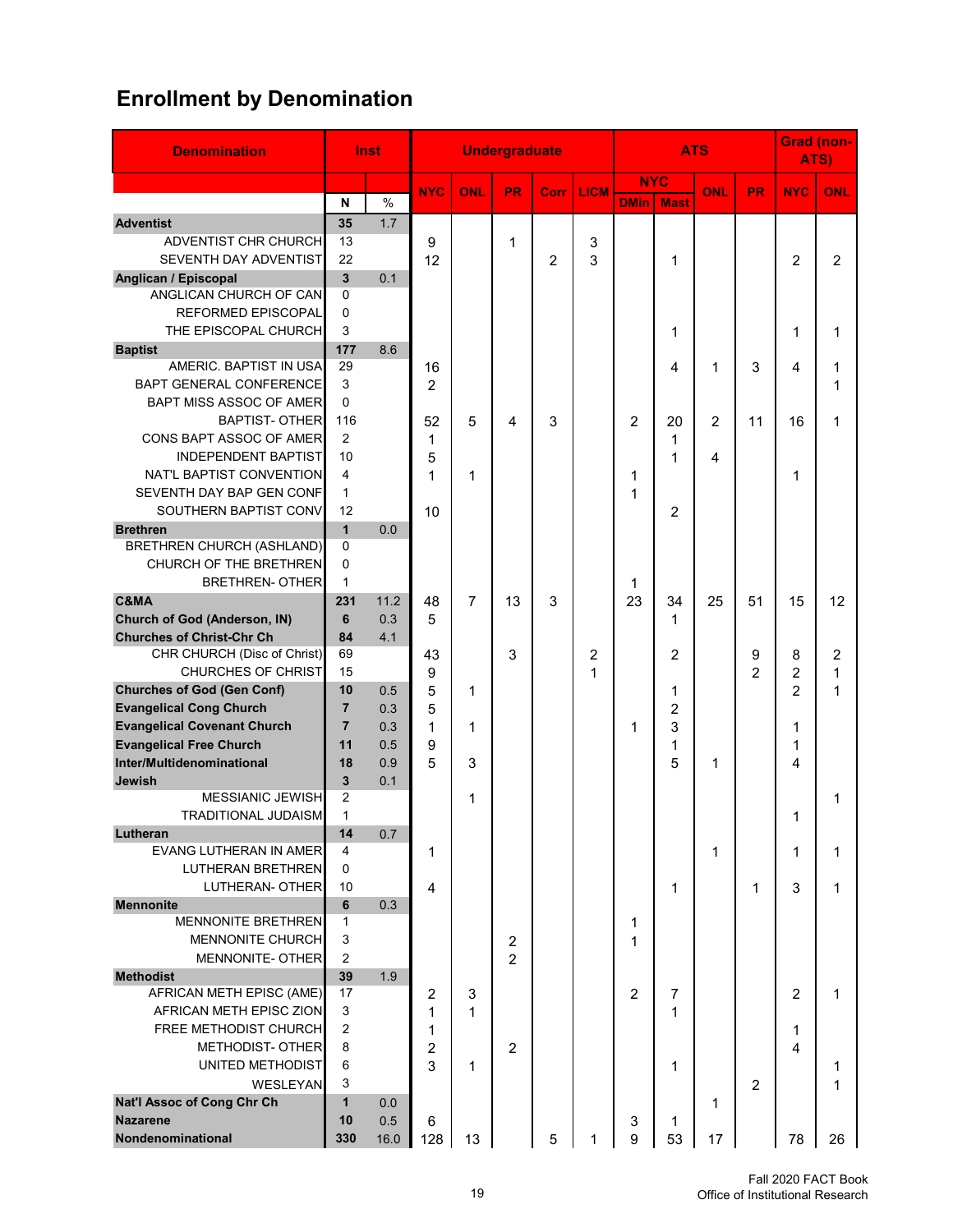# **Enrollment by Denomination** (continued)

| <b>Denomination</b>              |                         | Inst  |                |             | <b>Trad UG</b> |     |      | <b>ATS</b>  |                         |                | <b>Grad (non-</b><br>ATS) |                |                |
|----------------------------------|-------------------------|-------|----------------|-------------|----------------|-----|------|-------------|-------------------------|----------------|---------------------------|----------------|----------------|
|                                  | $\mathbf N$             | $\%$  | <b>NYC</b>     | <b>Rock</b> | PR             | ONL | Corr | <b>DMin</b> | <b>NYC</b>              | <b>PR</b>      | ONL                       | <b>NYC</b>     | ONL            |
| <b>Orthodox</b>                  | 5                       | 0.2   |                |             |                |     |      |             |                         |                |                           |                |                |
| ORTHODOX CHURCH IN AMER          | 0                       |       |                |             |                |     |      |             |                         |                |                           |                |                |
| ORTHODOX- OTHER                  | 5                       |       | 4              |             |                |     |      |             |                         |                |                           |                | 1              |
| <b>Pentecostal</b>               | 336                     | 16.3  |                |             |                |     |      |             |                         |                |                           |                |                |
| <b>APOSTOLIC</b>                 | 22                      |       | 12             | 1           |                |     | 1    |             | 3                       | 1              |                           | 3              | 1              |
| APOSTOLIC PENTECOSTAL            | 22                      |       | 7              |             |                |     |      |             | 5                       | 5              | 1                         | 4              |                |
| ASSEMBLIES OF GOD                | 74                      |       | 41             |             |                |     |      | 1           | 11                      | $\overline{2}$ | 6                         | 9              | 4              |
| CHURCH OF GOD (Clev, TN)         | 9                       |       | 3              |             |                |     |      |             | 3                       |                | 1                         |                | $\overline{2}$ |
| CHURCH OF GOD- OTHER             | $\Omega$                |       |                |             |                |     |      |             |                         |                |                           |                |                |
| CHURCH OF GOD IN CHRIST          | 14                      |       | 9              |             |                |     |      |             | 3                       | 1              |                           | 1              |                |
| FOUR SQUARE GOSPEL CH            | $\Omega$                |       |                |             |                |     |      |             |                         |                |                           |                |                |
| <b>FULL GOSPEL</b>               | 15                      |       | 6              | 2           |                |     | 1    | 1           | 3                       |                |                           | 1              | 1              |
| PENTECOSTAL ASSEMB OF CAN        | $\mathbf{1}$            |       | 1              |             |                |     |      |             |                         |                |                           |                |                |
| PENTECOSTAL- OTHER               | 179                     |       | 88             | 4           | 5              | 7   |      | 4           | 17                      | $\overline{2}$ | 21                        | 22             | 9              |
| Presbyterian                     | 56                      | 2.7   |                |             |                |     |      |             |                         |                |                           |                |                |
| <b>ASSOC REF PRESBYTERIAN</b>    | $\overline{2}$          |       | 1              | 1           |                |     |      |             |                         |                |                           |                |                |
| EVANGELICAL PRESBYTERIAN         | 10                      |       | 3              |             |                | 1   |      |             | 4                       |                | 2                         |                |                |
| ORTHODOX PRESBYTERIAN            | 4                       |       |                |             |                | 1   |      | 1           | 1                       |                |                           | 1              |                |
| PRESB CHURCH IN AMERICA          | 16                      |       | 6              |             |                |     | 1    |             | 3                       |                |                           | 5              | 1              |
| PRESBYTERIAN CHURCH (USA)        | 19                      |       | 5              | 1           |                |     |      |             | $\overline{7}$          | 1              | 2                         | 3              |                |
| REFORMED PRESBYTERIAN            | 3                       |       |                |             |                |     |      |             | 2                       |                |                           | 1              |                |
| PRESBYTERIAN - OTHER             | 2                       |       |                |             |                |     |      |             | 1                       |                |                           |                | 1              |
| <b>Reformed</b>                  | 12                      | 0.6   |                |             |                |     |      |             |                         |                |                           |                |                |
| CHRISTIAN REFORMED CHURCH        | 9                       |       | 5              |             |                |     |      |             | 1                       |                |                           | 2              | 1              |
| <b>DUTCH REFORMED</b>            | 0                       |       |                |             |                |     |      |             |                         |                |                           |                |                |
| REFORMED CHURCH IN AMER          | 3                       |       | 2              |             |                |     |      |             | 1                       |                |                           |                |                |
| <b>Roman Catholic</b>            | 81                      | 3.9   | 45             | 5           |                | 11  | 2    |             |                         |                | 1                         | 11             | 6              |
| <b>Salvation Army</b>            | $\overline{\mathbf{4}}$ | 0.2   | 2              | 1           |                |     |      |             |                         |                |                           | 1              |                |
| <b>United Church of Christ</b>   | $\overline{2}$          | 0.1   |                |             |                |     |      |             |                         |                |                           | $\overline{2}$ |                |
| <b>Other</b>                     | 85                      | 4.1   |                |             |                |     |      |             |                         |                |                           |                |                |
| AFRICAN INLAND CHURCH            | $\overline{2}$          |       | 1              |             |                |     | 1    |             |                         |                |                           |                |                |
| <b>BIBLE CHURCH / FELLOWSHIP</b> | 5                       |       | $\overline{2}$ |             |                |     |      |             | $\overline{\mathbf{c}}$ | 1              |                           |                |                |
| EVANGELICAL                      | 18                      |       |                | 1           | 4              |     | 1    | 1           | $\overline{2}$          |                | 6                         | 3              |                |
| <b>HOLINESS</b>                  | $\mathbf{1}$            |       |                |             |                |     |      |             |                         |                |                           |                |                |
| <b>INDEPENDENT</b>               | 42                      |       | 1              |             |                |     |      |             |                         |                |                           |                |                |
| MORAVIAN CHURCH IN AMERICA       |                         |       |                |             | 12             |     |      |             |                         |                | 30                        |                |                |
|                                  | 1                       |       | 1              |             |                |     |      |             |                         |                |                           |                |                |
| <b>MUSLIM</b>                    | 15                      |       | 1              |             |                | 13  |      |             |                         |                |                           | 1              |                |
| <b>PROTESTANT</b>                | 0                       |       |                |             |                |     |      |             |                         |                |                           |                |                |
| UNITED CHURCH OF CANADA          | 0                       |       |                |             |                |     |      |             |                         |                |                           |                |                |
| UNITARIAN UNIVERSALIST           | 1                       |       |                |             |                |     |      |             | 1                       |                |                           |                |                |
| <b>Undesignated / Unknown</b>    | 489                     | 23.7  | 55             | 23          |                | 46  | 264  | 14          | 22                      | 18             | 1                         | 36             | 10             |
| <b>Total</b>                     | 2063                    | 100.0 | 687            | 76          | 48             | 92  | 281  | 67          | 235                     | 83             | 150                       | 253            | 91             |

*\* Major categories are those used by The Association of Theological Schools*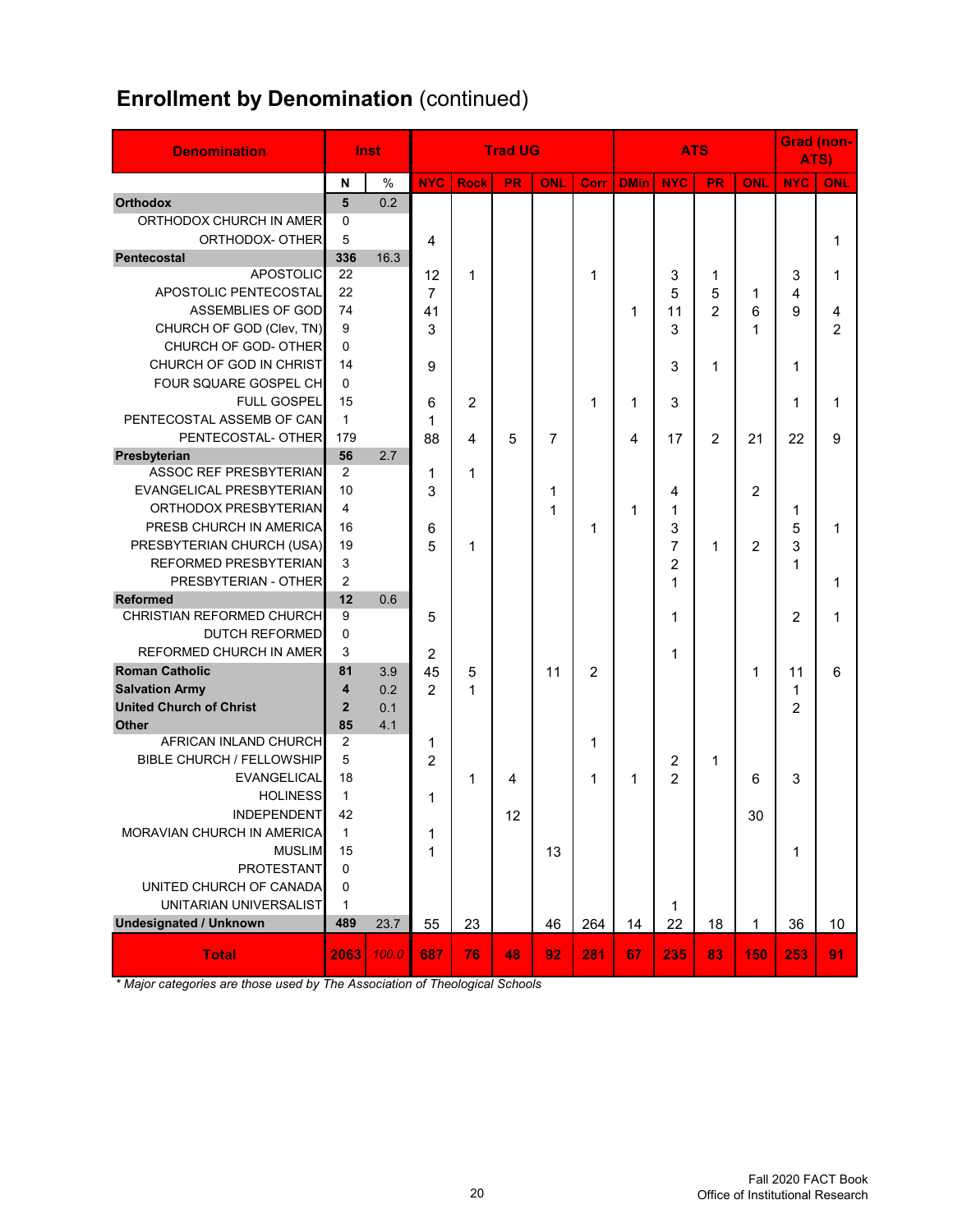| <b>Site</b>                    | <b>Program</b> | <b>C&amp;MA</b><br><b>Students</b> | <b>Total</b><br><b>Students</b> | <b>Percentage</b> |
|--------------------------------|----------------|------------------------------------|---------------------------------|-------------------|
| <b>NYC</b>                     |                | 120                                | 1242                            | 9.7%              |
|                                | Undergraduate  | 48                                 | 687                             | 7.0%              |
|                                | <b>ATS</b>     | 34                                 | 235                             | 14.5%             |
|                                | <b>DMin</b>    | 23                                 | 67                              | 34.3%             |
|                                | <b>AGSC</b>    | $\boldsymbol{9}$                   | 128                             | 7.0%              |
|                                | Grad Ed        | $\mathbf 0$                        | $\overline{7}$                  | 0.0%              |
|                                | <b>MBA</b>     | 1                                  | 25                              | 4.0%              |
|                                | <b>MSOL</b>    | $\pmb{0}$                          | $\,6\,$                         | 0.0%              |
|                                | <b>MAJCO</b>   | $\mathbf 0$                        | 1                               | 0.0%              |
|                                | <b>MSW</b>     | 5                                  | 86                              | 5.8%              |
| Online                         |                | 44                                 | 250                             | 17.6%             |
|                                | Undergraduate  | 7                                  | 76                              | 9.2%              |
|                                | <b>AGSC</b>    | 5                                  | 47                              | 10.6%             |
|                                | <b>ATS</b>     | 25                                 | 83                              | 30.1%             |
|                                | Grad Ed        | $\overline{2}$                     | 24                              | 8.3%              |
|                                | <b>MSOL</b>    | 5                                  | 20                              | 25.0%             |
| <b>Puerto Rico</b>             |                | 64                                 | 198                             | 32.3%             |
|                                | <b>ATS</b>     | 44                                 | 136                             | 32.4%             |
|                                | <b>DMin</b>    | $\overline{7}$                     | 14                              | 50.0%             |
|                                | Undergraduate  | 13                                 | 48                              | 27.1%             |
| <b>Correctional Facilities</b> |                | $\overline{\mathbf{3}}$            | 92                              | 3.3%              |
|                                | Undergraduate  | 3                                  | 92                              | 3.3%              |
| <b>LICM</b>                    |                | $\pmb{0}$                          | 281                             | 0.0%              |
|                                | Undergraduate  | $\mathbf 0$                        | 281                             | 0.0%              |
| <b>TOTAL</b>                   |                | 231                                | 2,063                           | 11.2%             |

# **Enrollment by C&MA (Christian & Missionary Alliance)**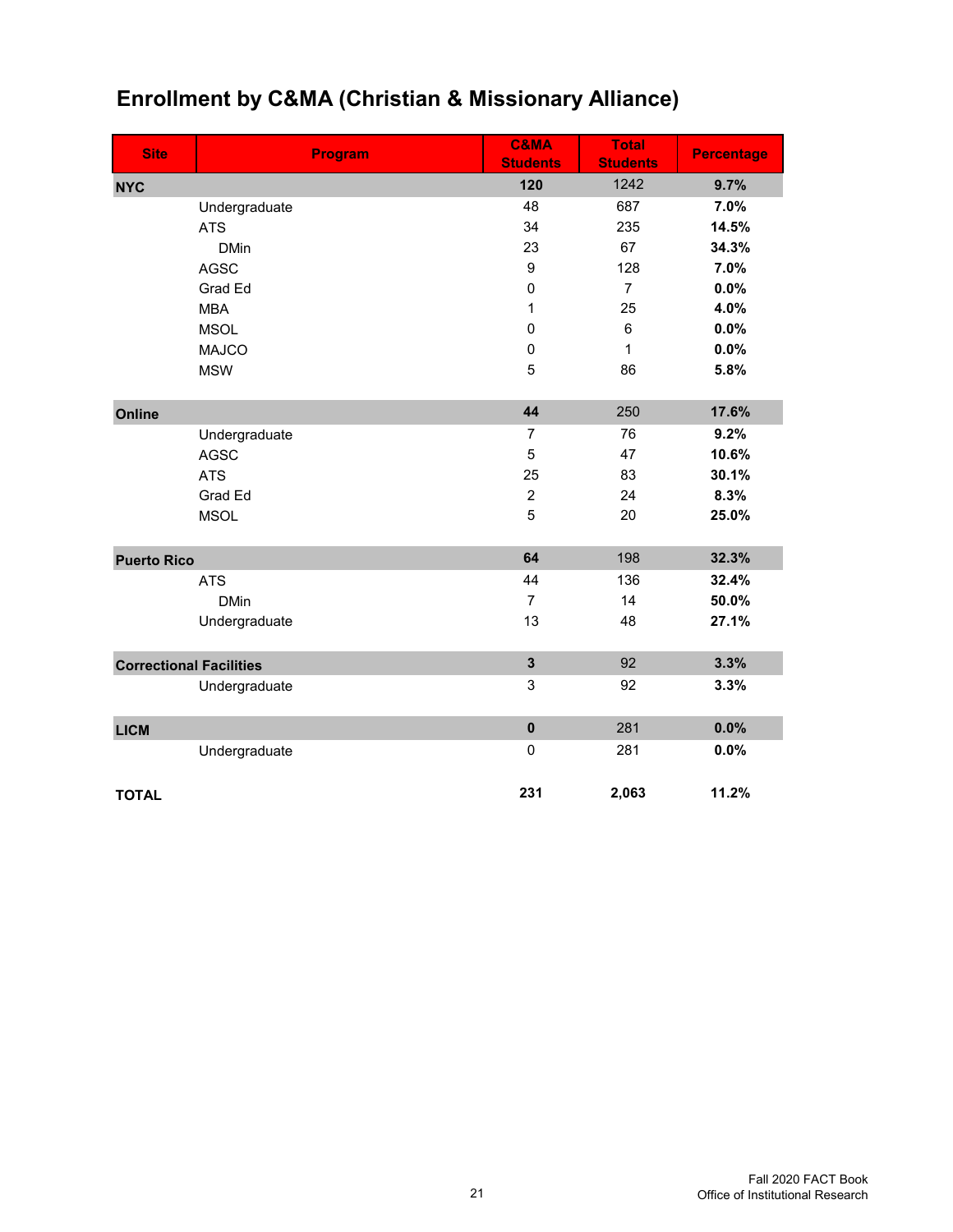# **Enrollment by Pell Grant Recipients & 1st Generation Students**

| <b>Undergraduates</b>                       | <b>TOTAL</b> |         |                     | <b>NYC</b> |                     | <b>Online</b> |               | <b>Puerto Rico</b> |                   | <b>Corr Fac</b> |                           | <b>LICM</b> |
|---------------------------------------------|--------------|---------|---------------------|------------|---------------------|---------------|---------------|--------------------|-------------------|-----------------|---------------------------|-------------|
|                                             | N            | %       | N                   | %          | N                   | %             | N             | %                  | N                 | %               | N                         | %           |
| <b>Pell Grant</b>                           | 484          | 41.3    | 344                 | 50.3       | 28                  | 41.2          | 37            | 77.1               | 75                | 81.5            | $\mathbf 0$               | 0.0         |
| <b>Total enrollment</b><br>(degree-seeking) | 1,171        |         | 684                 |            | 68                  |               | 48            |                    | 92                |                 | 279                       |             |
| Female                                      | 244<br>624   | 39.1    | 224<br>426          | 52.6       | 9<br>23             | 39.1          | 11<br>14      | 78.6               | 0<br>0            | N/A             | $\mathbf 0$<br>161        | 0.0         |
| Male                                        | 240<br>547   | 43.9    | 120<br>258          | 46.5       | 19<br>45            | 42.2          | 26<br>34      | 76.5               | 75<br>92          | 81.5            | $\mathbf 0$<br>118        | 0.0         |
| Amer Ind / Alask Nat                        | 6<br>9       | 66.7    | 5<br>$\overline{7}$ | 71.4       | 0<br>$\mathbf{1}$   | 0.0           | 0<br>0        | N/A                | 1<br>$\mathbf 1$  | N/A             | 0<br>$\Omega$             | N/A         |
| Asian                                       | 21<br>44     | 47.7    | 19<br>41            | 46.3       | 1<br>$\overline{2}$ | 50.0          | 0<br>0        | N/A                | 1<br>$\mathbf{1}$ | 100.0           | $\mathbf 0$<br>0          | N/A         |
| Black / African Amer                        | 185<br>304   | 60.9    | 125<br>214          | 58.4       | 17<br>38            | 44.7          | 0<br>0        | N/A                | 43<br>52          | 82.7            | 0<br>0                    | N/A         |
| Hispanic / Latino                           | 202<br>299   | 67.6    | 148<br>228          | 64.9       | 6<br>8              | 75.0          | 37<br>48      | 77.1               | 11<br>15          | 73.3            | 0<br>0                    | N/A         |
| Nat Hawaii/Other PI                         | 1<br>3       | 33.3    | 1<br>3              | 33.3       | 0<br>0              | N/A           | 0<br>0        | N/A                | 0<br>0            | N/A             | 0<br>0                    | N/A         |
| White                                       | 40<br>112    | 35.7    | 30<br>87            | 34.5       | 3<br>17             | 17.6          | 0<br>0        | N/A                | 7<br>8            | 87.5            | $\mathbf 0$<br>0          | N/A         |
| Two or More Races                           | 10<br>22     | 45.5    | 8<br>19             | 42.1       | 0<br>$\Omega$       | N/A           | 0<br>0        | N/A                | 2<br>3            | 66.7            | 0<br>$\Omega$             | N/A         |
| Non-Resident / Int'l                        | 0<br>344     | $0.0\,$ | 0<br>66             | 0.0        | 0<br>0              | N/A           | 0<br>0        | N/A                | 0<br>0            | N/A             | 0<br>278                  | 0.0         |
| Unknown                                     | 19<br>34     | 55.9    | 8<br>19             | 42.1       | 1<br>$\overline{2}$ | 50.0          | 0<br>$\Omega$ | N/A                | 10<br>12          | 83.3            | $\pmb{0}$<br>$\mathbf{1}$ | 0.0         |
| 1st Generation*                             | 254          | 41.3    | 197                 | 38.2       | 29                  | 65.9          | 15            | 44.1               | 13                | 61.9            | $\bf{0}$                  | N/A         |
| # of FAFSA apps                             | 615          |         | 516                 |            | 44                  |               | 34            |                    | 21                |                 | 0                         |             |

*\* as determined by FAFSA applications - applicants included in the ratio when at least one parent's education is known students identified as first-generation when all known parents did not attend college (NOTE: this definition was modified beginning with the 2019-20 AY)*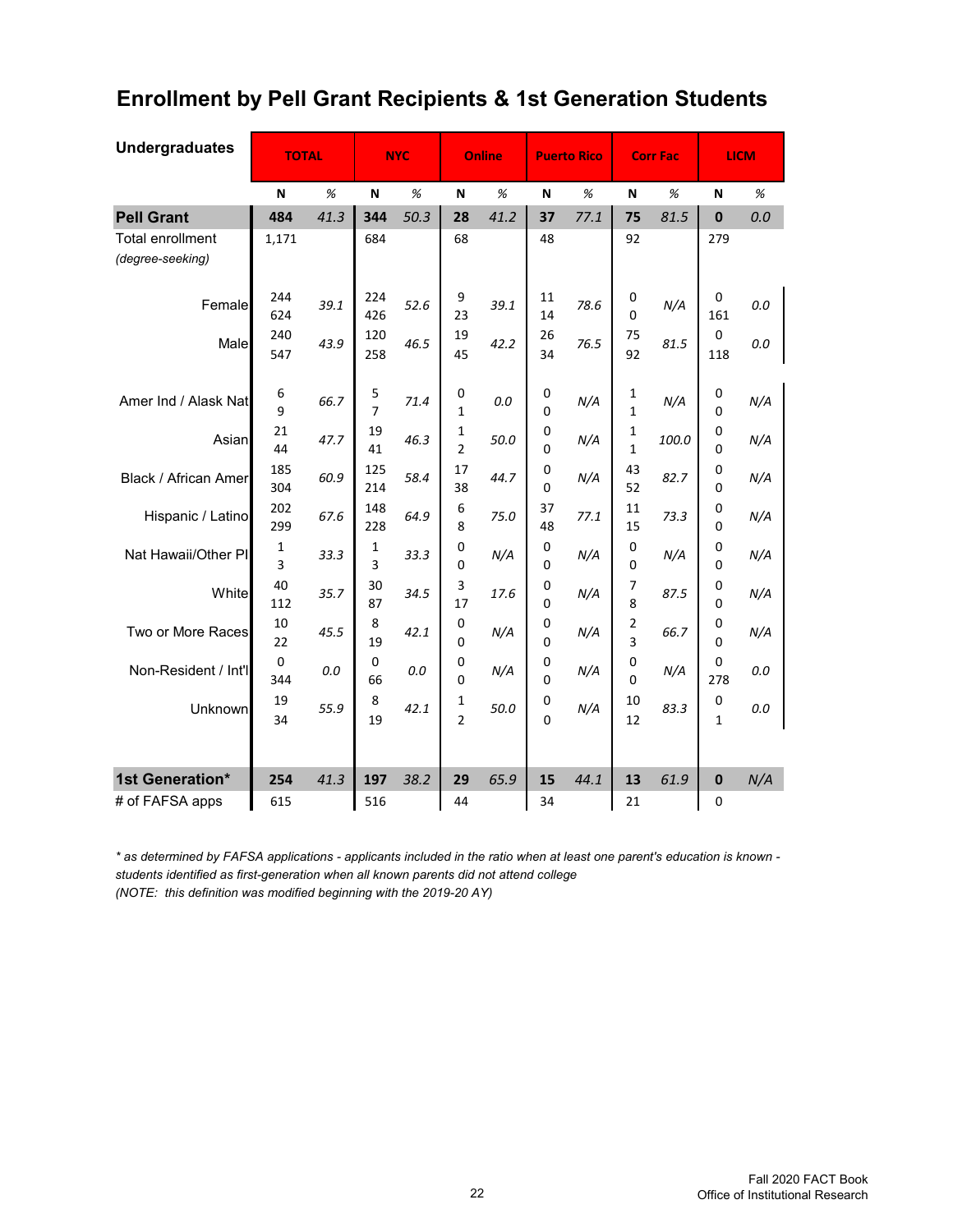# **Degrees / Majors by Site**

|                                                                                   | <b>,01AL</b>   |     |     | Online |   |                  |
|-----------------------------------------------------------------------------------|----------------|-----|-----|--------|---|------------------|
| <b>Alliance Theological Seminary &amp; School of Bible and Christian Ministry</b> |                |     |     |        |   |                  |
| <b>Alliance Theological Seminary</b>                                              |                |     |     |        |   |                  |
| MA (Biblical Literature)                                                          | 35             | 27  |     | 8      |   |                  |
| <b>MA in Biblical Studies</b>                                                     | 78             | 40  |     | 38     |   |                  |
| MA in Intercultural Studies                                                       | 8              | 8   |     |        |   |                  |
| <b>MDiv</b>                                                                       | 244            | 141 | 67  | 36     |   |                  |
| <b>MPS</b>                                                                        | 85             | 17  | 68  |        |   |                  |
| <b>DMin</b>                                                                       | 69             | 55  | 14  |        |   |                  |
| DMin (Project Continuation)                                                       | 12             | 12  |     |        |   |                  |
| Non-Degree                                                                        | $\overline{4}$ | 2   | 1   | 1      |   |                  |
| Sub-Total                                                                         | 535            | 302 | 150 | 83     | 0 | 0                |
| <b>College of Bible and Christian Ministry</b>                                    |                |     |     |        |   |                  |
| AA - Biblical Studies                                                             | 22             | 7   |     | 13     |   | $\boldsymbol{2}$ |
| AA - Intercultural Studies                                                        | 3              |     |     |        |   | 3                |
| BA - Biblical & Theological Studies                                               | 25             | 25  |     |        |   |                  |
| <b>BA</b> - Intercultural Studies                                                 | 9              | 9   |     |        |   |                  |
| <b>BS</b> - Pastoral Ministry                                                     | 87             | 39  | 48  |        |   |                  |
| BS - Youth & Family Studies                                                       | 9              | 9   |     |        |   |                  |
| MA - Ancient Judaism & Christian Origins                                          | 1              | 1   |     |        |   |                  |
| Sub-Total                                                                         | 156            | 90  | 48  | 13     | 0 | 5                |
| <b>TOTAL</b>                                                                      | 691            | 392 | 198 | 96     | 0 | 5                |

| <b>School of Arts &amp; Sciences</b>        |                |     |   |    |    |     |
|---------------------------------------------|----------------|-----|---|----|----|-----|
| AA - Liberal Arts & Sciences                | 347            | 20  |   | 6  | 59 | 262 |
| <b>BA</b> - Biology                         | 20             | 20  |   |    |    |     |
| BA - English                                | $\overline{4}$ | 4   |   |    |    |     |
| BA - Interdisciplinary Studies^             | 1              | 4   |   |    |    |     |
| <b>BA</b> - Psychology                      | 80             | 67  |   | 13 |    |     |
| <b>BS</b> - Communications                  | 26             | 26  |   |    |    |     |
| <b>BS</b> - Criminal Justice                | 34             | 34  |   |    |    |     |
| BS - Interdisciplinary Studies <sup>^</sup> | 84             | 53  |   |    | 31 |     |
| Non-Degree                                  | 3              | 3   |   |    |    |     |
| Undecided                                   | $\overline{2}$ |     |   |    |    | 2   |
|                                             |                |     |   |    |    |     |
| <b>TOTAL</b>                                | 601            | 228 | 0 | 19 | 90 | 264 |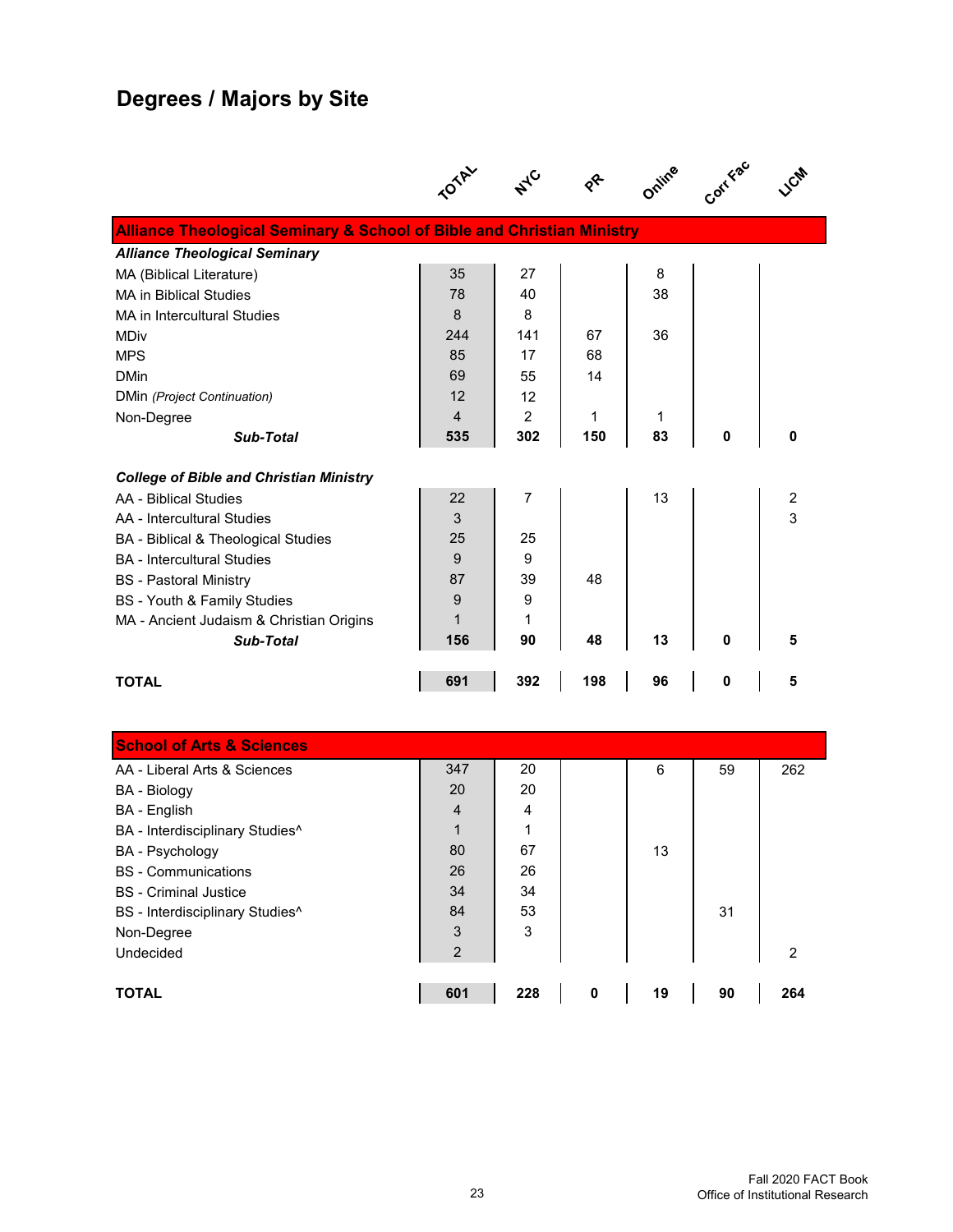# **Degrees / Majors by Site (continued)**

|                                                                            |                  |                     | $\gamma^2$  | Online                  | Corr Fac     |              |
|----------------------------------------------------------------------------|------------------|---------------------|-------------|-------------------------|--------------|--------------|
| <b>School of Music</b>                                                     |                  |                     |             |                         |              |              |
| AS - Music                                                                 | $\overline{2}$   | 2                   |             |                         |              |              |
| <b>BA</b> - Music                                                          | 34               | 34                  |             |                         |              |              |
| <b>BS</b> - Music and Worship                                              | 14               | 14                  |             |                         |              |              |
| MusB - Composition                                                         | 1                | 1                   |             |                         |              |              |
| MusB - Gospel Performance                                                  | 8<br>8           | 8<br>$\overline{7}$ |             |                         |              |              |
| MusB - Music Education                                                     | 4                | 3                   |             |                         |              | 1<br>1       |
| MusB - Performance (Instrumental)<br>MusB - Performance (Piano / Keyboard) | 4                | 4                   |             |                         |              |              |
| MusB - Performance (Vocal)                                                 | 14               | 13                  |             |                         |              | 1            |
| <b>SMB - Sacred Music</b>                                                  | $\mathbf{1}$     | 1                   |             |                         |              |              |
|                                                                            |                  |                     |             |                         |              |              |
| <b>TOTAL</b>                                                               | 90               | 87                  | $\mathbf 0$ | $\pmb{0}$               | 0            | 3            |
| <b>Alliance Graduate School of Counseling</b>                              |                  |                     |             |                         |              |              |
| MA - Marriage & Family Therapy                                             | 44               | 44                  |             |                         |              |              |
| MA - Mental Health Counseling                                              | 130              | 83                  |             | 47                      |              |              |
| <b>AGSC Pre-Requisites</b>                                                 | 8                |                     |             | 8                       |              |              |
| Non-Degree (AGSC)                                                          | $\mathbf{1}$     | 1                   |             |                         |              |              |
| <b>TOTAL</b>                                                               | 183              | 128                 | 0           | 55                      | 0            | 0            |
| <b>School of Business and Leadership</b>                                   |                  |                     |             |                         |              |              |
| AS - Business Administration                                               | 16               | 5                   |             | 6                       |              | 5            |
| <b>BS</b> - Accounting                                                     | 12               | 12                  |             |                         |              |              |
| <b>BS</b> - Business Administration                                        | 97.5             | 96.5                |             |                         |              | 1            |
| <b>BS</b> - Information Technology                                         | 21.5             | 18.5                |             |                         |              | 3            |
| <b>BS/BPS - Organizational Management</b>                                  | 45               | 20                  |             | 25                      |              |              |
| <b>Other Coursework</b>                                                    | 8                | 1                   |             | 5                       | 2            |              |
| Project / Thesis Continuation                                              | 0                |                     |             |                         |              |              |
| <b>MBA</b>                                                                 | 25<br>24         | 25                  |             |                         |              |              |
| <b>MSOL</b><br><b>MSOL</b> (Thesis Continuation)                           | $\overline{2}$   | 5<br>1              |             | 19<br>1                 |              |              |
|                                                                            |                  |                     |             |                         |              |              |
| <b>TOTAL</b>                                                               | 251              | 184                 | $\pmb{0}$   | 56                      | $\mathbf{2}$ | 9            |
| <b>School of Education</b>                                                 |                  |                     |             |                         |              |              |
| <b>BS</b> - Childhood Education                                            | 12               | 12                  |             |                         |              |              |
| <b>BS</b> - Early Childhood Education                                      | 1                | 1                   |             |                         |              |              |
| BS - Early Child Ed / Child Ed                                             | 1                | 1                   |             |                         |              |              |
| <b>BS/MS - Childhood Special Education</b>                                 | 4                | 4                   |             |                         |              |              |
| MS - Childhood Education                                                   | 13               | $\overline{c}$      |             | 11                      |              |              |
| MS - Childhood Special Education                                           | 11               | $\overline{c}$      |             | 9                       |              |              |
| MS - Inclusive Education                                                   | $\boldsymbol{2}$ |                     |             | $\overline{\mathbf{c}}$ |              |              |
| Non-Degree (Grad Ed)                                                       | $\overline{2}$   |                     |             | $\overline{c}$          |              |              |
| <b>TOTAL</b>                                                               | 46               | 22                  | $\pmb{0}$   | 24                      | $\pmb{0}$    | 0<br>י⊐ חרחר |

Fall 2020 FACT Book Office of Institutional Research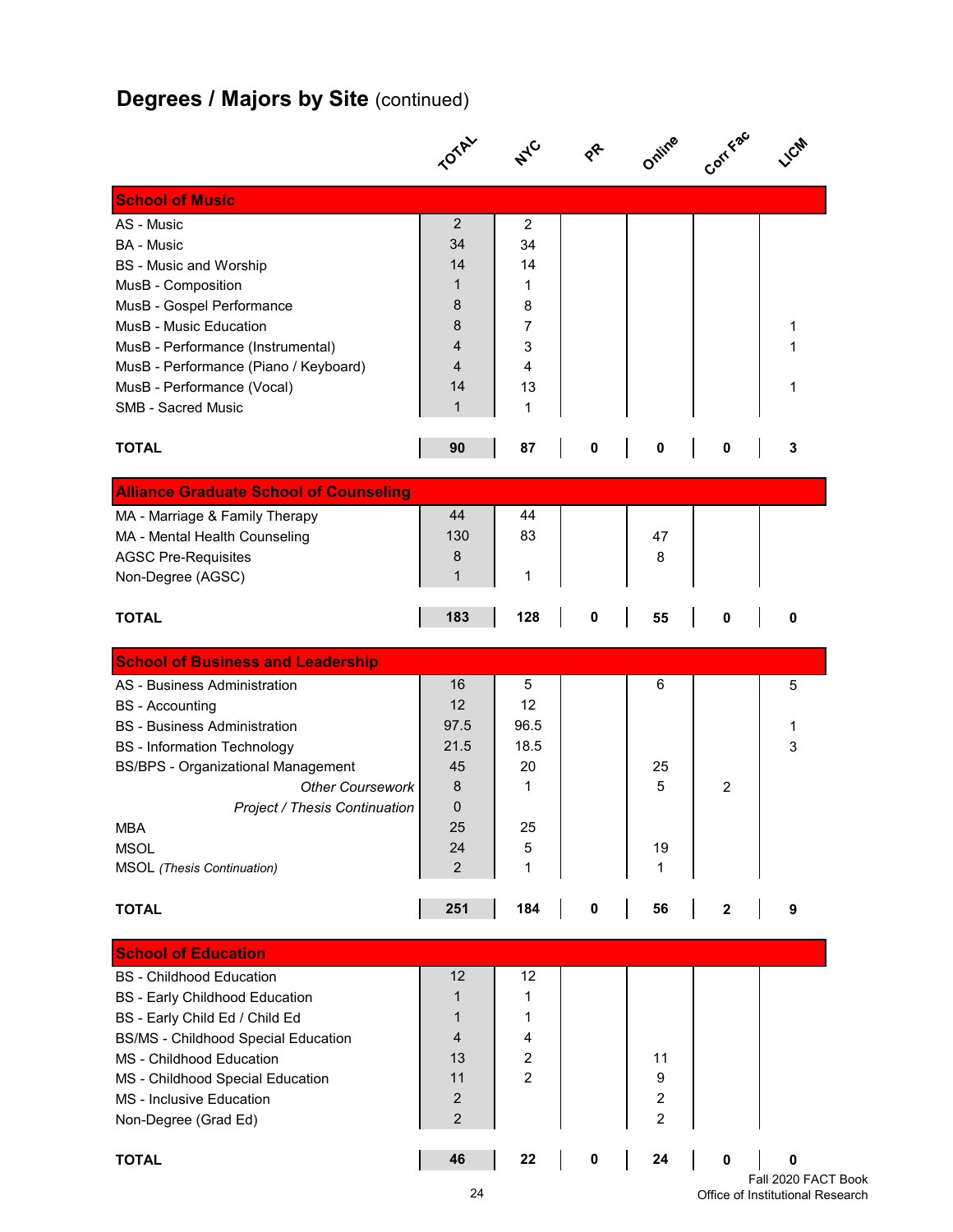# **Degrees / Majors by Site (continued)**

|                                                                                                                       | <b>TOTAL</b>             | $A_{\mathcal{A}_{\mathcal{C}}}$ | ራ         | Online    | Corr Fac    | LICAN |
|-----------------------------------------------------------------------------------------------------------------------|--------------------------|---------------------------------|-----------|-----------|-------------|-------|
| <b>Cheryl Phenecie School of Nursing</b>                                                                              |                          |                                 |           |           |             |       |
| <b>BS</b> - Nursing                                                                                                   | 68                       | 68                              |           |           |             |       |
| <b>TOTAL</b>                                                                                                          | 68                       | 68                              | $\pmb{0}$ | 0         | 0           | 0     |
| <b>School of Social Work</b>                                                                                          |                          |                                 |           |           |             |       |
| <b>BS</b> - Social Work<br><b>MSW</b><br>Non-Degree (MSW)                                                             | 47<br>85<br>$\mathbf{1}$ | 47<br>85<br>1                   |           |           |             |       |
| <b>TOTAL</b>                                                                                                          | 133                      | 133                             | $\pmb{0}$ | $\pmb{0}$ | $\mathbf 0$ | 0     |
| <b>SITE TOTALS</b>                                                                                                    |                          |                                 |           |           |             |       |
|                                                                                                                       | 2063                     | 1242                            | 198       | 250       | 92          | 281   |
| * Numbers include 5 double/second majors, each counting as 0.5<br>^ Interdisciplinary major breakout: (2 per student) |                          |                                 |           |           |             |       |
| <b>Biblical &amp; Theological Studies</b>                                                                             |                          | 12                              |           |           |             |       |
| Biology                                                                                                               |                          | $\mathbf{1}$                    |           |           |             |       |
| <b>Business Administration</b>                                                                                        |                          | 6                               |           |           | $\,6\,$     |       |
| <b>Childhood Education</b>                                                                                            |                          | 24                              |           |           |             |       |
| Early Childhood Education                                                                                             |                          | $\mathbf{1}$                    |           |           |             |       |
| English                                                                                                               |                          | 13                              |           |           |             |       |
| <b>Intercultural Studies</b>                                                                                          |                          | 3<br>$\overline{7}$             |           |           |             |       |
| Music<br><b>Pastoral Ministry</b>                                                                                     |                          | 16                              |           |           |             |       |
| Psychology                                                                                                            |                          | 19                              |           |           | 31          |       |
| Social Work                                                                                                           |                          | 5                               |           |           | 25          |       |
| Sociology                                                                                                             |                          | $\mathbf{1}$                    |           |           |             |       |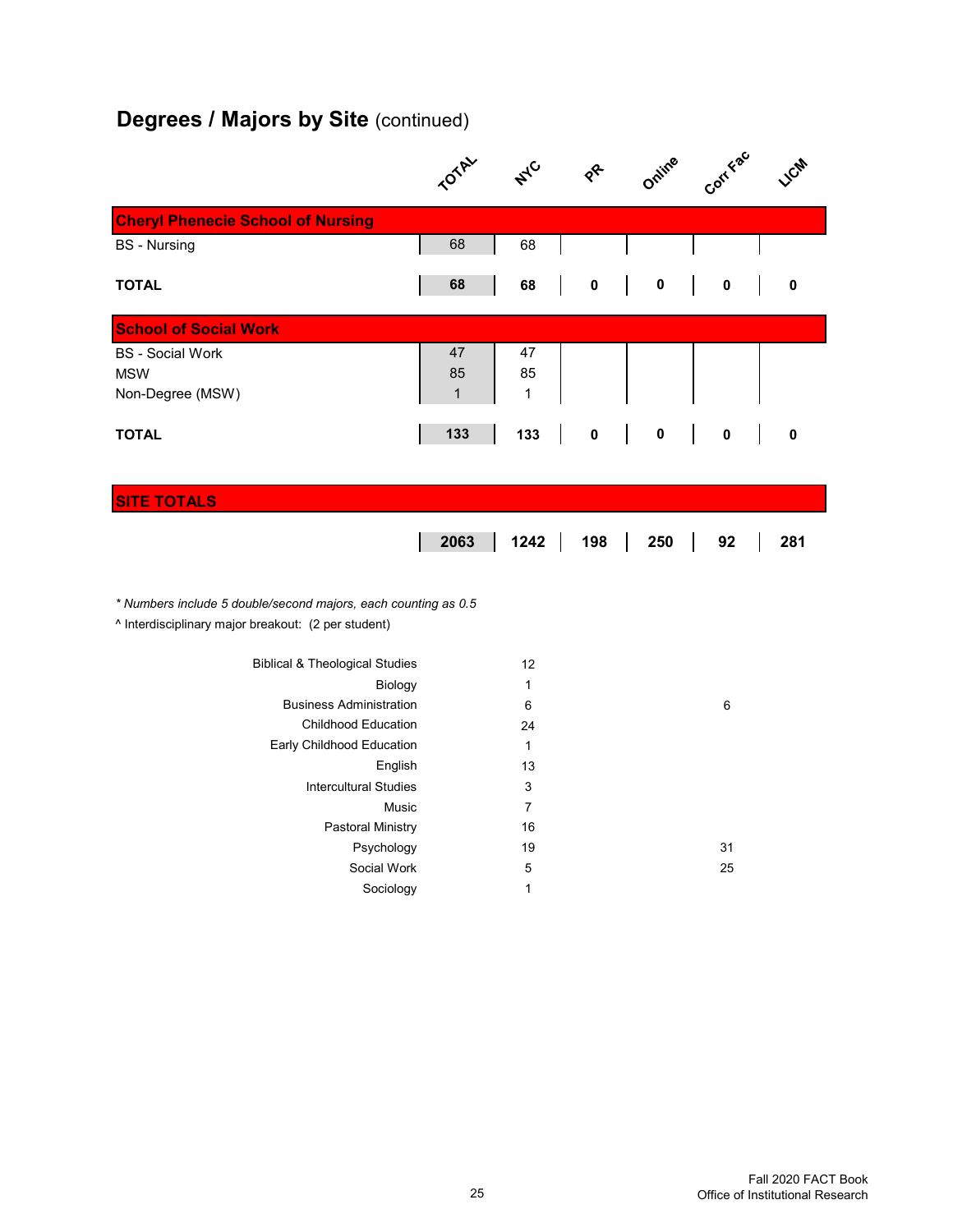

### **Enrollment by Department (Undergraduate - Assoc & Bach)**

|                             |    |    |    |    |    | 120       |
|-----------------------------|----|----|----|----|----|-----------|
| Account/Bus Admin           | 6  |    |    |    |    |           |
| <b>Bib/Theol Studies</b>    | 13 |    |    |    |    |           |
| LAS / Core                  | 6  |    |    |    |    |           |
| <b>Organizational Mngmt</b> |    | 30 |    |    |    |           |
| Psychology                  | 13 |    |    |    |    |           |
|                             |    | 0  | 20 | 40 | 60 | 80<br>100 |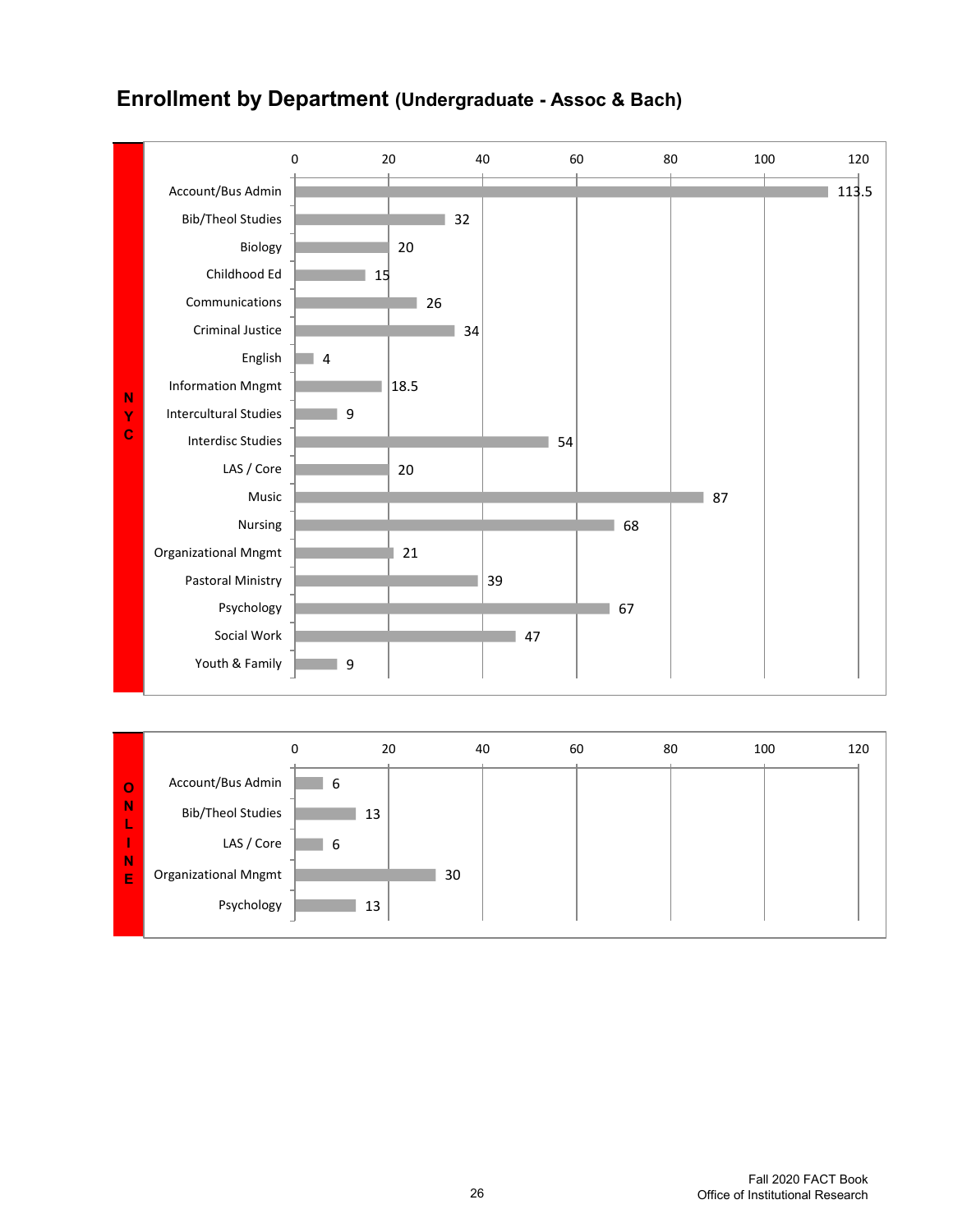### **Admissions (Traditional Undergraduate)**

|                          | <b>Total</b> |      | <b>NYC</b> |      | Online |       | <b>Puerto Rico</b> |       | <b>Corr Fac</b> |       | LICM |       |
|--------------------------|--------------|------|------------|------|--------|-------|--------------------|-------|-----------------|-------|------|-------|
|                          | N            | %    | N          | %    | N      | %     | N                  | %     | N               | %     | N    | %     |
| FTF (degree-seeking)     |              |      |            |      |        |       |                    |       |                 |       |      |       |
| Applied (completed apps) | 245          |      | 173        |      | 8      |       | 3                  |       | 20              |       | 41   |       |
| Admitted                 | 237          | 96.7 | 165        | 95.4 | 8      | 100.0 | 3                  | 100.0 | 20              | 100.0 | 41   | 100.0 |
| Enrolled <sup>^</sup>    | 133          | 56.1 | 83         | 50.3 | 2      | 25.0  | 3                  | 100.0 | 13              | 65.0  | 32   | 78.0  |



\* Additional FTF information on subsequent pages

#### **Transfer (degree-seeking)**

| Applied (completed apps)        | 568      |      | 152            |      | 31       |       | 4 |       | 8        |       | 373      |       |
|---------------------------------|----------|------|----------------|------|----------|-------|---|-------|----------|-------|----------|-------|
| Admitted                        | 566      | 99.6 | 150            | 98.7 | 31       | 100.0 | 4 | 100.0 | 8        | 100.0 | 373      | 100.0 |
| Enrolled <sup>^</sup>           | 350      | 61.8 | 81             | 54.0 | 10       | 32.3  | 4 | 100.0 | 8        | 100.0 | 247      | 66.2  |
|                                 |          |      |                |      |          |       |   |       |          |       |          |       |
| Female                          | 197      | 56.3 | 48             | 59.3 | 4        | 40.0  | 1 | 25.0  | $\Omega$ | 0.0   | 144      | 58.3  |
| Male                            | 153      | 43.7 | 33             | 40.7 | 6        | 60.0  | 3 | 75.0  | 8        | 100.0 | 103      | 41.7  |
|                                 |          |      |                |      |          |       |   |       |          |       |          |       |
| Amer Indian / Alaskan Nat       |          | 0.3  | $\Omega$       | 0.0  | $\Omega$ | 0.0   | 0 | 0.0   |          | 12.5  | $\Omega$ | 0.0   |
| Asian                           | 3        | 0.9  | $\overline{2}$ | 2.5  | 1        | 10.0  | 0 | 0.0   | $\Omega$ | 0.0   | $\Omega$ | 0.0   |
| <b>Black / African American</b> | 42       | 12.0 | 32             | 39.5 | 7        | 70.0  | 0 | 0.0   | 3        | 37.5  | 0        | 0.0   |
| Hispanic / Latino               | 27       | 7.7  | 21             | 25.9 | 1        | 10.0  | 4 | 100.0 | 1        | 12.5  | $\Omega$ | 0.0   |
| Nat Hawaiian / Pac Island       | $\Omega$ | 0.0  | $\Omega$       | 0.0  | $\Omega$ | 0.0   | 0 | 0.0   | $\Omega$ | 0.0   | $\Omega$ | 0.0   |
| Two or More Races               | 4        | 1.1  | 4              | 4.9  | $\Omega$ | 0.0   | 0 | 0.0   | $\Omega$ | 0.0   | $\Omega$ | 0.0   |
| White                           | 9        | 2.6  | 6              | 7.4  |          | 10.0  | 0 | 0.0   | 2        | 25.0  | 0        | 0.0   |
| Non-Resident / Int'l            | 259      | 74.0 | 12             | 14.8 | 0        | 0.0   | 0 | 0.0   | 0        | 0.0   | 247      | 100.0 |
| <b>Unknown</b>                  | 5        | 1.4  | 4              | 4.9  | 0        | 0.0   | 0 | 0.0   |          | 12.5  | 0        | 0.0   |



*^ Percentages based on number of admissions*

*Sources: "Applied" & "Admitted" data - Office of Admissions "Enrolled" breakdowns - Office of Institutional Research*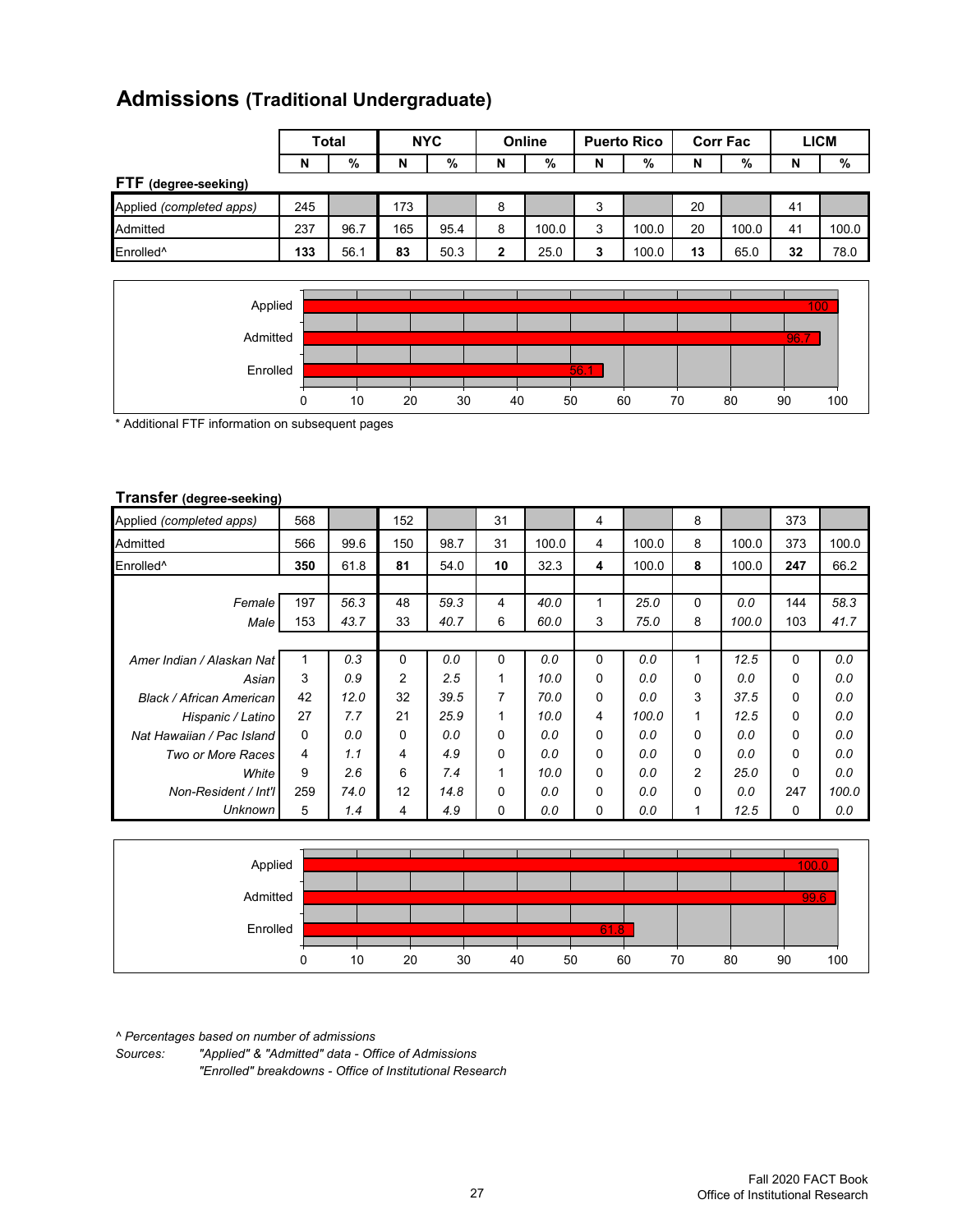#### **Full-Time First-Time Freshmen**

*Degree-Seeking*

|                        |             |                |    |                |            | <b>Bachelor</b> |              |           |          |                 |     |             |  |
|------------------------|-------------|----------------|----|----------------|------------|-----------------|--------------|-----------|----------|-----------------|-----|-------------|--|
|                        |             | <b>TOTAL</b>   |    | <b>NYC</b>     |            | <b>ONL</b>      |              | <b>PR</b> |          | <b>Corr Fac</b> |     | <b>LICM</b> |  |
| <b>FTFTF</b>           |             | 81             |    | 78             |            | 1               |              | 1         |          | $\pmb{0}$       |     | 1           |  |
|                        | N           | $\%$           | N  | $\%$           | N          | $\%$            | N            | $\%$      | N        | $\%$            | N   | $\%$        |  |
| Female                 | 44          | 54.3           | 42 | 53.8           | 0          | 0.0             | $\mathbf{1}$ | 100.0     | 0        | N/A             | 1   | 100.0       |  |
| Male                   | 37          | 45.7           | 36 | 46.2           | 1          | 100.0           | 0            | N/A       | 0        | N/A             | 0   | N/A         |  |
| Am Ind / Alask Nat     | $\mathbf 0$ | 0.0            | 0  | 0.0            | 0          | 0.0             | 0            | N/A       | 0        | N/A             | 0   | N/A         |  |
| Asian                  | 6           | 7.4            | 6  | 7.7            | 0          | 0.0             |              | N/A       | 0        | N/A             |     | N/A         |  |
| Black / Afr Amer       | 24.7<br>20  |                | 19 | 24.4           | 100.0<br>1 |                 | 0            | N/A       |          | N/A             | 0   | N/A         |  |
| Hispanic / Latino      | 29          | 35.8           | 28 | 35.9           | 0          | 0.0             | $\mathbf{1}$ | 100.0     | 0        | N/A             | 0   | N/A         |  |
| Nat Hawaii / Pac Isl   | 0           | $0.0\,$        | 0  | 0.0            | 0          | 0.0             | $\Omega$     | N/A       | 0        | N/A             | 0   | N/A         |  |
| Two or More Races      | 2           | 2.5            | 2  | 2.6            | 0          | 0.0             | $\Omega$     | N/A       | 0        | N/A             | 0   | N/A         |  |
| White                  | 17          | 21.0           | 17 | 21.8           | 0          | 0.0             | 0            | N/A       | 0        | N/A             | 0   | N/A         |  |
| Non-Res / Int'l        | 6           | 7.4            | 6  | 7.7            | 0          | 0.0             | $\Omega$     | N/A       | 0        | N/A             | 0   | N/A         |  |
| Unknown                | 1           | 1.2            | 0  | 0.0            | 0          | 0.0             | $\Omega$     | N/A       | 0        | N/A             | 1   | 100.0       |  |
| <b>HS GPA Avg</b>      |             | 2.92           |    | 2.92           |            | N/A             |              | N/A       |          | N/A             |     | N/A         |  |
| ${\cal N}$             |             | 69             |    | 69             |            | 0               |              | 0         |          | 0               |     | 0           |  |
| % Reporting            |             | 85.2           |    | 88.5           |            | N/A             |              | N/A       |          | N/A             |     | N/A         |  |
| HS Rank Avg*           |             | 45.9           |    | 45.9           |            | N/A             |              | N/A       |          | N/A             |     | N/A         |  |
| N                      |             | 24             |    | 24             |            | 0               |              | 0         |          | 0               |     | 0           |  |
| % Reporting            |             | 29.6           |    | 30.8           |            | N/A             |              | N/A       |          | N/A             |     | N/A         |  |
| <b>SAT - ERW</b>       |             | 499            |    | 499            |            | N/A             |              | N/A       |          | N/A             |     | N/A         |  |
| 25th %ile - ERW        |             | 440            |    | 440            |            | N/A             |              | N/A       |          | N/A             |     | N/A         |  |
| 75th %ile - ERW        |             | 540            |    | 540            |            | N/A             |              | N/A       |          | N/A             |     | N/A         |  |
| SAT - Math             |             | 478            |    | 478            |            | N/A             |              | N/A       |          | N/A             |     | N/A         |  |
| 25th %ile - Math       |             | 420            |    | 420            |            | N/A             |              | N/A       |          | N/A             |     | N/A         |  |
| 75th %ile - Math       |             | 540            |    | 540            |            | N/A             |              | N/A       |          | N/A             |     | N/A         |  |
| <b>SAT - Total</b>     |             | 977            |    | 977            |            | N/A             |              | N/A       |          | N/A             |     | N/A         |  |
| ${\cal N}$             |             | 58             |    | 58             |            | 0               |              | 0         |          | 0               |     | 0           |  |
| % Reporting            |             | 71.6           |    | 74.4           |            | N/A             |              | N/A       |          | N/A             |     | N/A         |  |
| <b>ACT</b> - Composite |             | 18.6           |    | 18.6           |            | N/A             |              | N/A       |          | N/A             |     | N/A         |  |
| 25th %ile              |             | $15\,$         |    | $15\,$         |            | N/A             |              | N/A       |          | N/A             |     | N/A         |  |
| 75th %ile              |             | 23             |    | 23             |            | N/A             |              | N/A       |          | N/A             |     | N/A         |  |
| N                      |             | $\overline{7}$ |    | $\overline{7}$ |            | $\cal O$        |              | $\cal O$  |          | $\cal O$        |     | 0           |  |
| % Reporting            |             | 8.6            |    | $9.0\,$        |            | N/A             | N/A          |           | N/A      |                 |     | N/A         |  |
| ACT/SAT^               |             | 978            |    | 978            |            | N/A             |              | N/A       |          | N/A             |     | N/A         |  |
| ${\cal N}$             |             | 63             |    | 63             |            | $\cal O$        | $\it{O}$     |           | $\cal O$ |                 |     | $\it{O}$    |  |
| % Reporting            |             | 77.8           |    | 80.8           |            | N/A             | N/A          |           |          | N/A             | N/A |             |  |

*NOTE: New SAT scores effective fall 2017*

*\* As a percentage, with lower numbers representing a higher rank*

*^ Includes SAT equivalents of ACT scores when only ACT scores are available*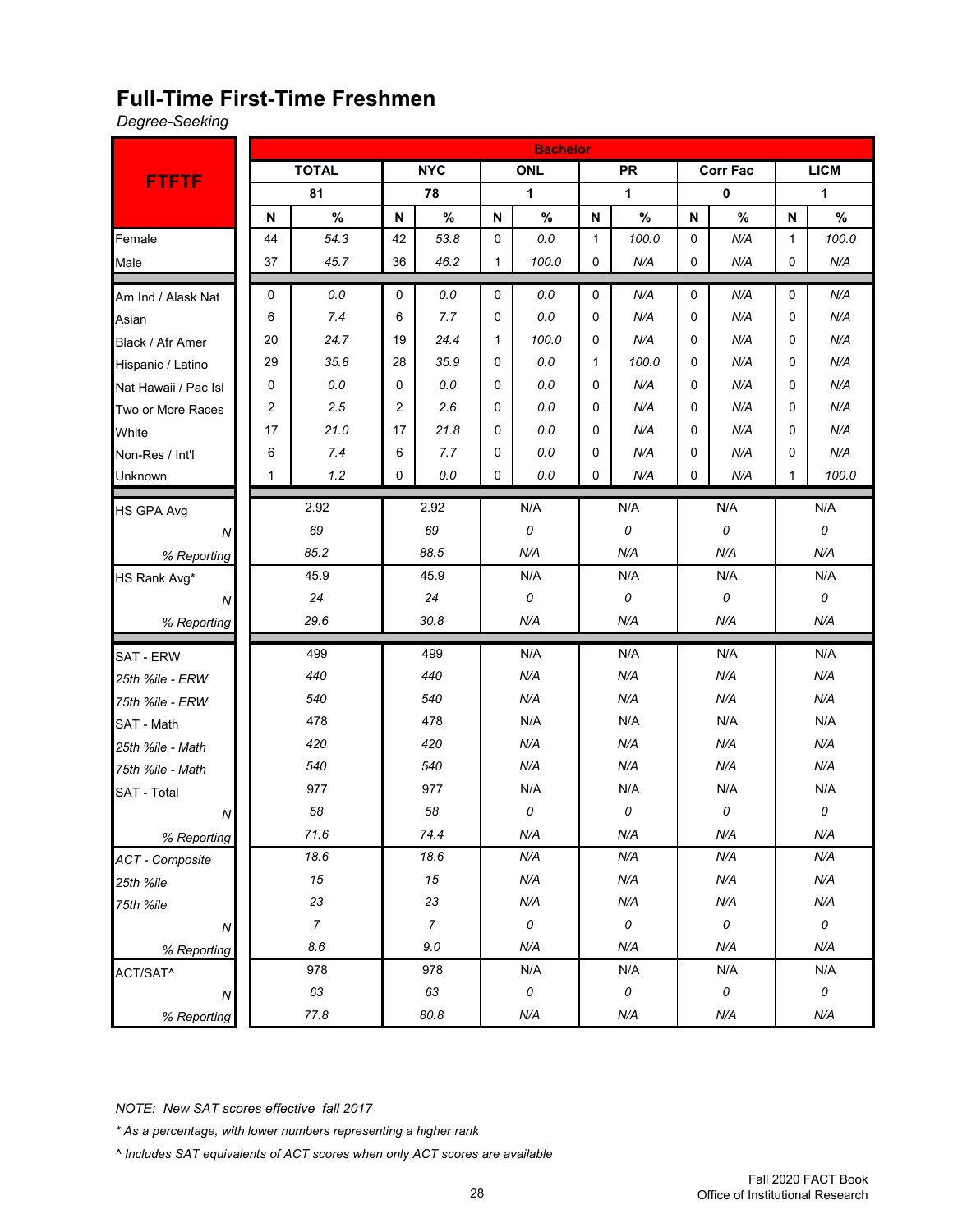# **First-Time Freshmen**

*Degree-Seeking*

|                        | <b>Bachelor &amp; Associate</b> |                |                |                  |              |             |                |             |     |                 |              |                    |
|------------------------|---------------------------------|----------------|----------------|------------------|--------------|-------------|----------------|-------------|-----|-----------------|--------------|--------------------|
|                        |                                 | <b>TOTAL</b>   |                | <b>NYC</b>       |              | <b>ONL</b>  |                | <b>PR</b>   |     | <b>Corr Fac</b> |              | <b>LICM</b>        |
| <b>FTF</b>             |                                 | 133            |                | 83               |              | $\mathbf 2$ |                | $\mathbf 3$ |     | 13              |              | 32                 |
|                        | ${\sf N}$                       | $\%$           | N              | $\%$             | N            | $\%$        | N              | $\%$        | N   | $\%$            | N            | $\%$               |
| Female                 | 64                              | 48.1           | 46             | 55.4             | 0            | $0.0\,$     | 1              | 33.3        | 0   | 0.0             | 17           | 53.1               |
| Male                   | 69                              | 51.9           | 37             | 44.6             | 2            | 100.0       | 2              | 66.7        | 13  | 100.0           | 15           | 46.9               |
| Am Ind / Alask Nat     | 0                               | 0.0            | 0              | 0.0              | 0            | 0.0         | 0              | 0.0         | 0   | 0.0             | 0            | 0.0                |
| Asian                  | 6                               | 4.5            | 6              | 7.2              | 0            | 0.0         | 0              | 0.0         | 0   | 0.0             | 0            | $0.0\,$            |
| Black / Afr Amer       | 29                              | 21.8           | 20             | 24.1             | 2            | 100.0       | 0.0<br>0       |             | 7   | 53.8            |              | $0.0\,$            |
| Hispanic / Latino      | 36                              | 27.1           | 30             | 36.1             | 0            | 0.0         | 3              | 100.0       | 3   | 23.1            | 0            | $0.0\,$            |
| Nat Hawaii / Pac Isl   | 0                               | $0.0\,$        | 0              | 0.0              | 0            | 0.0         | 0              | 0.0         | 0   | 0.0             | 0            | $0.0\,$            |
| Two or More Races      | 2                               | 1.5            | $\overline{2}$ | 2.4              | 0            | 0.0         | 0              | 0.0         | 0   | 0.0             | 0            | 0.0                |
| White                  | 19                              | 14.3           | 18             | 21.7             | 0            | 0.0         | 0              | 0.0         | 1   | 7.7             | 0            | $0.0\,$            |
| Non-Res / Int'l        | 37                              | 27.8           | 6              | 7.2              | 0            | 0.0         | 0              | 0.0         | 0   | 0.0             | 31           | 96.9               |
| Unknown                | 4                               | 3.0            | 1              | 1.2              | 0            | 0.0         | 0              | 0.0         | 2   | 15.4            | $\mathbf{1}$ | 3.1                |
| FT                     | 116                             | 87.2           | 82             | 98.8             | 1            | 50.0        | 1              | 33.3        | 0   | 0.0             | 32           | 100.0              |
| PT                     | 17                              | 12.8           | 1              | 1.2              | 1            | 50.0        | $\overline{2}$ | 66.7        | 13  | 100.0           | 0            | 0.0                |
| <b>HS GPA Avg</b>      |                                 | 2.90           |                | 2.92             |              | N/A         |                | N/A         |     | 1.90            |              | N/A                |
| N                      |                                 | 75             |                | 74               |              | 0           |                | 0           |     | $\mathcal I$    |              | 0                  |
| % Reporting            |                                 | 56.4           |                | 89.2             |              | 0.0         |                | 0.0         |     | 7.7             |              | 0.0                |
| HS Rank Avg*           |                                 | 45.9           |                | 45.9             |              | N/A         |                | N/A         |     | N/A             |              | N/A                |
| N                      |                                 | 24             |                | 24               |              | 0           |                | 0           |     | 0               |              | 0                  |
| % Reporting            |                                 | 18.0           |                | 28.9             |              | 0.0         |                | 0.0         |     | 0.0             |              | $0.0\,$            |
| <b>SAT - ERW</b>       |                                 | 494            |                | 494              |              | N/A         |                | N/A         |     | N/A             |              | N/A                |
| 25th %ile - ERW        |                                 | 430            |                | 430              |              | N/A         |                | N/A         |     | N/A             |              | N/A                |
| 75th %ile - ERW        |                                 | 535            |                | 535              |              | N/A         |                | N/A         |     | N/A             |              | N/A                |
| SAT - Math             |                                 | 474            |                | 474              |              | N/A         |                | N/A         |     | N/A             |              | N/A                |
| 25th %ile - Math       |                                 | 415            |                | 415              |              | N/A         |                | N/A         |     | N/A             |              | N/A                |
| 75th %ile - Math       |                                 | 540            |                | 540              |              | N/A         |                | N/A         |     | N/A             |              | N/A                |
| SAT - Total            |                                 | 968            |                | 968              |              | N/A         |                | N/A         |     | N/A             |              | N/A                |
| ${\cal N}$             |                                 | 61             |                | 61               |              | 0           |                | 0           |     | 0               |              | 0                  |
| % Reporting            |                                 | 45.9           |                | 73.5             |              | 0.0         |                | 0.0         |     | 0.0             |              | $0.0\,$            |
| <b>ACT</b> - Composite |                                 | 18.6           |                | 18.6             |              | N/A         |                | N/A         |     | N/A             |              | N/A                |
| 25th %ile              |                                 | $15\,$         |                | 15               |              | N/A         |                | N/A         |     | N/A             |              | N/A                |
| 75th %ile              |                                 | 23             |                | 23               |              | N/A         |                | N/A         |     | N/A             |              | N/A                |
| N                      |                                 | $\overline{7}$ |                | $\boldsymbol{7}$ |              | $\it{O}$    |                | 0           |     | 0               |              | $\cal O$           |
| % Reporting            |                                 | 5.3            |                | 8.4              |              | 0.0         |                | 0.0         |     | 0.0             |              | $0.0\,$            |
| ACT/SAT^               |                                 | 970            |                | 970              |              | N/A         |                | N/A         |     | N/A             |              | N/A                |
| N                      |                                 | 66             | 66             |                  | $\mathcal O$ |             | 0              |             | 0   |                 |              | $\pmb{\mathit{o}}$ |
| % Reporting            |                                 | 49.6           |                | 79.5             |              | $0.0\,$     |                | $0.0\,$     | 0.0 |                 |              | $0.0\,$            |

*NOTE: New SAT scores effective fall 2017*

*\* As a percentage, with lower numbers representing a higher rank*

*^ Includes SAT equivalents of ACT scores when only ACT scores are available*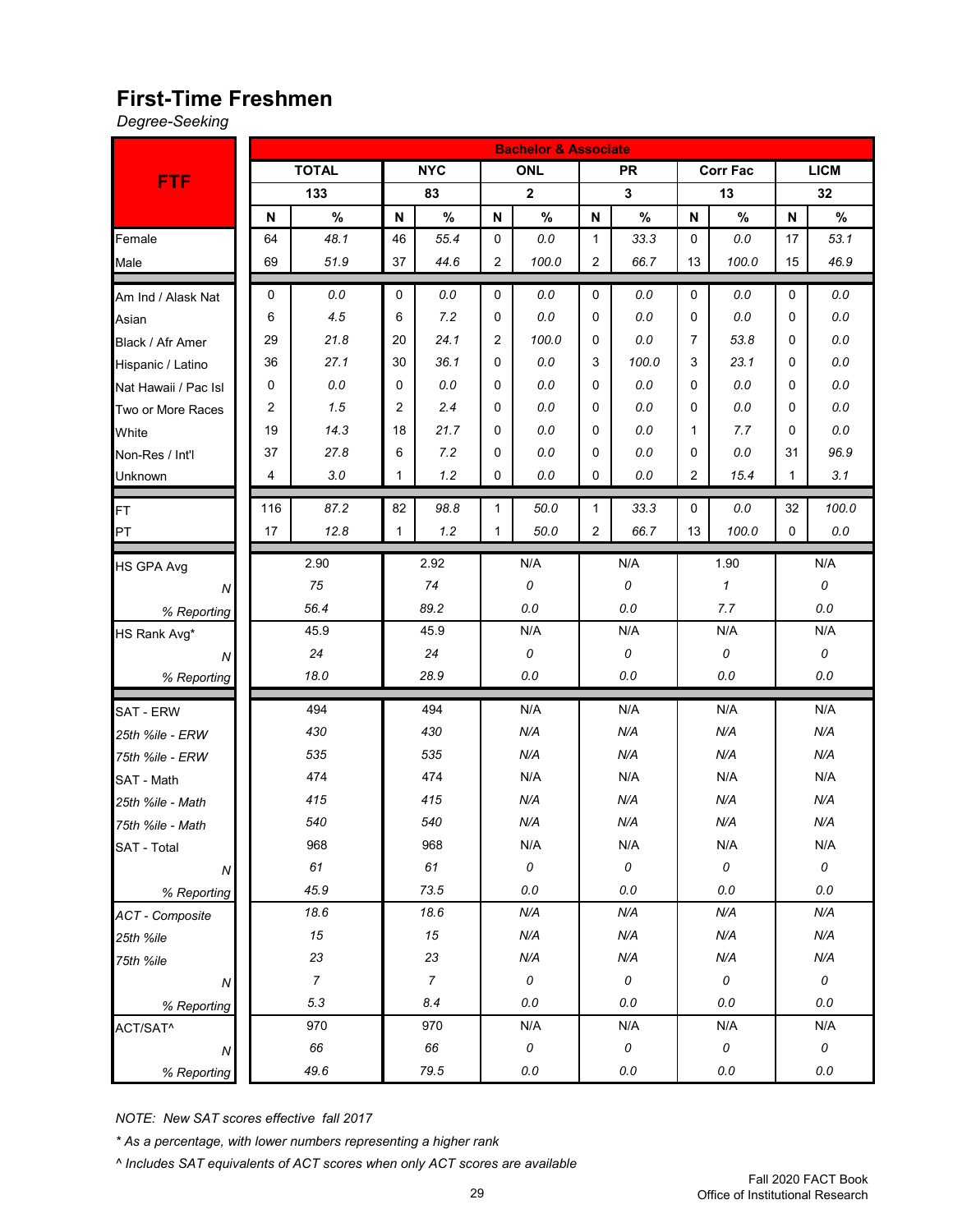#### **Retention Rates**

| <b>Traditional UG</b> | <b>TOTAL</b> | <b>NYC</b> |    |    | <b>Rockland</b> |   | <b>Online</b> |   | PR |   | <b>Corr Fact</b> |
|-----------------------|--------------|------------|----|----|-----------------|---|---------------|---|----|---|------------------|
|                       | V.           | W          | 94 | W. | 96              | W | W             | N | 94 | W | Y.               |

*Fall 2019 cohort of first-time, degree-seeking undergraduate students*

|             | <b>Full-time</b>         | 83  | 57.8% | 44             | 59.1% | 39               | 56.4% | 0 | N/A  | 0           | N/A |          |       |
|-------------|--------------------------|-----|-------|----------------|-------|------------------|-------|---|------|-------------|-----|----------|-------|
|             | Re-enrolled in Fall 2020 | 48  |       | 26             |       | 22               |       | 0 |      | 0           |     |          |       |
| Bachelor    | <b>Part-time</b>         | 6   | 16.7% | 4              | 25.0% | 1                | 0.0%  |   | 0.0% | 0           | N/A |          |       |
|             | Re-enrolled in Fall 2020 |     |       |                |       | 0                |       | 0 |      | 0           |     |          |       |
|             | Full-time & part-time    | 89  | 55.1% | 48             | 56.3% | 40               | 55.0% |   | 0.0% | $\mathbf 0$ | N/A |          |       |
|             | Re-enrolled in Fall 2020 | 49  |       | 27             |       | 22               |       | 0 |      | 0           |     |          |       |
|             |                          |     |       |                |       |                  |       |   |      |             |     |          |       |
|             | <b>Full-time</b>         | 34  | 73.5% |                | 71.4% | 8                | 62.5% | 0 | N/A  |             |     | 19       | 78.9% |
|             | Re-enrolled in Fall 2020 | 25  |       | 5              |       | 5                |       | 0 |      |             |     | 15       |       |
| ssociate    | <b>Part-time</b>         | 5   | 20.0% | 2              | 50.0% | 1                | 0.0%  | 2 | 0.0% |             |     | 0        | N/A   |
|             | Re-enrolled in Fall 2020 |     |       |                |       | 0                |       | 0 |      |             |     | 0        |       |
| ₹           | Full-time & part-time    | 39  | 66.7% | 9              | 66.7% | 9                | 55.6% | 2 | 0.0% |             |     | 19       | 78.9% |
|             | Re-enrolled in Fall 2020 | 26  |       | 6              |       | 5                |       | O |      |             |     | 15       |       |
|             |                          |     |       |                |       |                  |       |   |      |             |     |          |       |
|             | <b>Full-time</b>         | 117 | 62.4% | 51             | 60.8% | 47               | 57.4% | 0 | N/A  | 0           | N/A | 19       | 78.9% |
| Assoc       | Re-enrolled in Fall 2020 | 73  |       | 31             |       | 27               |       | 0 |      | 0           |     | 15       |       |
|             | <b>Part-time</b>         | 11  | 18.2% | 6              | 33.3% | $\boldsymbol{2}$ | 0.0%  | 3 | 0.0% | 0           | N/A | $\Omega$ | N/A   |
| త           | Re-enrolled in Fall 2020 | 2   |       | $\overline{2}$ |       | 0                |       | 0 |      | $\Omega$    |     | 0        |       |
| <b>Bach</b> | Full-time & part-time    | 128 | 58.6% | 57             | 57.9% | 49               | 55.1% | 3 | 0.0% | 0           | N/A | 19       | 78.9% |
|             | Re-enrolled in Fall 2020 | 75  |       | 33             |       | 27               |       | 0 |      | 0           |     | 15       |       |

#### **HEOP (Bach & Assoc)**

| ull-time <sup>-</sup>                        | 2.                 | ჟ1.3% ' | $\overline{a}$<br>ں ا           | 92.3% | l U | 90.0% |
|----------------------------------------------|--------------------|---------|---------------------------------|-------|-----|-------|
| Re-enrolled<br>2020<br>Fall<br>$\mathsf{In}$ | $\sim$<br><u>.</u> |         | $\overline{\phantom{a}}$<br>. . | _____ |     |       |

**Percentages in bold** are published by the U.S. Department of Education (IPEDS)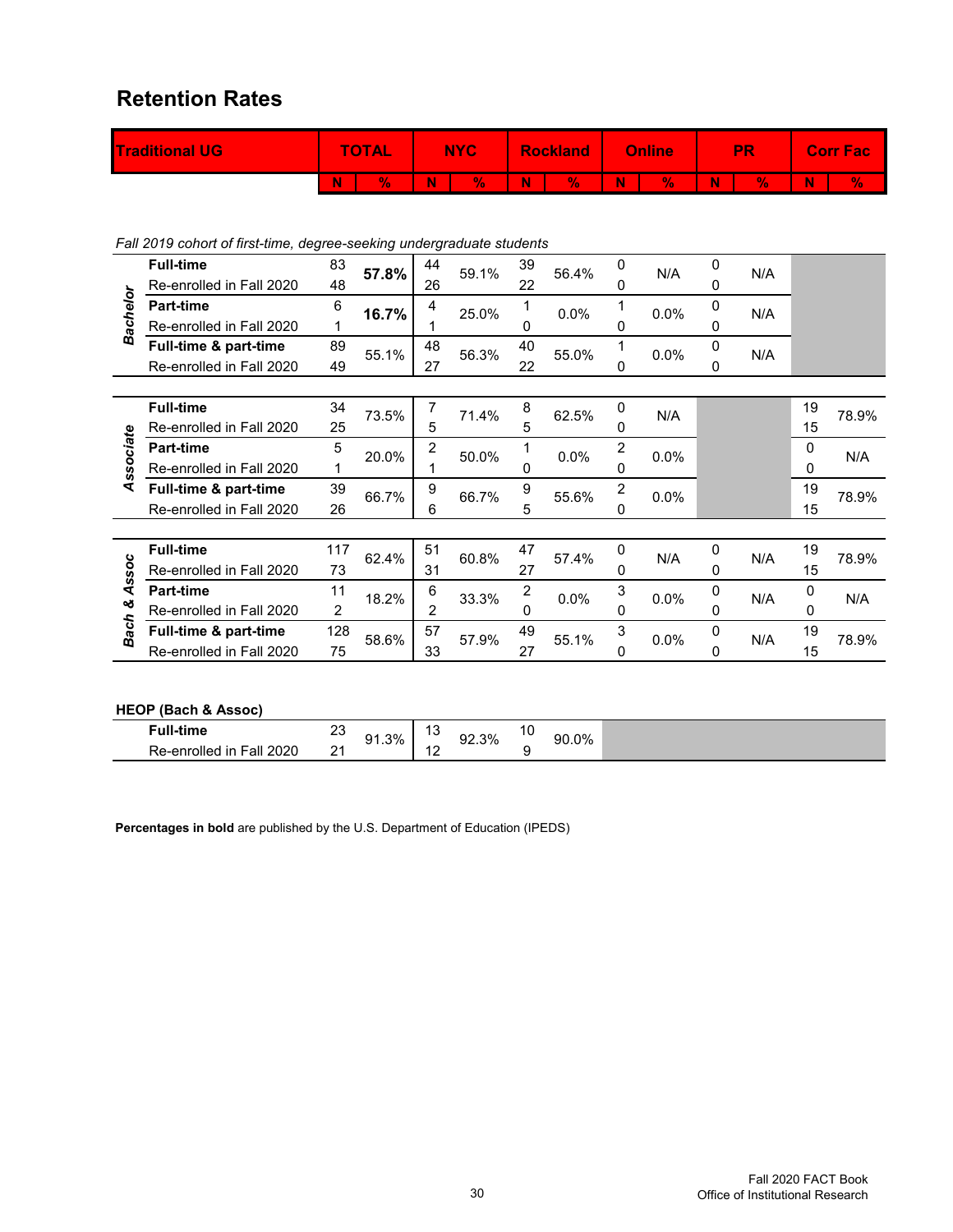#### **Retention Rates**

| <b>Graduate</b> |                                                                                                                   |                                | <b>TOTAL</b>  |                     | <b>NYC</b>    |          | <b>PR</b>     |                     | <b>Online</b> |
|-----------------|-------------------------------------------------------------------------------------------------------------------|--------------------------------|---------------|---------------------|---------------|----------|---------------|---------------------|---------------|
|                 |                                                                                                                   | N                              | $\frac{9}{6}$ | N                   | $\frac{9}{6}$ | N        | $\frac{9}{6}$ | N                   | $\frac{9}{6}$ |
|                 | Fall 2019 cohort of degree-seeking<br>students (first-time & transfer)                                            |                                |               |                     |               |          |               |                     |               |
|                 | <b>MDiv</b><br>Re-enrolled in Fall 2020                                                                           | 65<br>39                       | 60.0%         | 48<br>25            | 52.1%         | 8<br>7   | 87.5%         | 9<br>7              | 77.8%         |
|                 | <b>MPS</b><br>Re-enrolled in Fall 2020                                                                            | 15<br>11                       | 73.3%         | $\overline{c}$<br>1 | 50.0%         | 13<br>10 | 76.9%         |                     |               |
|                 | <b>MA Biblical Literature</b><br>Re-enrolled in Fall 2020                                                         | 6<br>4                         | 66.7%         | 5<br>3              | 60.0%         |          |               | 1<br>1              | 100.0%        |
| ATS             | <b>MA Biblical Studies</b><br>Re-enrolled in Fall 2020                                                            | 29<br>18                       | 62.1%         | 17<br>11            | 64.7%         |          |               | 12<br>7             | 58.3%         |
|                 | <b>MA in Intercultural Studies</b><br>Re-enrolled in Fall 2020                                                    | 5<br>$\overline{2}$            | 40.0%         | 5<br>$\overline{2}$ | 40.0%         |          |               |                     |               |
|                 | <b>TOTAL</b><br>Re-enrolled in Fall 2020                                                                          | 120<br>74                      | 61.7%         | 77<br>42            | 54.5%         | 21<br>17 | 81.0%         | 22<br>15            | 68.2%         |
|                 | <b>Mental Health Counseling</b><br>Re-enrolled in Fall 2020                                                       | 34<br>23                       | 67.6%         | 20<br>14            | 70.0%         |          |               | 14<br>9             | 64.3%         |
| AGSC            | <b>Marriage &amp; Family Therapy</b><br>Re-enrolled in Fall 2020                                                  | 8<br>5                         | 62.5%         | 8<br>5              | 62.5%         |          |               |                     |               |
|                 | <b>TOTAL</b><br>Re-enrolled in Fall 2020                                                                          | 42<br>28                       | 66.7%         | 28<br>19            | 67.9%         |          |               | 14<br>9             | 64.3%         |
|                 | <b>Childhood Education</b><br>Re-enrolled in Fall 2020                                                            | 6<br>6                         | 100.0%        | 4<br>4              | 100.0%        |          |               | $\overline{c}$<br>2 | 100.0%        |
|                 | <b>Childhood Special Education</b><br>Re-enrolled in Fall 2020                                                    | $\ensuremath{\mathsf{3}}$<br>3 | 100.0%        |                     |               |          |               | 3<br>3              | 100.0%        |
| Grad Ed         | <b>Inclusive Education</b><br>Re-enrolled in Fall 2020                                                            | $\overline{c}$<br>$\mathbf{1}$ | 50.0%         |                     |               |          |               | $\overline{c}$<br>1 | 50.0%         |
|                 | <b>TOTAL</b><br>Re-enrolled in Fall 2020                                                                          | 11<br>10                       | 90.9%         | 4<br>4              | 100.0%        |          |               | 7<br>6              | 85.7%         |
|                 | <b>MBA</b><br>Re-enrolled in Fall 2020                                                                            | 12<br>8                        |               | 12<br>8             | 66.7%         |          |               |                     |               |
| <b>7gS</b>      | <b>MSOL</b><br>Re-enrolled in Fall 2020                                                                           | 16<br>11                       | 68.8%         | 7<br>5              | 71.4%         |          |               | 9<br>6              | 66.7%         |
|                 | <b>TOTAL</b><br>Re-enrolled in Fall 2020                                                                          | 28<br>19                       | 67.9%         | 19<br>13            | 68.4%         |          |               | 9<br>6              | 66.7%         |
| ŠУ              | <b>MSW</b><br>Re-enrolled in Fall 2020                                                                            | 29<br>21                       | 72.4%         | 29<br>21            | 72.4%         |          |               |                     |               |
|                 | NOTE: "Re-enrolled" includes students who changed programs, but remained within the same school (e.g., ATS, AGSC, |                                |               |                     |               |          |               |                     |               |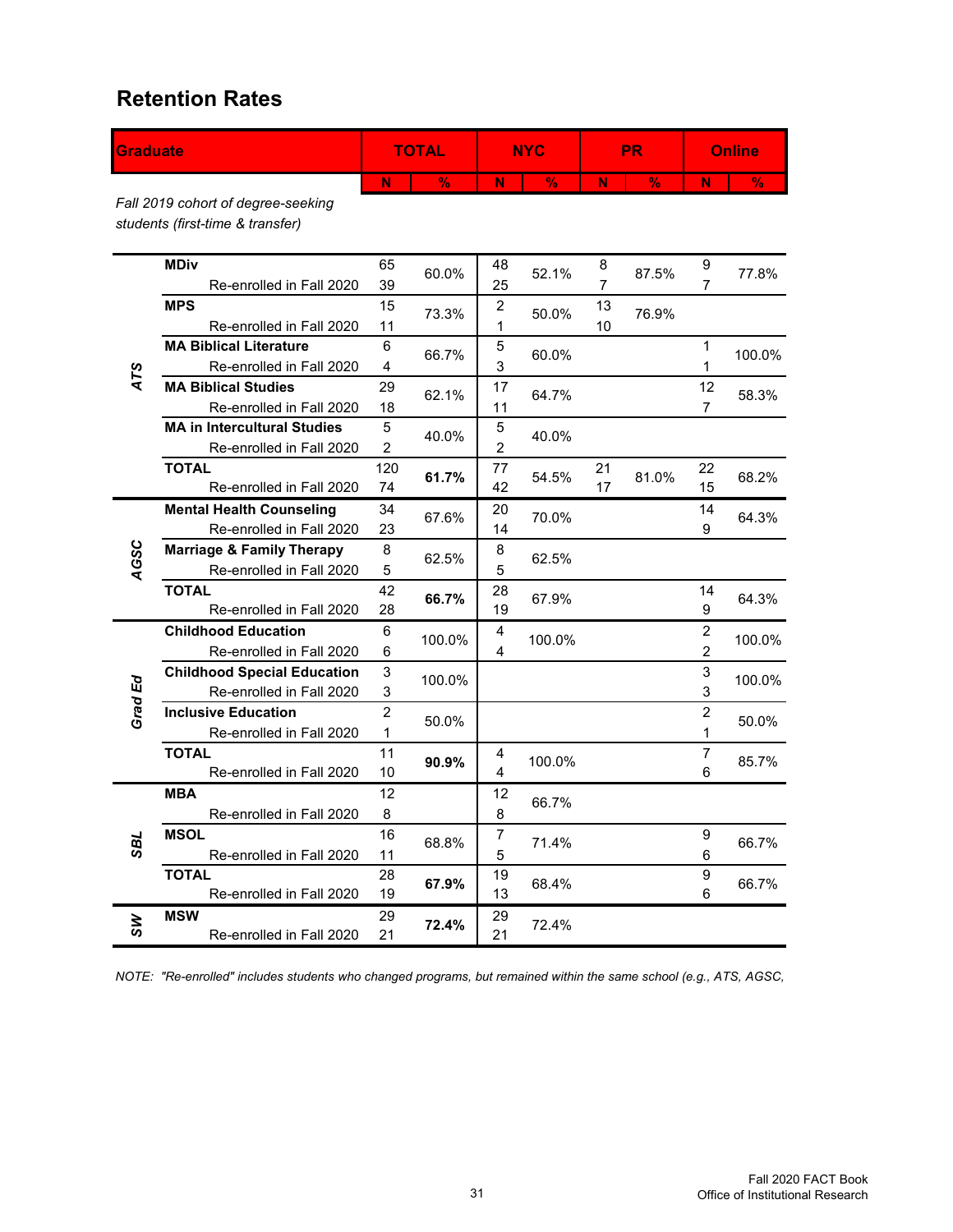#### **Graduation Rates**

Fall 2014 cohort

| <b>Traditional UG (degree-seeking)</b>             |            | <b>TOTAL</b>  |                               | <b>NYC</b>    |                                    | <b>Rockland</b> |                        | <b>Puerto Rico</b> |
|----------------------------------------------------|------------|---------------|-------------------------------|---------------|------------------------------------|-----------------|------------------------|--------------------|
| 150% Rate (unless otherwise noted)                 | N          | $\frac{9}{6}$ | N                             | $\frac{9}{6}$ | N                                  | $\frac{9}{6}$   | N                      | $\frac{9}{6}$      |
| (Completed assoc. or bach. degree in 3 or 6 yrs)   |            |               |                               |               |                                    |                 |                        |                    |
| First-Time (FT only)                               |            |               |                               |               |                                    |                 |                        |                    |
| <b>Total # Graduated</b><br><b>Total # Entered</b> | 103<br>240 | 42.9%         | 14<br>69                      | 20.3%         | 89<br>171                          | 52.0%           | 0<br>$\overline{0}$    | N/A                |
| Female                                             | 72<br>154  | 46.8%         | 10<br>42                      | 23.8%         | 62<br>112                          | 55.4%           | 0<br>0                 | N/A                |
| Male                                               | 31<br>86   | 36.0%         | $\overline{\mathbf{4}}$<br>27 | 14.8%         | 27<br>59                           | 45.8%           | 0<br>0                 | N/A                |
| Amer Indian / Alaskan Nat                          | 0<br>1     | 0.0%          | 0<br>1                        | 0.0%          | 0<br>0                             | N/A             | $\boldsymbol{0}$<br>0  | N/A                |
| Asian                                              | 11<br>16   | 68.8%         | 1<br>3                        | 33.3%         | 10<br>13                           | 76.9%           | $\pmb{0}$<br>0         | N/A                |
| Black / African American                           | 13<br>56   | 23.2%         | $\mathbf{1}$<br>22            | 4.5%          | 12<br>34                           | 35.3%           | 0<br>0                 | N/A                |
| Hispanic / Latino                                  | 30<br>79   | 38.0%         | 8<br>34                       | 23.5%         | 22<br>45                           | 48.9%           | 0<br>0                 | N/A                |
| Nat Hawaiian / Other Pac Isl                       | 0<br>1     | 0.0%          | 0<br>0                        | N/A           | $\pmb{0}$<br>1                     | 0.0%            | 0<br>0                 | N/A                |
| White                                              | 31<br>56   | 55.4%         | $\overline{c}$<br>2           | 100.0%        | 29<br>54                           | 53.7%           | 0<br>0                 | N/A                |
| Two or More Races                                  | 0<br>3     | 0.0%          | 0<br>1                        | 0.0%          | $\pmb{0}$<br>$\overline{c}$        | 0.0%            | 0<br>0                 | N/A                |
| Non-Resident / Int'l                               | 15<br>23   | 65.2%         | 1<br>3                        | 33.3%         | 14<br>20                           | 70.0%           | 0<br>0                 | N/A                |
| Unknown                                            | 3<br>5     | 60.0%         | 1<br>3                        | 33.3%         | $\boldsymbol{2}$<br>$\overline{2}$ | 100.0%          | 0<br>0                 | N/A                |
| <b>Pell Grant Recipients</b>                       | 50<br>140  | 35.7%         | 11<br>57                      | 19.3%         | 39<br>83                           | 47.0%           | 0<br>$\pmb{0}$         | N/A                |
| Stafford Loan Recipients (no Pell)                 | 31<br>56   | 55.4%         | 1<br>$\overline{7}$           | 14.3%         | 30<br>49                           | 61.2%           | $\pmb{0}$<br>$\pmb{0}$ | N/A                |
| No Pell or Stafford                                | 22<br>44   | 50.0%         | $\boldsymbol{2}$<br>5         | 40.0%         | 20<br>39                           | 51.3%           | $\pmb{0}$<br>0         | N/A                |
| Transfer-out rate                                  | 78         | 32.5%         | 23                            | 33.3%         | 55                                 | 32.2%           | $\pmb{0}$              | N/A                |
| <b>Bachelor-seeking only</b>                       | 191        |               | 52                            |               | 139                                |                 | $\pmb{0}$              |                    |
| Completed bachelor's in 4 yrs (100% rate)          | 64         | 33.5%         | $\overline{7}$                | 13.5%         | 57                                 | 41.0%           | 0                      | N/A                |
| Completed bachelor's in 5 yrs (125% rate)          | 78         | 40.8%         | 10                            | 19.2%         | 68                                 | 48.9%           | 0                      | N/A<br>N/A         |
| Completed bachelor's in 6 yrs (150% rate)          | 82         | 42.9%         | 11                            | 21.2%         | 71                                 | 51.1%           | 0                      |                    |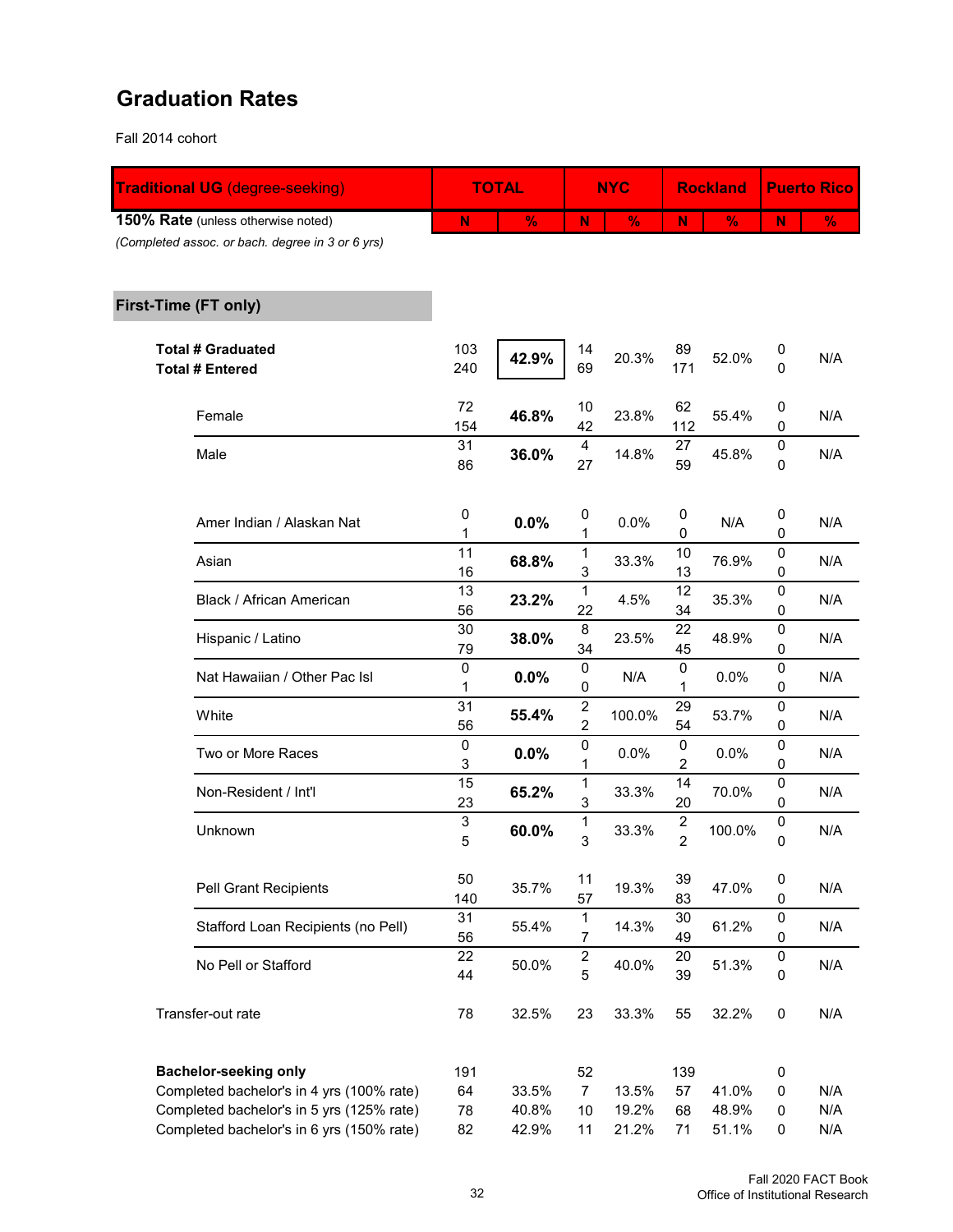## **Graduation Rates** (continued)

Fall 2014 cohort

| <b>Traditional UG (degree-seeking)</b>           |                   | <b>TOTAL</b>  |               | <b>NYC</b>    |                                        | <b>Rockland</b> | <b>Puerto Rico</b> |       |
|--------------------------------------------------|-------------------|---------------|---------------|---------------|----------------------------------------|-----------------|--------------------|-------|
| <b>150% Rate</b> (unless otherwise noted)        | N                 | $\frac{9}{6}$ | N             | $\frac{0}{6}$ | N                                      | $\frac{9}{6}$   | N                  | $\%$  |
| (Completed assoc. or bach. degree in 3 or 6 yrs) |                   |               |               |               |                                        |                 |                    |       |
| First-Time (both FT & PT)                        |                   |               |               |               |                                        |                 |                    |       |
| Total # Graduated<br>Total # Entered             | 104<br>250        | 41.6%         | 14<br>72      | 19.4%         | 89<br>172                              | 51.7%           | $\overline{6}$     | 16.7% |
| <b>Transfer (FT)</b>                             |                   |               |               |               |                                        |                 |                    |       |
| Total # Graduated<br>Total # Entered             | 82<br>213         | 38.5%         | 31<br>92      | 33.7%         | 51<br>115                              | 44.3%           | 0<br>6             | 0.0%  |
| <b>Transfer (PT)</b>                             |                   |               |               |               |                                        |                 |                    |       |
| Total # Graduated<br><b>Total # Entered</b>      | $\mathbf 5$<br>25 | 20.0%         | $\frac{1}{7}$ | 14.3%         | $\begin{array}{c} 4 \\ 13 \end{array}$ | 30.8%           |                    | 0.0%  |
| <b>Total / Overall</b>                           |                   |               |               |               |                                        |                 |                    |       |
| Total # Graduated<br>Total # Entered             | 191<br>488        | 39.1%         | 46<br>171     | 26.9%         | 144<br>300                             | 48.0%           | 17                 | 5.9%  |



**Percentages in bold** are published by the U.S. Department of Education (IPEDS)

^ Still enrolled "as of the fall census date of the fall term following 150% of the normal time to completion of their program." (IPEDS)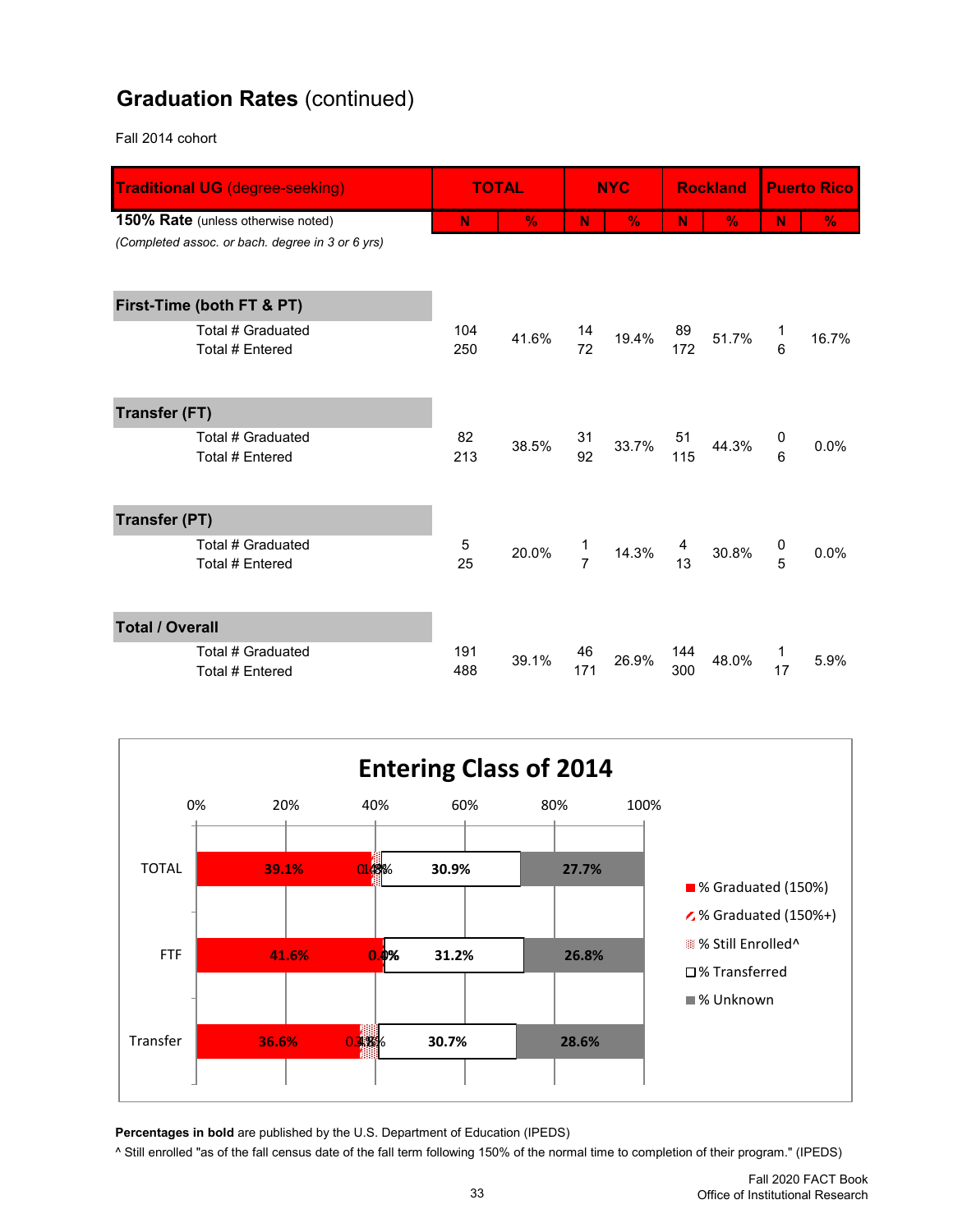#### **Graduation Rates**

Cohorts beginning 9/1/13 - 8/31/14 (Full-time)

| <b>Organizational Management (OM)</b> |                 |    | <b>TOTAL</b> | NY. |       | <b>Online</b> |       | <b>Corr Fac</b> |       |
|---------------------------------------|-----------------|----|--------------|-----|-------|---------------|-------|-----------------|-------|
|                                       | N               | V. | N            | V.  | N     | $\frac{0}{2}$ | N     | V.              |       |
| <b>Total # Entered</b>                |                 |    |              | 95  |       | 28            |       | 25              |       |
| # Graduated within time to completion |                 |    |              |     |       |               |       |                 |       |
| 150%                                  | up to 1.5 years | 43 | 29.1%        | 21  | 22.1% | 10            | 35.7% | 12              | 48.0% |
| 200%                                  | up to 2 years   | 33 | 51.4%        | 27  | 50.5% | 4             | 50.0% | 2               | 56.0% |
| 300%                                  | up to 3 years   | 7  | 56.1%        | 3   | 53.7% | 3             | 60.7% |                 | 60.0% |
| 400%                                  | up to 4 years   | 5  | 59.5%        | 4   | 57.9% | 0             | 60.7% |                 | 64.0% |
| 500%                                  | up to 5 years   | 4  | 62.2%        | 3   | 61.1% | 1             | 64.3% | $\Omega$        | 64.0% |
| 600%                                  | up to 6 years   | 4  | 64.9%        | 3   | 64.2% | 0             | 64.3% |                 | 68.0% |

*NOTE: The OM graduation rates listed here differ from those included in the IPEDS Graduation Rate report. The rates listed here include all students who were FT in their first term starting at any point in the year period indicated. The IPEDS rates include only those students whose first term overlapped the data freeze date of a given year.*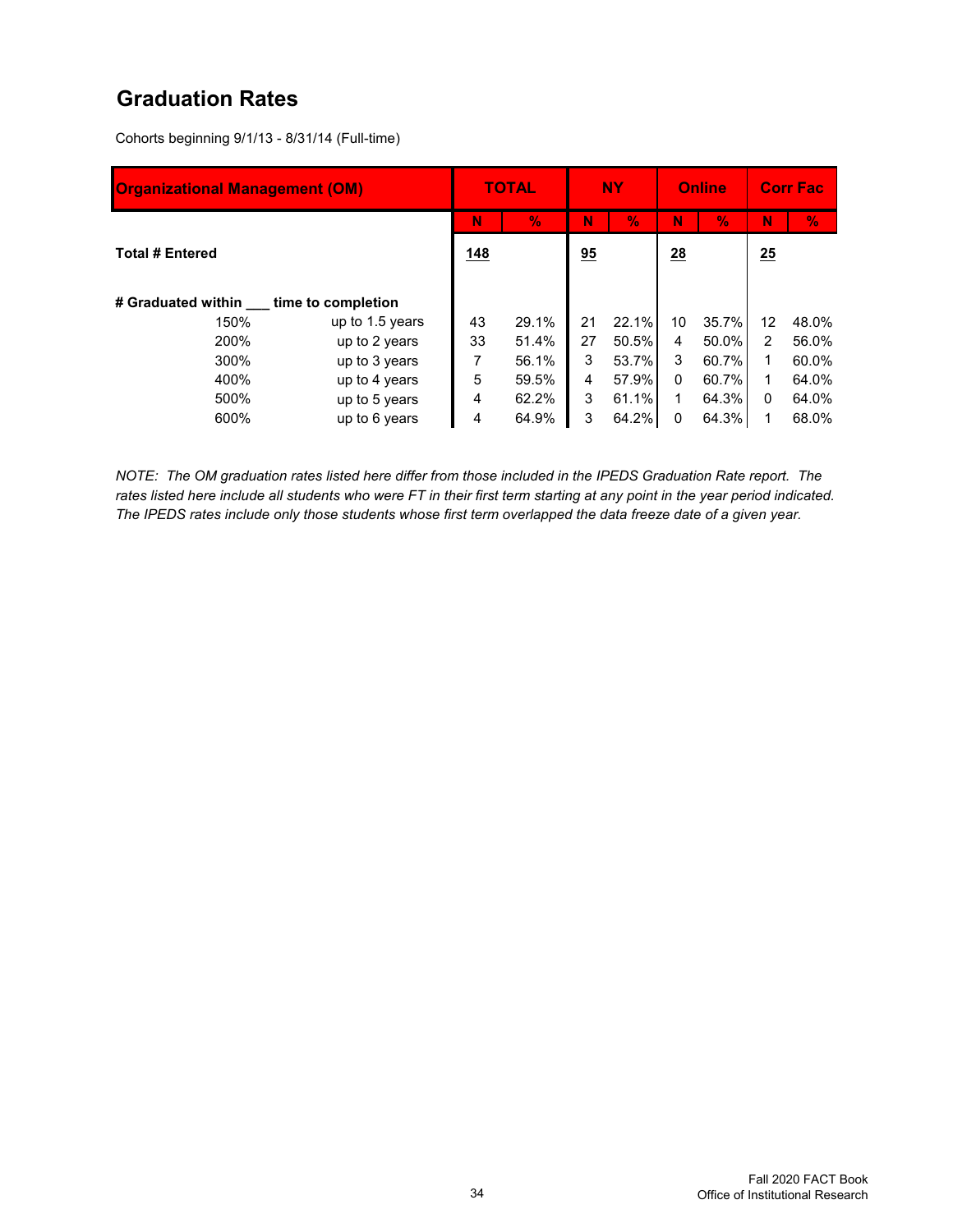#### **Graduation Rates**

Degree-seeking students (first-time & transfer) at entry

| <b>Graduate Programs</b>             |              |                |                              | <b>TOTAL</b>   |               | <b>NYC</b>     |                                | <b>Rockland</b> |                | <b>Online</b>  |                | <b>PR</b>     |
|--------------------------------------|--------------|----------------|------------------------------|----------------|---------------|----------------|--------------------------------|-----------------|----------------|----------------|----------------|---------------|
|                                      |              |                | ${\bf N}$                    | $\frac{9}{6}$  | ${\sf N}$     | $\frac{9}{6}$  | ${\sf N}$                      | $\%$            | N              | $\%$           | N              | $\frac{9}{6}$ |
| ATS* (SS/FA 2014 cohort)             |              |                | 112                          |                | 52            |                | 36                             |                 |                |                | 24             |               |
| <b>MDiv</b>                          | 100%         | 3 yrs          | $\overline{7}$               |                | 3             |                | 3                              |                 |                |                | 1              |               |
|                                      | 150%         | $4.5$ yrs      | 18                           |                | 10            |                | 8                              |                 |                |                |                |               |
|                                      | 200%         | 6 yrs          | 8                            |                | 5             |                | 1                              |                 |                |                | $\overline{2}$ |               |
| <b>MPS</b>                           | 100%         | 2 yrs          | 4                            |                | 3             |                | 1                              |                 |                |                |                |               |
|                                      | 150%         | 3 yrs          | 1                            |                |               |                |                                |                 |                |                | 1              |               |
|                                      | 200%         | 4 yrs          | $\boldsymbol{2}$             |                |               |                |                                |                 |                |                | $\overline{c}$ |               |
| MA (Bib Lit)                         | 100%         | 2 yrs          | 0                            |                |               |                |                                |                 |                |                |                |               |
|                                      | 150%         | 3 yrs          | 0                            |                |               |                |                                |                 |                |                |                |               |
|                                      | 200%         | 4 yrs          | 1                            |                |               |                | 1                              |                 |                |                |                |               |
| MA (Bib Stu)                         | 100%         | 2 yrs          | 0                            |                |               |                |                                |                 |                |                |                |               |
|                                      | 150%         | 3 yrs          | 0                            |                |               |                |                                |                 |                |                |                |               |
|                                      | 200%         | 4 yrs          | 0                            |                |               |                |                                |                 |                |                |                |               |
| <b>MA in IC</b>                      | 100%         | 2 yrs          | 0                            |                |               |                |                                |                 |                |                |                |               |
|                                      | 150%         | 3 yrs          | 0                            |                |               |                |                                |                 |                |                |                |               |
|                                      | 200%         | 4 yrs          | 1                            |                |               |                | 1                              |                 |                |                |                |               |
| <b>TOTAL</b>                         | 100%         |                | 11                           | 9.8%           | 6             | 11.5%          | 4                              | 11.1%           |                |                | 1              | 4.2%          |
|                                      | 150%         |                | 19                           | 26.8%          | 10            | 30.8%          | 8                              | 33.3%           |                |                | $\mathbf 1$    | 8.3%          |
|                                      | 200%         |                | 12                           | 37.5%          | 5             | 40.4%          | 3                              | 41.7%           |                |                | 4              | 25.0%         |
| AGSC (SS/FA 2014 cohort)             |              |                |                              |                |               |                |                                |                 |                |                |                |               |
|                                      |              |                | 65                           |                | 39            |                | 26                             |                 |                |                |                |               |
|                                      |              |                | 54                           |                | 39            |                | 15                             |                 |                |                |                |               |
| <b>MHC</b>                           | 100%         | 2 yrs          | $5\phantom{.0}$              | 9.3%           | 4             | 10.3%          | $\mathbf{1}$                   | 6.7%            |                |                |                |               |
|                                      | 150%<br>200% | 3 yrs<br>4 yrs | 16<br>$\overline{7}$         | 38.9%<br>51.9% | 10<br>6       | 35.9%<br>51.3% | 6<br>1                         | 46.7%<br>53.3%  |                |                |                |               |
|                                      |              |                |                              |                |               |                |                                |                 |                |                |                |               |
|                                      |              |                | 11                           |                |               |                | 11                             |                 |                |                |                |               |
| <b>MFT</b>                           | 100%<br>150% | 2 yrs<br>3 yrs | 1<br>$\overline{\mathbf{c}}$ | 9.1%<br>27.3%  |               |                | $\mathbf{1}$<br>$\overline{c}$ | 9.1%<br>27.3%   |                |                |                |               |
|                                      | 200%         | 4 yrs          | 4                            | 63.6%          |               |                | $\overline{\mathbf{4}}$        | 63.6%           |                |                |                |               |
|                                      |              |                |                              |                |               |                |                                |                 |                |                |                |               |
| <b>TOTAL</b>                         | 100%<br>150% | 2 yrs<br>3 yrs | 6<br>18                      | 9.2%<br>36.9%  | 4<br>10       | 10.3%<br>35.9% | $\overline{\mathbf{c}}$<br>8   | 7.7%<br>38.5%   |                |                |                |               |
|                                      | 200%         | 4 yrs          | 11                           | 53.8%          | 6             | 51.3%          | 5                              | 57.7%           |                |                |                |               |
|                                      |              |                |                              |                |               |                |                                |                 |                |                |                |               |
| <b>Education (SS/FA 2014 cohort)</b> |              |                |                              |                |               |                |                                |                 |                |                |                |               |
|                                      |              |                | $\frac{24}{9}$               |                | $\frac{5}{1}$ |                | $\frac{9}{5}$                  |                 | $\frac{10}{3}$ |                |                |               |
| MSEd/TESOL 100%                      | 150%         | 2 yrs<br>3 yrs | 5                            | 37.5%<br>58.3% | 1             | 20.0%<br>40.0% | $\overline{2}$                 | 55.6%<br>77.8%  | $\overline{c}$ | 30.0%<br>50.0% |                |               |
|                                      | 200%         | 4 yrs          | 1                            | 62.5%          |               | 40.0%          |                                | 77.8%           | $\mathbf{1}$   | 60.0%          |                |               |
|                                      |              |                |                              |                |               |                |                                |                 |                |                |                |               |

*\* Due to the number of ATS students who change degrees, rates are based on the total number of entering students (of any ATS degree) who then completed the respective degrees above*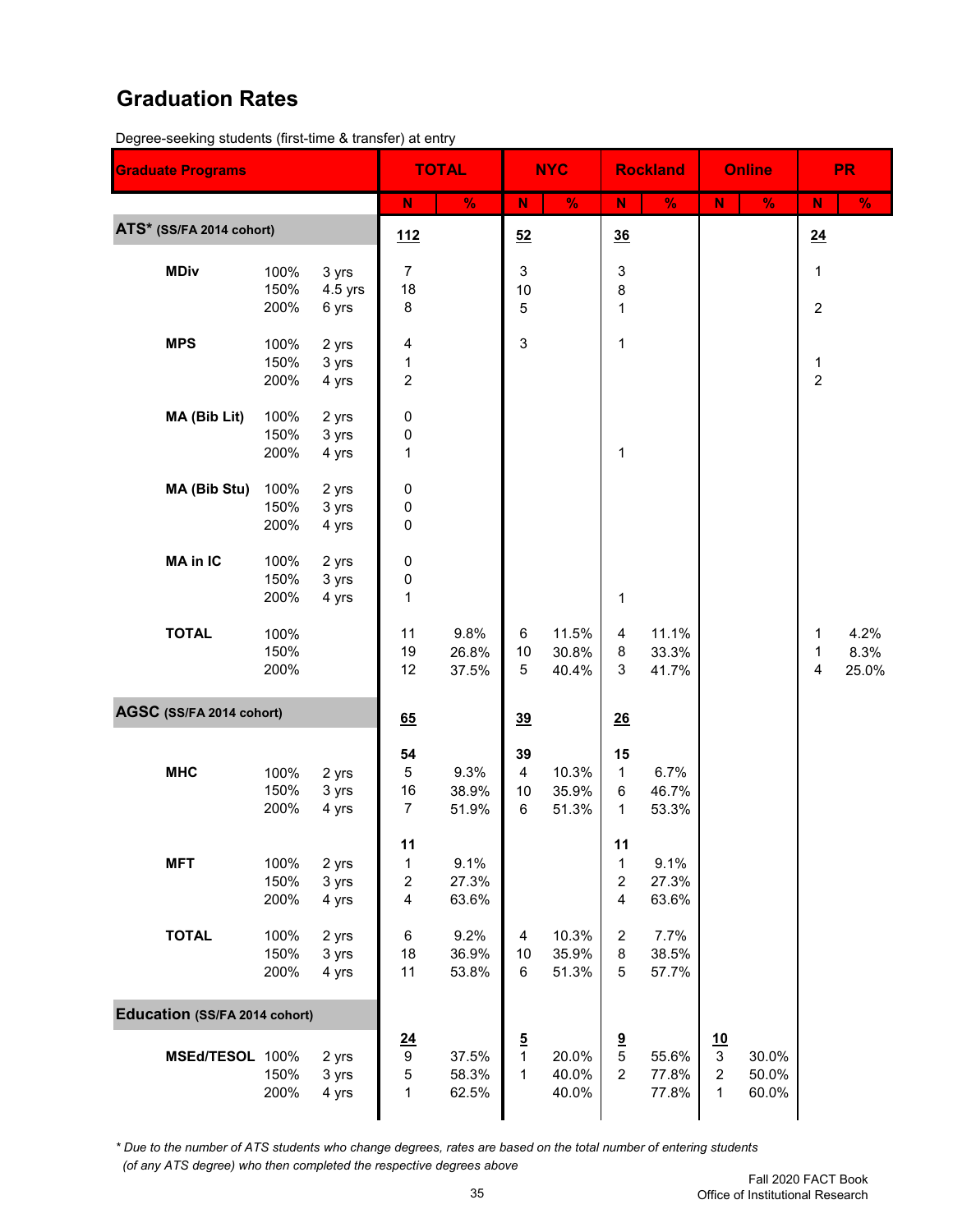# **Graduation Rates** (continued)

| <b>Graduate Programs</b>             |                      | <b>TOTAL</b>               |                                   | <b>NYC</b>              |                     | <b>Rockland</b>           |               | <b>Online</b>           |                                                  | <b>PR</b>              |   |               |
|--------------------------------------|----------------------|----------------------------|-----------------------------------|-------------------------|---------------------|---------------------------|---------------|-------------------------|--------------------------------------------------|------------------------|---|---------------|
|                                      |                      |                            | N                                 | $\frac{9}{6}$           | N                   | $\%$                      | N             | $\%$                    | N                                                | $\frac{0}{2}$          | N | $\frac{9}{6}$ |
| Bible & Ministry (SS/FA 2014 cohort) |                      |                            |                                   |                         |                     |                           |               |                         |                                                  |                        |   |               |
| <b>MAJCO</b>                         | 100%<br>150%<br>200% | 2 yrs<br>3 yrs<br>4 yrs    | $\frac{3}{1}$<br>0<br>0           | 33.3%<br>33.3%<br>33.3% | <u>3</u>            | 33.3%<br>33.3%<br>33.3%   |               |                         |                                                  |                        |   |               |
| <b>Business &amp; Leadership**</b>   |                      |                            |                                   |                         |                     |                           |               |                         |                                                  |                        |   |               |
| <b>MBA</b><br>2017<br>$(17XX-XX)$    | 100%<br>150%<br>200% | 16 mos<br>24 mos<br>32 mos | $\frac{0}{0}$<br>0<br>$\mathbf 0$ | N/A<br>N/A<br>N/A       |                     |                           | $\frac{0}{0}$ | N/A<br>N/A<br>N/A       | $\underline{\mathbf{0}}$                         | N/A<br>N/A<br>N/A      |   |               |
| <b>MSOL</b><br>2018                  | 100%<br>150%<br>200% | 1 yr<br>$1.5$ yrs<br>2 yrs | $\frac{23}{3}$<br>3<br>4          | 13.0%<br>26.1%<br>43.5% | $\overline{4}$<br>2 | $0.0\%$<br>25.0%<br>75.0% | $\frac{4}{2}$ | 50.0%<br>50.0%<br>50.0% | <u>15</u><br>$\mathbf{1}$<br>2<br>$\overline{2}$ | 6.7%<br>20.0%<br>33.3% |   |               |

Degree-seeking students (first-time & transfer) at entry

*\*\* Rates based on degree conferral date which corresponds to traditional semester system*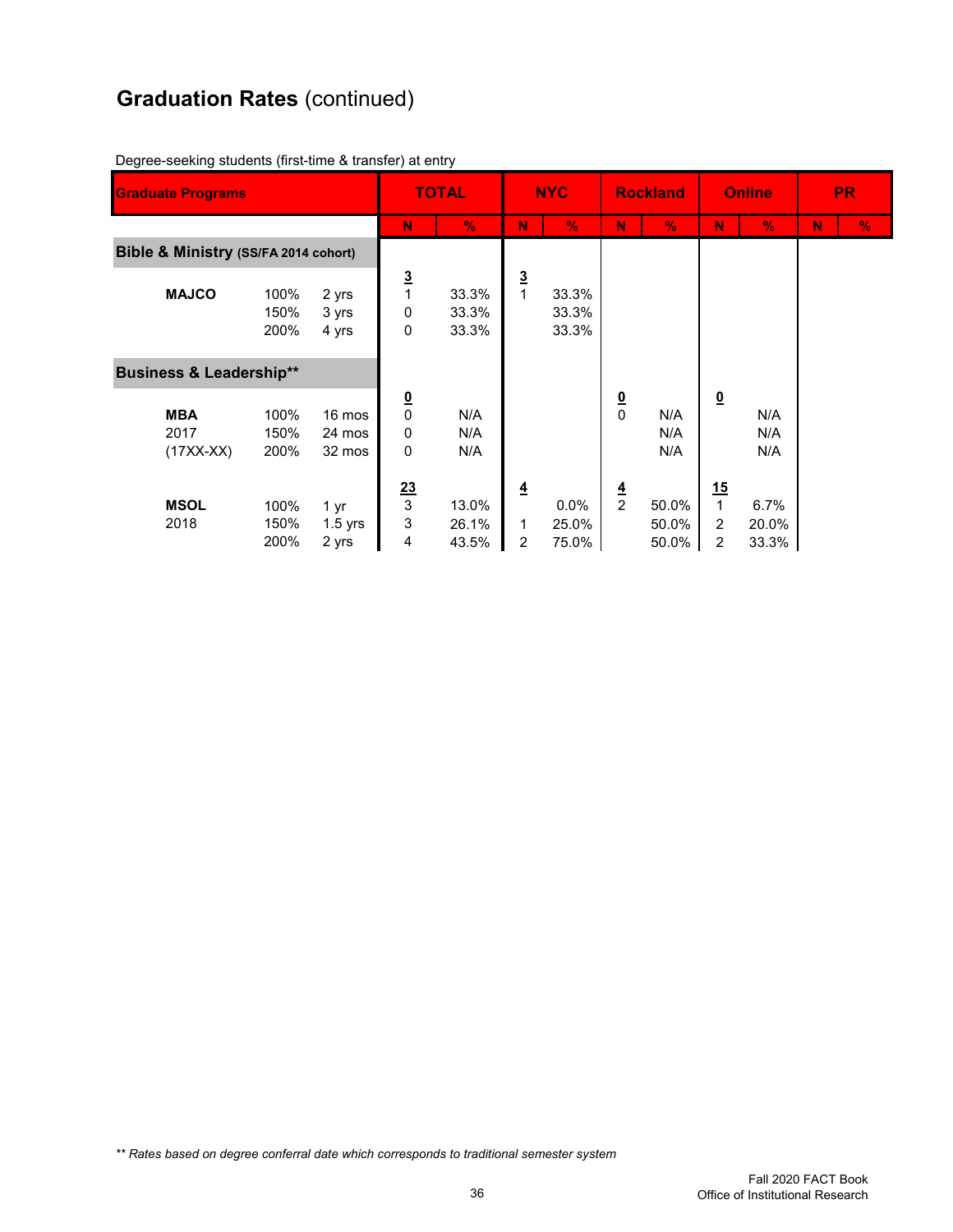# **Degrees Conferred** by Program & Site

#### **July 2019 - June 2020**

| <b>Program</b>                            | <b>TOTAL</b>            | <b>NYC</b>     | <b>Rock</b>     | <b>PR</b> | ONL         | <b>Corr Fac</b> |
|-------------------------------------------|-------------------------|----------------|-----------------|-----------|-------------|-----------------|
| <b>Undergraduate</b>                      |                         |                |                 |           |             |                 |
| <b>Associate of Arts</b>                  |                         |                |                 |           |             |                 |
| <b>Biblical Studies</b>                   | $\mathbf{2}$            | 1              |                 |           | 1           |                 |
| Liberal Arts & Sciences                   | 21                      | 3              | 5               |           | 1           | 12              |
| <b>Associate of Science</b>               |                         |                |                 |           |             |                 |
| <b>Business Administration</b>            | 11                      |                |                 |           | 11          |                 |
| <b>Music</b>                              | $\overline{7}$          | 5              | $\overline{2}$  |           |             |                 |
| <b>Bachelor of Arts</b>                   |                         |                |                 |           |             |                 |
| <b>Biblical &amp; Theological Studies</b> | 5                       | 1              | 4               |           |             |                 |
| Biology                                   | 3                       |                | 3               |           |             |                 |
| <b>Cross-Cultural Studies</b>             | 1                       |                | 1               |           |             |                 |
| English                                   | 5                       | $\overline{c}$ | 3               |           |             |                 |
| History                                   | 2                       |                | $\overline{c}$  |           |             |                 |
| <b>Intercultural Studies</b>              | 7                       | 1              | $6\phantom{1}6$ |           |             |                 |
| <b>Interdisciplinary Studies</b>          | 3                       |                | 3               |           |             |                 |
| <b>Music</b>                              | 6                       | 5              | 1               |           |             |                 |
| Psychology                                | 25                      | 12             | 12              |           | 1           |                 |
| Sociology                                 | 3                       | $\mathbf 1$    | $\overline{2}$  |           |             |                 |
| <b>Bachelor of Music</b>                  |                         |                |                 |           |             |                 |
| Composition                               | 1                       | 1              |                 |           |             |                 |
| Gospel Performance                        | 0                       |                |                 |           |             |                 |
| <b>Music Education</b>                    | 1                       | 1              |                 |           |             |                 |
| Performance: Instrumental                 | 0                       |                |                 |           |             |                 |
| Performance: Vocal                        | 4                       | $\overline{2}$ | $\overline{2}$  |           |             |                 |
| <b>Bachelor of Professional Studies</b>   |                         |                |                 |           |             |                 |
| Organizational Management                 | 0                       |                |                 |           |             |                 |
| <b>Bachelor of Sacred Music</b>           |                         |                |                 |           |             |                 |
| <b>Sacred Music</b>                       | 1                       | 1              |                 |           |             |                 |
| <b>Bachelor of Science</b>                |                         |                |                 |           |             |                 |
| Accounting                                | 3.5                     |                | 3.5             |           |             |                 |
| Adol Ed (English)                         | $\mathbf 3$             |                | 3               |           |             |                 |
| Adol Ed (SS / History)                    | 1                       |                | 1               |           |             |                 |
| <b>Business Administration</b>            | 26.5                    | 11             | 15.5            |           |             |                 |
| <b>Childhood Education</b>                | 10                      | 1              | 9               |           |             |                 |
| Communications                            | 4                       | 2              | 2               |           |             |                 |
| <b>Computer Science</b>                   | 3                       |                | 3               |           |             |                 |
| <b>Criminal Justice</b>                   | $\overline{\mathbf{r}}$ | $\overline{c}$ | 5               |           |             |                 |
| Early Childhood Education                 | $\overline{\mathbf{2}}$ |                | $\overline{2}$  |           |             |                 |
| Healthcare Management                     | $\mathbf 3$             |                |                 |           | $\sqrt{3}$  |                 |
| Interdisciplinary Studies                 | 4                       | 4              |                 |           |             |                 |
| Music in Worship                          | $\overline{\mathbf{4}}$ | 3              | 1               |           |             |                 |
| Nursing                                   | 14                      |                | 14              |           |             |                 |
| <b>Organizational Management</b>          | 23                      | 8              | 9               |           | $\mathbf 5$ | 1               |
| <b>Pastoral Ministry</b>                  | 16                      | 5              | $\overline{7}$  | 4         |             |                 |
| Social Work                               | 16                      | $\overline{7}$ | 9               |           |             |                 |
| Youth & Family Studies                    | 7                       |                | $\overline{7}$  |           |             |                 |
| <b>UNDERGRADUATE Sub-Total</b>            | 255                     | 79             | 137             | 4         | 22          | 13              |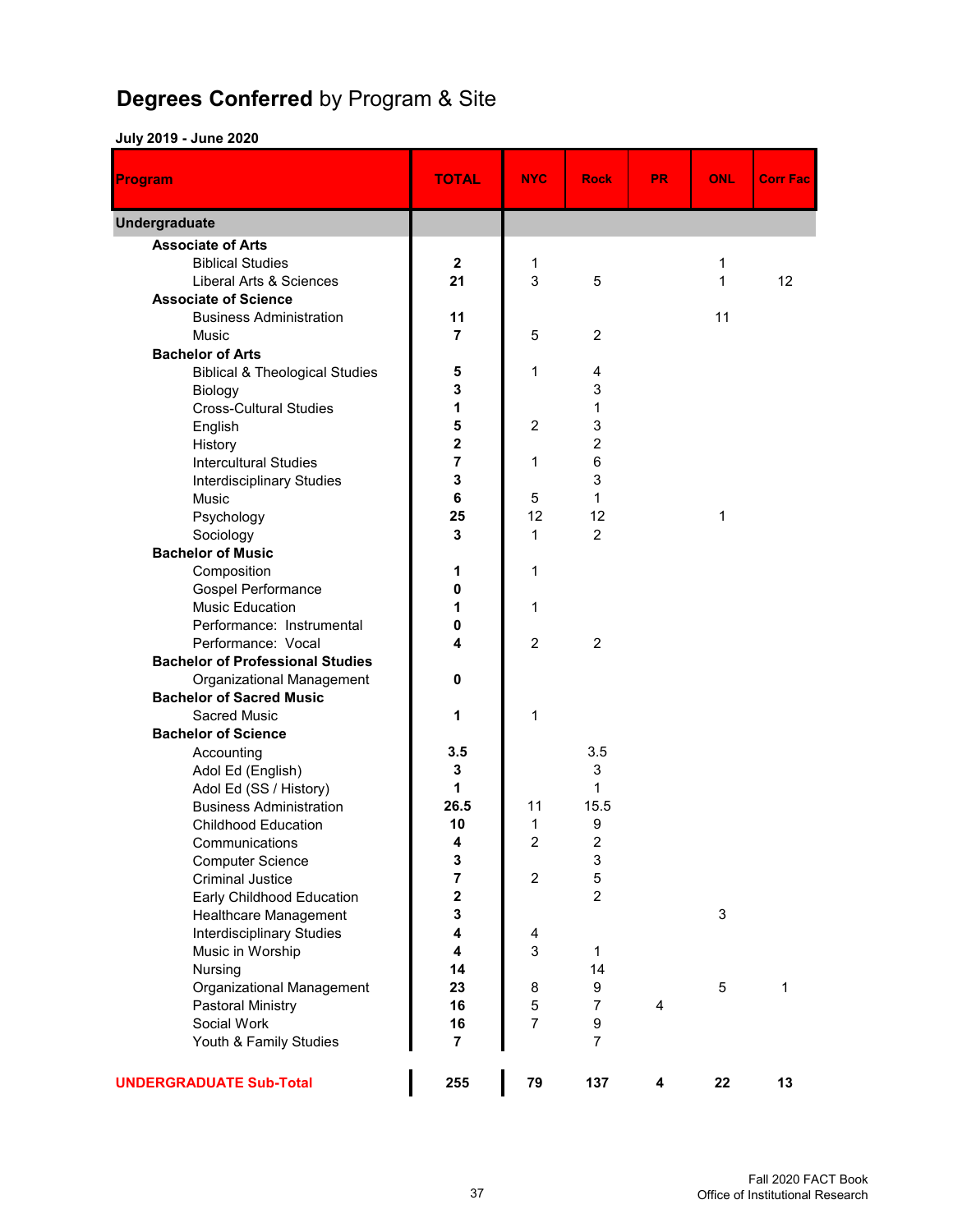# **Degrees Conferred** by Program & Site (continued)

#### **July 2019 - June 2020**

| Program                                                                                                                                         | <b>TOTAL</b>      | <b>NYC</b>                  | <b>Rock</b>            | <b>PR</b>       | <b>ONL</b>       | <b>Corr Fac</b>  |
|-------------------------------------------------------------------------------------------------------------------------------------------------|-------------------|-----------------------------|------------------------|-----------------|------------------|------------------|
| <b>Alliance Theological Seminary</b>                                                                                                            | 85                | 50                          | 11 <sub>1</sub>        | 15 <sub>1</sub> | 9 <sup>°</sup>   | $\mathbf{0}$     |
| <b>Master of Arts</b><br><b>Biblical Literature</b><br><b>Biblical Studies</b><br><b>Intercultural Studies</b><br>Intercultural Studies & TESOL | 6<br>11<br>4<br>1 | 3<br>5<br>3<br>$\mathbf{1}$ | $\mathbf{1}$<br>1      |                 | 3<br>5           |                  |
| <b>Master of Professional Studies</b><br><b>Master of Divinity</b><br><b>Doctor of Ministry</b>                                                 | 15<br>37<br>11    | 5<br>26<br>$\overline{7}$   | $\mathbf{1}$<br>4<br>4 | 9<br>6          | $\mathbf{1}$     |                  |
| <b>Alliance Grad. School of Counseling</b>                                                                                                      | 57                | 30                          | 12                     | $\overline{0}$  | 15               | $\overline{0}$   |
| <b>Master of Arts</b><br>Marriage & Family Therapy<br>Mental Health Counseling                                                                  | 19<br>38          | 7<br>23                     | 12                     |                 | 15               |                  |
| <b>School of Bible &amp; Christian Ministry</b>                                                                                                 | $\overline{4}$    |                             |                        |                 |                  |                  |
| MA in Anc Jud & Chr Origins                                                                                                                     | 4                 | $\mathbf{1}$                |                        |                 | 3                |                  |
| <b>School of Business &amp; Leadership</b>                                                                                                      | 30                | 17 <sub>2</sub>             | $4 \sim 1$             | $\overline{0}$  | 9 <sup>°</sup>   | $\Omega$         |
| <b>MBA</b><br><b>MS in Org Ldrshp</b>                                                                                                           | 14<br>16          | 14<br>3                     | 4                      |                 | 9                |                  |
| <b>School of Education</b>                                                                                                                      | 26                | 2 <sup>1</sup>              | $5 -$                  | $\mathbf{0}$    | 19               | $\overline{0}$   |
| <b>MAT in TESOL</b><br><b>Master of Science</b>                                                                                                 | 3                 |                             |                        |                 | 3                |                  |
| <b>Childhood Education</b><br><b>Childhood Special Education</b><br><b>Inclusive Education</b><br><b>TESOL</b>                                  | 5<br>8<br>5<br>5  | $\overline{2}$              | 5                      |                 | 3<br>3<br>5<br>5 |                  |
| <b>School of Social Work</b>                                                                                                                    | 26                |                             |                        |                 |                  |                  |
| <b>MSW</b>                                                                                                                                      | 26                | 26                          |                        |                 |                  |                  |
| <b>GRADUATE Sub-Total</b>                                                                                                                       | 228               | 126                         | 32                     | 15              | 55               | 0                |
| <b>Total</b>                                                                                                                                    | 483               | 205                         | 169                    | 19              | 77               | 13               |
| <b>Percent</b>                                                                                                                                  | 100.0             | 42.4                        | 35.0                   | 3.9             | 15.9             | 2.7 <sub>2</sub> |

*NOTE: Double majors counted at 0.5 for each major*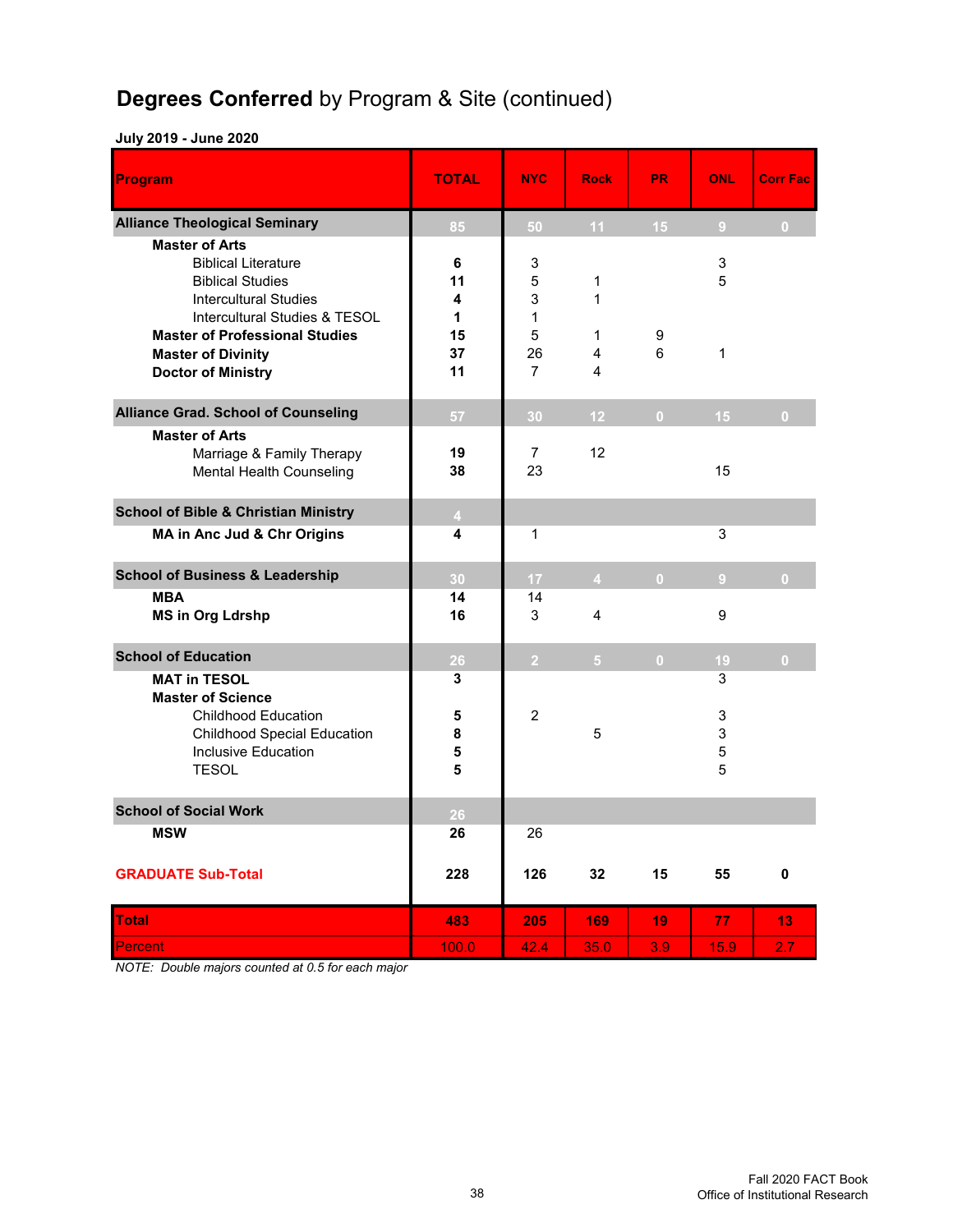### **Faculty**

|                         |   | <b>Instructional Faculty</b> |                |                               |   |                                      |                |                  |    |                  |            |                |    |                  |    |              |
|-------------------------|---|------------------------------|----------------|-------------------------------|---|--------------------------------------|----------------|------------------|----|------------------|------------|----------------|----|------------------|----|--------------|
|                         |   |                              |                |                               |   | FT                                   |                |                  |    |                  |            |                | PT |                  |    |              |
|                         |   | <b>Lecturer</b>              |                | <b>Assistant</b><br>Professor |   | <b>Associate</b><br><b>Professor</b> |                | <b>Professor</b> |    | <b>Sub Total</b> | <b>Adj</b> | Oth*           |    | <b>Sub Total</b> |    | <b>TOTAL</b> |
| <b>Total</b>            |   | 5                            |                | 13                            |   | 14                                   |                | 22               |    | 54               | 124        | 12             |    | 136              |    | 190          |
|                         |   |                              |                |                               |   |                                      |                |                  |    |                  |            |                |    |                  |    |              |
| Female                  | 2 | 40%                          | 6              | 46%                           | 5 | 36%                                  | 12             | 55%              | 25 | 46%              | 65         | 7              | 72 | 53%              | 97 | 51%          |
| Male                    | 3 | 60%                          | 7              | 54%                           | 9 | 64%                                  | 10             | 45%              | 29 | 54%              | 59         | 5              | 64 | 47%              | 93 | 49%          |
|                         |   |                              |                |                               |   |                                      |                |                  |    |                  |            |                |    |                  |    |              |
| Amer Ind/<br>Alaska Nat | 0 | 0%                           | 0              | 0%                            | 0 | 0%                                   | 0              | 0%               | 0  | 0%               | 0          | 0              | 0  | 0%               | 0  | $0\%$        |
| Asian                   | 1 | 20%                          | $\overline{2}$ | 15%                           | 3 | 21%                                  | 4              | 18%              | 10 | 19%              | 10         | 1              | 11 | 8%               | 21 | 11%          |
| Black/Afr<br>Amer       | 2 | 40%                          | 3              | 23%                           | 3 | 21%                                  | $\overline{2}$ | 9%               | 10 | 19%              | 27         | 5              | 32 | 24%              | 42 | 22%          |
| Hispanic/<br>Latino     | 1 | 20%                          | 7              | 54%                           | 2 | 14%                                  | 0              | 0%               | 10 | 19%              | 28         | $\overline{c}$ | 30 | 22%              | 40 | 21%          |
| NonRes/<br>Int'l        | 0 | 0%                           | $\mathbf 0$    | $0\%$                         | 0 | 0%                                   | 0              | $0\%$            | 0  | 0%               | 1          | 0              | 1  | 1%               | 1  | 1%           |
| White                   | 1 | 20%                          | 1              | 8%                            | 6 | 43%                                  | 16             | 73%              | 24 | 44%              | 58         | 4              | 62 | 46%              | 86 | 45%          |

|                         |                | <b>Admin</b><br>Faculty** | <b>Emeritus</b> |     |  |  |  |  |  |
|-------------------------|----------------|---------------------------|-----------------|-----|--|--|--|--|--|
| <b>Total</b>            |                | 14                        | 23              |     |  |  |  |  |  |
|                         |                |                           |                 |     |  |  |  |  |  |
| Female                  | $\overline{7}$ | 50%                       | 6               | 26% |  |  |  |  |  |
| Male                    | 7              | 50%                       | 17              | 74% |  |  |  |  |  |
|                         |                |                           |                 |     |  |  |  |  |  |
| Amer Ind/<br>Alaska Nat | 0              | 0%                        | 0               | 0%  |  |  |  |  |  |
| Asian                   | 1              | 7%                        | 0               | 0%  |  |  |  |  |  |
| Black/Afr<br>Amer       | 4              | 29%                       | 3               | 13% |  |  |  |  |  |
| Hispanic/<br>Latino     | 3              | 21%                       | 1               | 4%  |  |  |  |  |  |
| Nonres<br>Alien         | 0              | 0%                        | 0               | 0%  |  |  |  |  |  |
| White                   | 6              | 43%                       | 19              | 83% |  |  |  |  |  |
|                         |                |                           |                 |     |  |  |  |  |  |

**Highest Degree of FT Instructional Faculty**



**UG Student-Faculty Ratio^: 16:1**

*\* Non-instructional faculty or staff teaching as adjuncts*

*\*\* Administrative faculty who teach PT are also included in the "Oth" count above*

*^ As defined by the Common Data Set*

*Data provided by Human Resources (all except Emeritus) & the Provost's Office (Emeritus) Table contains faculty from all sites*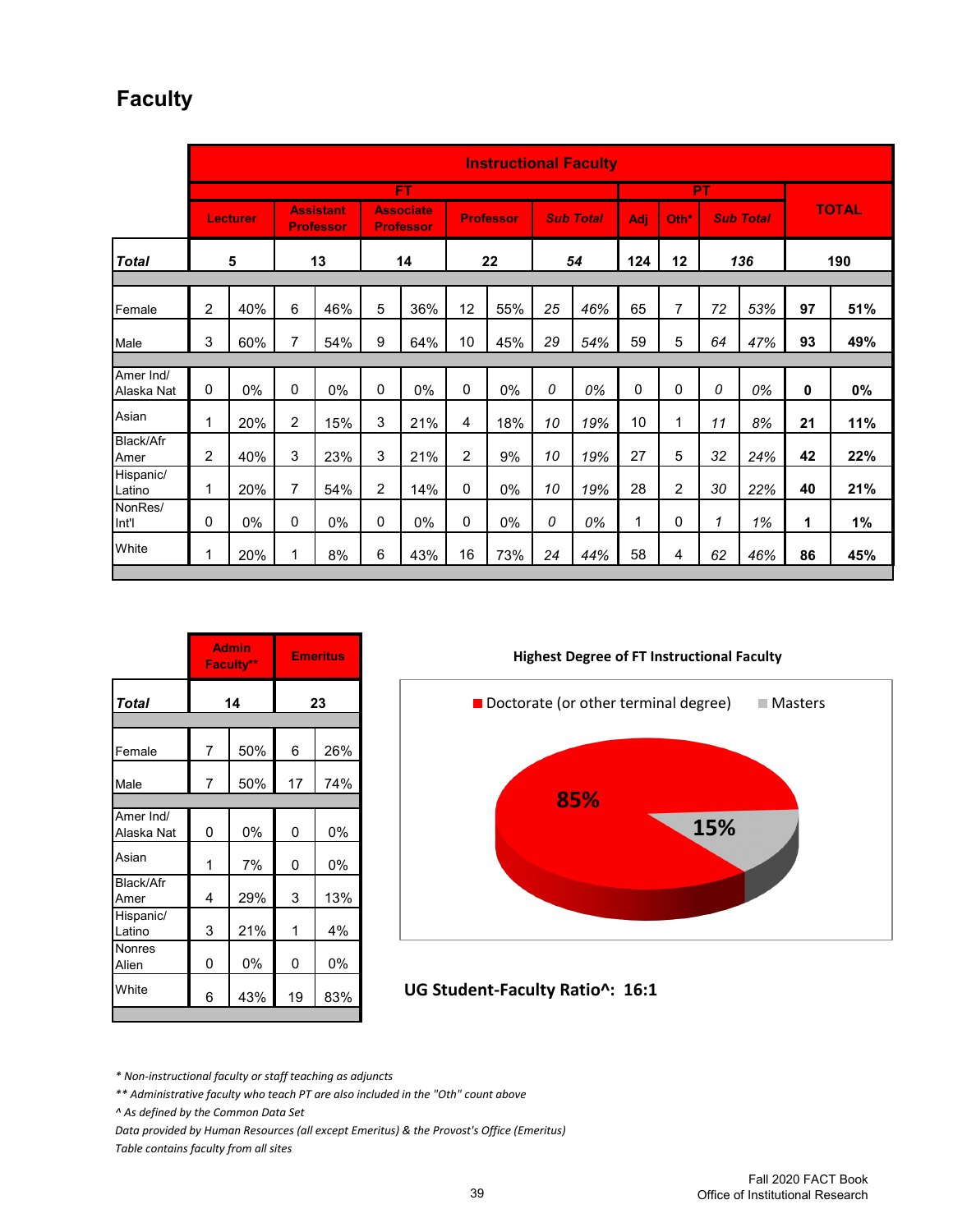| <b>Structures Owned</b> |          | $#$ Firs | Sq Ft    | <b>Primary Functions</b>                       |
|-------------------------|----------|----------|----------|------------------------------------------------|
| <b>NYC Campus</b>       |          |          | $\bf{0}$ |                                                |
| 2 Washington Street     |          | 7        |          |                                                |
| LL                      |          |          |          | Offices, classrooms, lounge                    |
| 1st                     |          |          |          | Lobby, offices                                 |
| 17th                    |          |          |          | Offices, classrooms, lounge                    |
| 18th                    |          |          |          | Offices, classrooms, lounges, conference room  |
| 19th                    |          |          |          | Offices, library                               |
| 20th                    |          |          |          | Offices, classrooms, lounges, conference rooms |
| 21st                    |          |          |          | Offices, classrooms, lounge, board room        |
| 22nd                    |          |          |          | Offices, classrooms, lounge, conference room,  |
|                         |          |          |          | practice rooms, auditorium                     |
| <b>Housing</b>          | Capacity |          |          |                                                |
| Jersey City             | 414      | 3        |          | <b>Student Housing</b>                         |
| 4th                     |          |          |          | Dorm rooms, cafeteria                          |
| 5th                     |          |          |          | Dorm rooms, fitness center                     |
| 6th                     |          |          |          | Dorm rooms, training room, offices             |

# **Facilities & Student Housing**

**GRAND TOTAL**

*Sources: Facilities, Auxiliary & Conference Services*